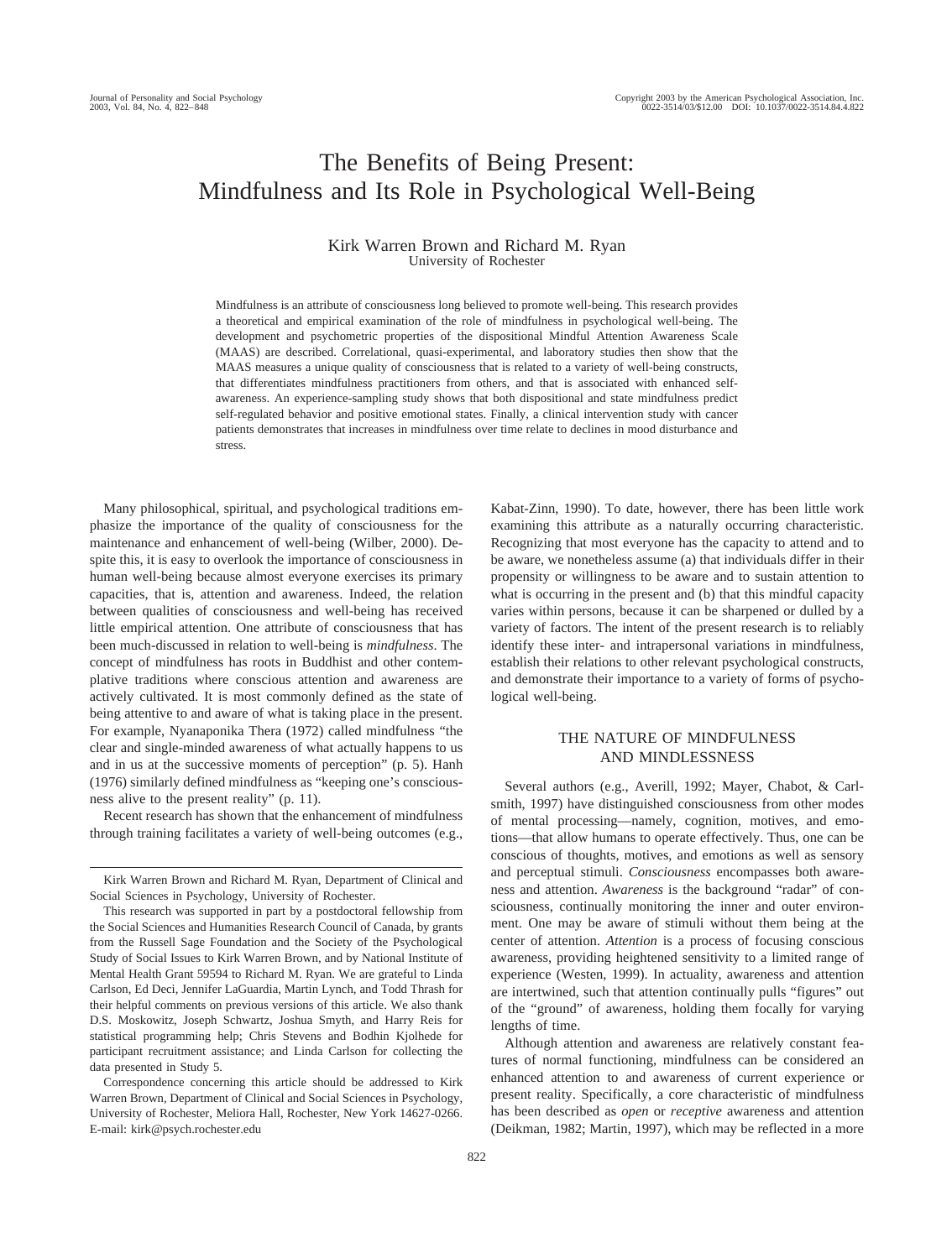regular or sustained consciousness of ongoing events and experiences. For example, in speaking with a friend, one can be highly attentive to the communication and sensitively aware of the perhaps subtle emotional tone underlying it. Similarly, when eating a meal, one can be attuned to the moment-to-moment taste experience while also peripherally aware of the increasing feeling of fullness in one's stomach. This is to be contrasted with consciousness that is blunted or restricted in various ways. For example, rumination, absorption in the past, or fantasies and anxieties about the future can pull one away from what is taking place in the present. Awareness or attention can also be divided, such as when people are occupied with multiple tasks or preoccupied with concerns that detract from the quality of engagement with what is focally present. Mindfulness is also compromised when individuals behave compulsively or automatically, without awareness of or attention to one's behavior (Deci & Ryan, 1980). Finally, *mindlessness*, which we denote as the relative absence of mindfulness, can be defensively motivated, as when an individual refuses to acknowledge or attend to a thought, emotion, motive, or object of perception. These forms of consciousness thus serve as concrete counterpoints to mindful presence and the attention to current experience within and without oneself that such presence entails.

As presently defined, mindfulness bears some relation to other constructs that have received empirical attention. For example, *emotional intelligence*, as described by Salovey, Mayer, Goldman, Turvey, and Palfai (1995), includes perceptual clarity about one's emotional states. Insofar as mindfulness involves receptive attention to psychological states, we expect it to be associated with such clarity. In less mindful states, emotions may occur outside of awareness or drive behavior before one clearly acknowledges them. Mindfulness also appears to relate to aspects of the Openness to Experience dimension of personality (Costa & McCrae, 1992), which involves receptivity to and interest in new experiences. Receptive attention would appear to support the contact with and assimilation of feelings and new ideas, for example. On the other hand, the imagination, fantasy, and aesthetic interest facets of Openness measured in Big Five research do not theoretically relate to mindfulness–mindlessness as presently defined, given the role of cognition in Openness.

Finally, the concept of mindfulness as we describe it bears some relation to earlier groundbreaking work by Langer (1989) and colleagues (e.g., Bodner & Langer, 2001; Langer & Moldoveanu, 2000). Langer's formulation includes an open, assimilative "wakefulness" to cognitive tasks and in this has some overlap with the current formulation. However, Langer's formulation emphasizes active cognitive operations on perceptual inputs from the external environment, such as the creation of new categories and the seeking of multiple perspectives. The present definition emphasizes an open, undivided observation of what is occurring both internally and externally rather than a particular cognitive approach to external stimuli.

Mindfulness can also be distinguished from various forms of self-awareness that have received considerable attention over the past 30 years. Most prominently, Duval and Wicklund's (1972) theory of objective self-awareness, Buss's (1980) self-consciousness theory, and Carver and Scheier's (1981) control theory all define self-awareness in terms of knowledge about the self. For example, *private self-consciousness* represents a disposition to be highly aware of internal states (e.g., Fenigstein, Scheier, & Buss, 1975). However, this form of awareness is defined by its focus rather than by its quality. Thus, high private self-consciousness may reflect preoccupation with internal states or an open receptivity to them. Recent research has, in fact, uncovered two factors in this construct, *internal state awareness* and *self-reflectiveness* (Cramer, 2000; Trapnell & Campbell, 1999). The former represents sensitivity to ongoing psychological processes, a construct that has greater conceptual overlap with mindfulness. Even more distinct from mindfulness is *public self-consciousness*, the tendency to be concerned about the self as perceived by others, which may detract from present awareness. Several other approaches to the measurement of self-awareness have also been developed, including *self-monitoring* (Snyder, 1974) and *reflection* (Trapnell & Campbell, 1999).

Although distinct in the content that each examines, all the forms of self-awareness discussed above reflect cognitive operations on aspects of the self through self-examination, processes collectively termed *reflexive consciousness* (Baumeister, 1999; Bermúdez, 1998). Mindfulness directed inward differs from these approaches in that its mode of functioning is perceptual or "prereflexive," operating on, rather than within, thought, feeling, and other contents of consciousness. Rather than generating mental accounts about the self, mindfulness "offer[s] a bare display of what is taking place" (Shear & Jevning, 1999, p. 204). Thus, whereas the modes of reflexive consciousness noted above concern the focus of cognitive operations, mindfulness concerns the quality of consciousness itself and, except for the inverse relation to public self-consciousness noted above, is theorized to have little or no inherent relation to reflexive thought.

# MINDFULNESS AND WELL-BEING

William James (1911/1924) had great interest in the study of consciousness, but he was not sanguine about the usual state of consciousness of the average person, stating, "Compared to what we ought to be, we are only half awake" (p. 237). This perspective has been shared by contemporary scholars (e.g., Tart, 1994). Mindfulness captures a quality of consciousness that is characterized by clarity and vividness of current experience and functioning and thus stands in contrast to the mindless, less "awake" states of habitual or automatic functioning that may be chronic for many individuals. Mindfulness may be important in disengaging individuals from automatic thoughts, habits, and unhealthy behavior patterns and thus could play a key role in fostering informed and self-endorsed behavioral regulation, which has long been associated with well-being enhancement (Ryan & Deci, 2000). Further, by adding clarity and vividness to experience, mindfulness may also contribute to well-being and happiness in a direct way. In this section, we offer theoretical and empirical support for both of these hypothesized effects.

Theorists from many schools of personality and psychotherapy have discussed the importance of observant, open awareness and attention in the optimization of self-regulation and well-being (see reviews in Brazier, 1995; Martin, 1997). In the psychoanalytic tradition, for example, *free association* represents a receptive awareness wherein attention "evenly hovers" over the psychological landscape (Freud, 1912/1963). In other dynamic and humanistic traditions, awareness is thought to enable the identification of needs, conflicts, and existential concerns. Most notably, Perls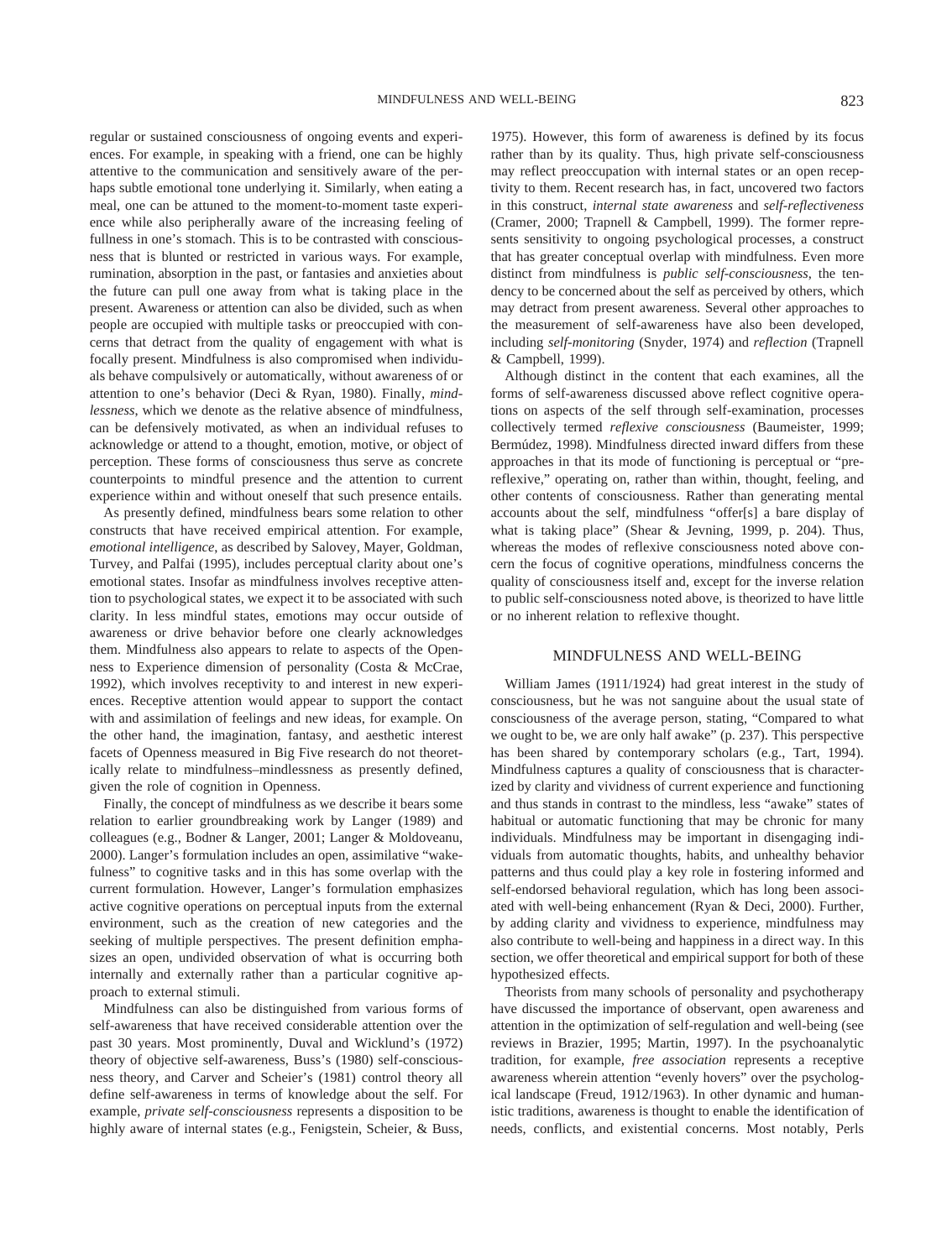(1973) saw the healthy organism as forming clear and vital gestalts or perceptions that emerge in states of relaxed attention. Bringing awareness to bear on facets of experience that have been alienated, ignored, or distorted has been theorized to convert "hidden subjects" into "conscious objects" that can be differentiated from, transcended, and integrated into the self (Wilber, 2000). Finally, theorists in the cognitive tradition have discussed the importance of attention to gathering factual information on behavior or subjective experience as a first step in making health-enhancing behavior changes (Safran & Segal, 1990).

Several theories of self-regulation discuss the place of awareness and attention in the maintenance and enhancement of psychological and behavioral functioning. One of these is selfdetermination theory (SDT; Deci & Ryan, 1985; Ryan & Deci, 2000), which posits that an open awareness may be especially valuable in facilitating the choice of behaviors that are consistent with one's needs, values, and interests (Deci & Ryan, 1980). In contrast, automatic or controlled processing often precludes considerations of options that would be more congruent with needs and values (Ryan, Kuhl, & Deci, 1997). In this sense, then, mindfulness may facilitate well-being through self-regulated activity and fulfillment of the basic psychological needs for autonomy (self-endorsed or freely chosen activity), competence, and relatedness (Hodgins & Knee, 2002). That is, awareness facilitates attention to prompts arising from basic needs, making one more likely to regulate behavior in a way that fulfills such needs.

Not all self-regulatory processes require conscious awareness and attention to operate smoothly, and a substantial portion of day-to-day behavior has been thought to occur automatically or mindlessly (Bargh, 1997; Deci & Ryan, 1980; Tart, 1994). Thinkers have long argued over the merits and demerits of such behavior (Maddux, 1997), which is defined by the lack of intentional or conscious effort. Although a pragmatic view argues that automaticity saves time and frees the mind for more important tasks, others argue that such automatic thought and behavior patterns may have problematic consequences. For example, Baumeister, Heatherton, and Tice (1994) reviewed evidence showing that the deployment of conscious attention can override unwanted responses, and such deployment is linked to well-being in cognitive, emotional, and behavioral domains.

There are also many instances where attentional sensitivity to psychological, somatic, and environmental cues, a key component of mindfulness, is crucial to the operation of healthy regulatory processes (Brown, 1998; cf. Waldrup, 1992). Indeed, cybernetic theories, such as Carver and Scheier's (1981) control theory, propose that attention is key to the communication and control processes that are thought to underlie the regulation of behavior. Biofeedback research has long shown that attention can be a key component in reducing unhealthy somatic conditions or symptoms of illness (e.g., Basmajian, 1989). The process of disregulation can occur when signals are ignored or suppressed, as happens, for example, when painkillers, alcohol, or drugs are taken to selfmedicate. When disregulation of this kind occurs, attention is required to reestablish communication between elements of a system (e.g., mind and body, or thought and behavior) before wellness can return (G. E. Schwartz, 1984). Disregulation may also occur when somatic and other signals brought to awareness are then cognitively exaggerated, as may happen in panic states, for example (Clark, 1986). In contrast, mindfulness involves perceiving stimuli simply "as they are." To date, the most direct evidence for the benefits of mindful awareness and attention has come from research demonstrating that mindfulness training is related to positive psychological and physical outcomes (e.g., Kabat-Zinn, 1990; Shapiro, Schwartz, & Bonner, 1998). However, the role of mindfulness per se in well-being outcomes has yet to be examined.

A direct route through which mindfulness may enhance wellbeing is its association with higher quality or optimal moment-tomoment experiences. A recent experiment by LeBel and Dubé (2001) found that individuals whose attention was focused on the sensory experience of eating chocolate reported more pleasure than individuals engaged in a distraction task while eating chocolate. More broadly, research has found that intrinsically motivated and *flow* activities, which are characterized by engagement with and attention to what is occurring, yield considerable enjoyment and a felt sense of vitality (Csikszentmihalyi, 1990; Deci & Ryan, 1985).

# THE PRESENT RESEARCH

Mindfulness is inherently a state of consciousness. Although awareness and attention to present events and experiences are given features of the human organism, these qualities can vary considerably, from heightened states of clarity and sensitivity to low levels, as in habitual, automatic, mindless, or blunted thought or action (Wallace, 1999). This suggests (a) that because of inherent capability, discipline, or inclination, individuals may differ in the frequency with which they deploy attention and awareness and also (b) that there are intraindividual variations in mindfulness. This research thus investigates mindfulness as an attribute that varies both between and within persons and examines the significance of both kinds of variation for well-being.

A first step in this research was the measurement of mindfulness. In the first portion of this article, we describe the development, reliability, and validity of a new instrument, the Mindful Attention Awareness Scale (MAAS), which assesses individual differences in the frequency of mindful states over time. We hypothesized that this disposition would share variance with other awareness constructs while also tapping a unique experience that distinguishes it from other psychological phenomena. The MAAS is focused on the presence or absence of attention to and awareness of what is occurring in the present rather than on attributes such as acceptance, trust, empathy, gratitude, or the various others that have been associated with mindfulness (e.g., Shapiro & Schwartz, 1999). This present-centered attention–awareness is, in our view, foundational to mindfulness and thus is our starting point in research. To further establish the validity of the MAAS, we tested whether the scale differentiates persons engaged in the cultivation of mindfulness from others.

The central purpose of this research program was to examine empirical links between mindfulness and well-being. In attempting to establish empirically the self-regulatory nature of mindfulness, we first assessed whether mindfulness is associated with greater awareness of internal states using a lab-based paradigm in which the role of mindfulness as a predictor of the degree of relation between an implicit and self-reported (explicit) indicator of emotional well-being was assessed. We also examined concurrent associations of the MAAS with measures of both self-regulation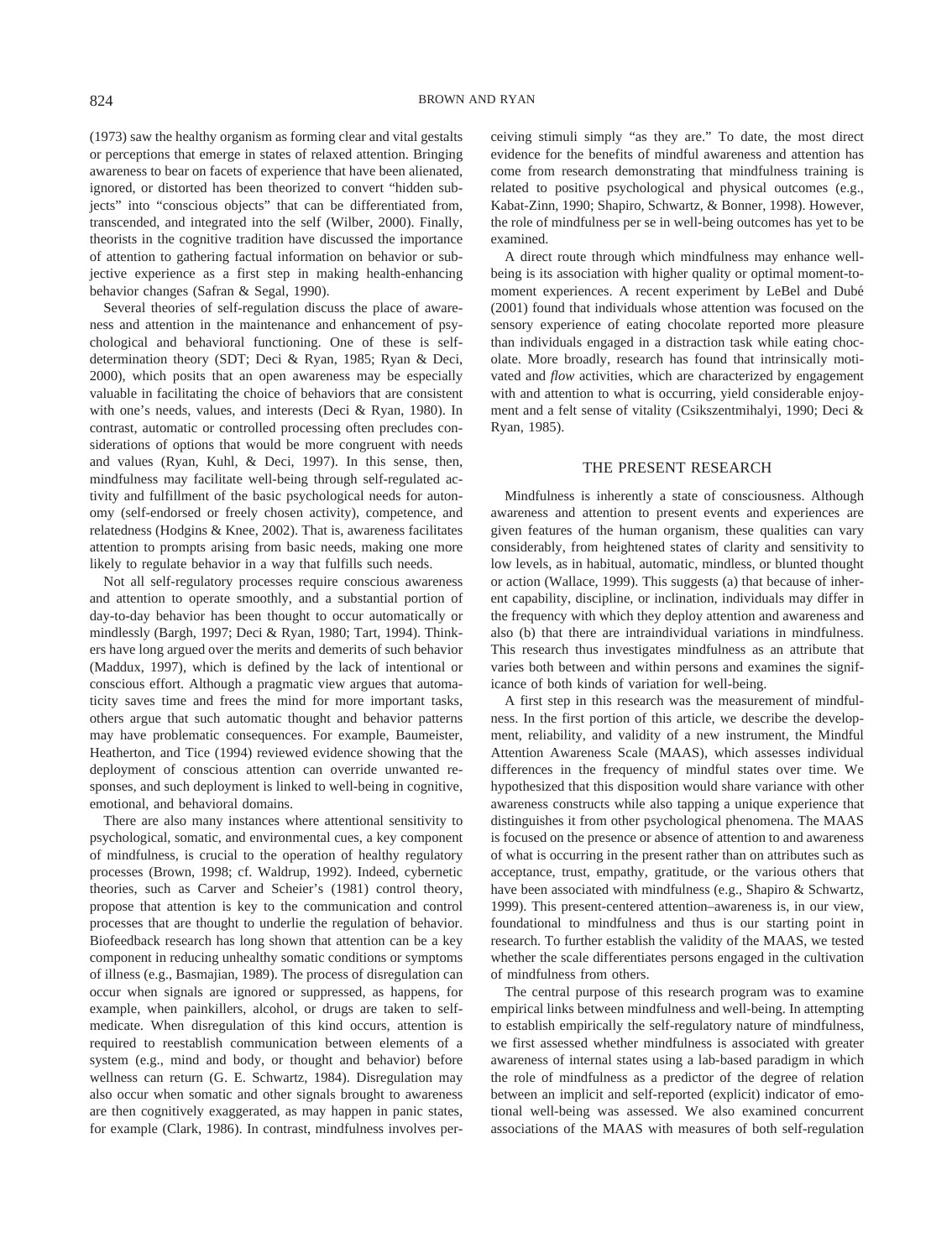and well-being. Using experience-sampling techniques, we then tested predictive relations between both trait and MAAS-derived state measures of mindfulness and indicators of both self-regulated (and, specifically, autonomous) functioning and emotional wellbeing. Finally, the importance of mindfulness to well-being was tested within an intervention paradigm in which changes in MAAS-measured mindfulness were used to predict changes in mood and stress among a sample of patients with cancer who received training in mindfulness as the central element of a stressreduction program.

A detailed investigation of mindfulness as an individual difference characteristic has a number of benefits, not the least of which is that it allows examination of the role of this phenomenon in positive psychological experience. More fundamentally, the study of mindfulness may help to widen the window into the study of consciousness, how it can be "structured" (Mayer, 2000), and its role in human functioning.

# THE MEASUREMENT OF MINDFULNESS: MAAS CONSTRUCTION, FACTOR ANALYSES, AND RELIABILITY ASSESSMENT

### Preliminary Item Selection Procedures

Inspiration for scale items came from several sources: our personal experience and knowledge of mindfulness (and mindlessness), published writings on mindfulness and attention, and existing scales assessing conscious states of various kinds. Items were drafted to reflect the experience of mindfulness and mindlessness in general terms as well as in specific day-to-day circumstances, including variations in awareness of and attention to actions, interpersonal communication, thoughts, emotions, and physical states.

We began with a pool of 184 items, approximately equally split between those reflecting direct and indirect assessment of mindfulness, where the latter reflected absence of mindlessness. Item reduction was done in an iterative fashion across five stages. In all stages, several exclusion criteria were used. Because our intent was to capture the central, subjective experience of mindfulness as present attention and awareness, items containing attitudinal components (e.g., patience, trust, acceptance) were excluded, as were those referring to motivational intent (the "why" of awareness or attention). Items reflecting potential consequences of mindfulness (e.g., calmness, emotional or physical well being) were also excluded. Finally, because we sought to develop a scale for a general adult population, we excluded statements that implied or assumed refined levels of consciousness (e.g., highly sensitive awareness) or required a specialized vocabulary.

In the first stage of item reduction, we applied these exclusion criteria to eliminate a number of items through dialogue. A shorter list was then submitted to nine experienced practitioners of mindfulness (i.e., "experts") who were provided with our exclusion criteria and a brief working definition of our construct. They then rated the adequacy of each item as an assessment tool, using a 5-point Likert scale (*very good*, *good*, *fair*, *poor*, *very poor*). The *V* statistic was then used as the criterion for item retention (Aiken, 1985, 1996). This statistic is a content validity coefficient designed for use with a small number of ordinal validity ratings. Only items that were rated highly and consistently across raters ( $p < .05$ ) were retained. To ensure that the remaining items would be clear, understandable, and applicable to the life experiences of the average adult, eight faculty and graduate students in psychology rated these items, and the *V* statistic was again used to retain items. The resulting items were rated by yet another team of six faculty and graduate students, and their feedback was used to eliminate ambiguous items and revise others.

The 55 items that remained from this final round of ratings were included in several pilot studies with undergraduates. Items with non-normal (skewed or kurtotic) distributions were eliminated as were those showing less than a full range of response on a 6-point Likert scale. Twenty-four items were retained for further analysis.

# Exploratory Factor Analysis

To explore the factor structure of the derived scale, it was completed by a sample of 313 undergraduates in return for extra course credit (Sample A, Table 1). Because the item pool was small and each item normally distributed, the maximum-likelihood method of parameter estimation was chosen (Cudeck, 2000). The Kaiser measure of sampling adequacy was .89. Inspection of eigenvalues and the scree plot revealed a marked gap between the first and remaining factors (Factor 1 eigenvalue  $= 7.85$ ; Factor 2 eigenvalue  $=$  .66). The first factor accounted for 95% of the total variation across factors. Exploratory factor analysis using the principal-factors method of estimation also showed a strong single-factor solution and almost identical factor loadings. Thus, only those items loading on the first factor were retained. On the factor derived from maximum-likelihood estimation, the average factor loading was .52.

Table 2 presents the 15-item MAAS that was used in subsequent studies. Inspection of the item-level statistics indicates that all but two items loaded above .30. Items 5 and 13 loaded above .25 and were retained because both added substantive breadth to the scale (cf. Basilevsky, 1994; Tabachnick & Fidell, 1996). In the analysis of broadband constructs such as the present one, smaller factor loadings are not atypical (Hoyle,  $2000$ ).<sup>1</sup>

MAAS respondents indicate how frequently they have the experience described in each statement using a 6-point Likert scale from 1 (*almost always*) to 6 (*almost never*), where high scores reflect more mindfulness. In an attempt to control for socially desirable responding, respondents are asked to answer according to what "really reflects" their experience rather than what they think their experience should be. The items are distributed across cognitive, emotional, physical, interpersonal, and general domains. It is noteworthy that statements reflecting high levels of attention and awareness were eliminated by both item raters and factor analysis (because of very low loadings). Why direct endorsements of mindfulness were eliminated is subject to speculation, but as our item raters noted during scale construction, it is relatively easy (if

<sup>1</sup> Several analyses were conducted to test the impact of these lower loading items on the psychometric properties of the scale. Deletion of the two items made only a tiny difference to the internal consistency of the scale and to the fit indices of the confirmatory factor analysis (CFA) reported below. In the cross-validation sample of adults, these two items loaded higher on the factor than in the student sample used for exploratory analysis. Thus, the decision to retain them in the scale was supported on both substantive and statistical grounds.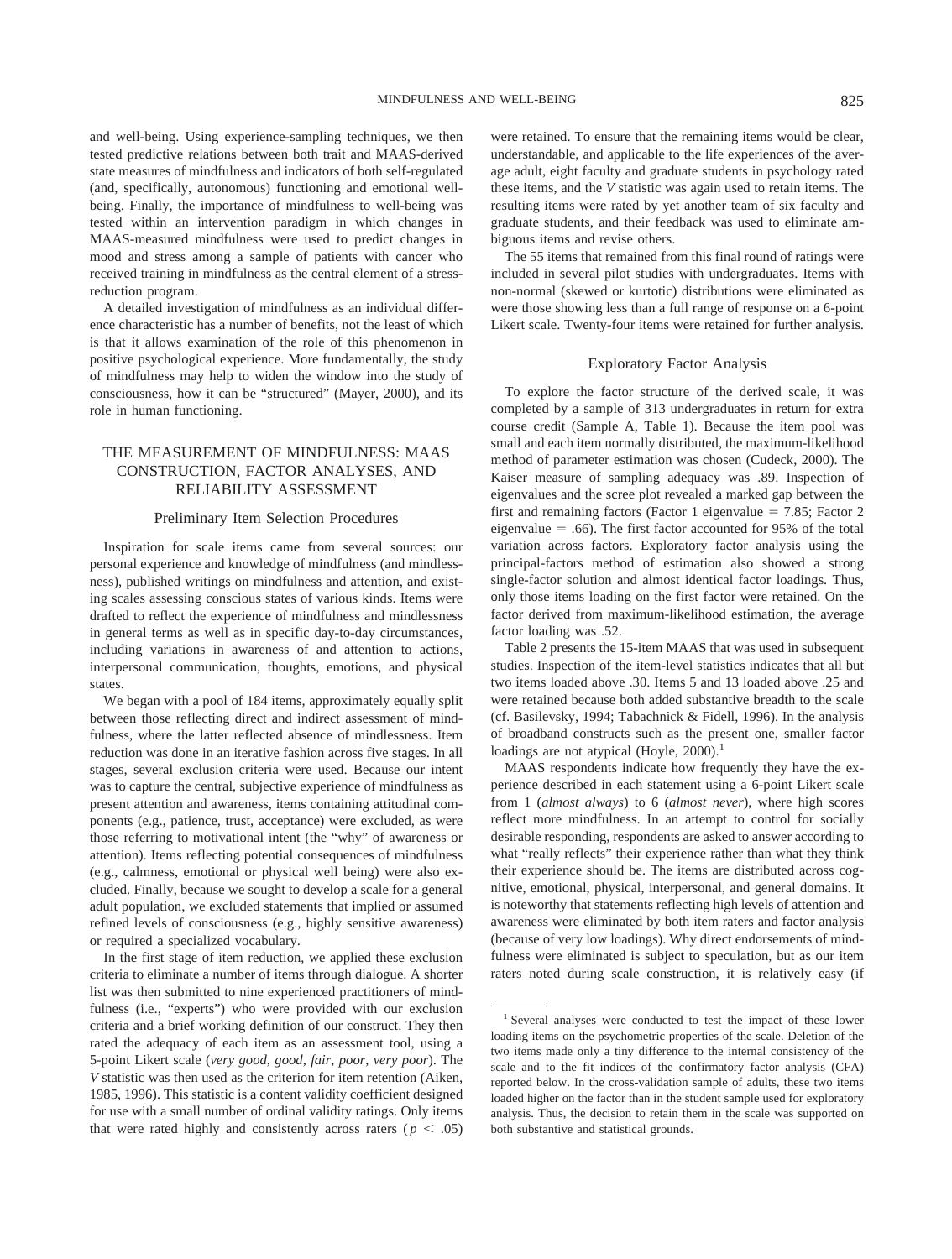|                      | Sample                |                      |                  |                       |                       |                        |                       |  |
|----------------------|-----------------------|----------------------|------------------|-----------------------|-----------------------|------------------------|-----------------------|--|
| Characteristic       | A                     | B                    | C                | D                     | E                     | F                      | G                     |  |
| Location             | $_{\rm{UR}^{\rm{a}}}$ | $_{\rm{UR}^{\rm b}}$ | HWS <sup>c</sup> | $_{\rm{UR}^{\rm{d}}}$ | $_{\rm{UR}^{\rm{e}}}$ | Community <sup>t</sup> | National <sup>g</sup> |  |
| Cronbach's alpha     | .84                   | .82                  | .80              | .82                   | .87                   | .86                    | .87                   |  |
| N                    | 313                   | 327                  | 207              | 187                   | 145                   | 74                     | 239                   |  |
| Age range (years)    | $18 - 23$             | $17 - 28$            | $17 - 23$        | $17 - 23$             | $18 - 32$             | $18 - 62$              | $18 - 77$             |  |
| Age mean (years)     | 19.5                  | 19.6                 | 19.0             | 19.7                  | 19.8                  | 37.6                   | 43.3                  |  |
| Female (%)           | 66                    | 64                   | 62               | 62                    | 64                    | 55                     | 66                    |  |
| Caucasian (%)        | 73                    | 77                   | 85               | 77                    | 63                    | 88                     | 93                    |  |
| Asian $(\%)$         | 15                    | 10                   | 3                | 9                     | 19                    | 3                      |                       |  |
| African American (%) | 3                     | 5                    | 5                |                       | 9                     |                        |                       |  |
| Hispanic (%)         | 4                     | 3                    | 3                |                       |                       |                        |                       |  |
| Native American (%)  | 0                     |                      |                  | 0                     |                       |                        |                       |  |
| Other ethnicity (%)  |                       | 5                    |                  | 6                     |                       |                        |                       |  |

Table 1 *Sample Characteristics (Scale Construction and Study 1)*

*Note.*  $UR = University of Rochester; HWS =$ 

*Note.* UR = University of Rochester; HWS = Hobart and William Smith Colleges.<br><sup>a</sup> UR, Spring 2000. <sup>b</sup> UR, Fall 2000 and Spring 2001. <sup>c</sup> HWS, Fall 2000 and Spring 2001. <sup>d</sup> UR, Fall 2001. <sup>e</sup> UR, Spring 2002. <sup>f</sup> Rochester local community, Fall 1999 and Spring 2000. <sup>g</sup> U.S.-wide mail-out survey, Fall 2000 and Spring 2001.

incorrect) to endorse being attentive and aware. In fact, inspection of the means and distributions of these items revealed that many had low values on the Likert scale and marked skewness. Further, statements reflecting less mindlessness are likely more accessible to most individuals, given that mindless states are much more common than mindful states (McIntosh, 1997; Varela, Thompson, & Rosch, 1991). As Packer (2002) noted in discussing present awareness, "It is easier to point out what is *absent* in [it]" (p. 137). Thus, indirect items may be more "diagnostic" than direct claims to mindfulness. This approach has also been used to assess medical

#### Table 2

*Means, Standard Deviations, Factor Loadings, and Item-Total Correlations for the Mindful Attention Awareness Scale*

| Scale item                                                                                                          | M    | SD   | F   | $I-T$ |
|---------------------------------------------------------------------------------------------------------------------|------|------|-----|-------|
| 1. I could be experiencing some emotion and not be conscious of it until<br>some time later.                        | 4.02 | 1.12 | .46 | .45   |
| 2. I break or spill things because of carelessness, not paying attention, or<br>thinking of something else.         | 4.13 | 1.47 | .45 | .42   |
| 3. I find it difficult to stay focused on what's happening in the present.                                          | 3.80 | 1.23 | .51 | .49   |
| 4. I tend to walk quickly to get where I'm going without paying attention<br>to what I experience along the way.    | 3.41 | 1.27 | .45 | .39   |
| 5. I tend not to notice feelings of physical tension or discomfort until they<br>really grab my attention.          | 3.83 | 1.22 | .27 | .25   |
| 6. I forget a person's name almost as soon as I've been told it for the first<br>time.                              | 3.40 | 1.54 | .33 | .31   |
| 7. It seems I am "running on automatic" without much awareness of what<br>I'm doing.                                | 3.72 | 1.24 | .78 | .72   |
| 8. I rush through activities without being really attentive to them.                                                | 3.81 | 1.11 | .74 | .67   |
| 9. I get so focused on the goal I want to achieve that I lose touch with<br>what I am doing right now to get there. | 3.74 | 1.15 | .38 | .38   |
| 10. I do jobs or tasks automatically, without being aware of what I'm doing.                                        | 3.70 | 1.20 | .69 | .61   |
| 11. I find myself listening to someone with one ear, doing something else at<br>the same time.                      | 3.52 | 1.16 | .55 | .49   |
| 12. I drive places on "automatic pilot" and then wonder why I went there.                                           | 4.36 | 1.42 | .62 | .57   |
| 13. I find myself preoccupied with the future or the past.                                                          | 2.66 | 1.03 | .28 | .26   |
| 14. I find myself doing things without paying attention.                                                            | 3.66 | 1.14 | .77 | .69   |
| 15. I snack without being aware that I'm eating.                                                                    | 4.11 | 1.42 | .47 | .41   |

*Note.* All scores are based on Sample A data  $(N = 313)$ . Items were introduced by the following: "Below is a collection of statements about your everyday experience. Using the 1–6 scale below, please indicate how frequently or infrequently you currently have each experience. Please answer according to what *really reflects* your experience rather than what you think your experience should be." The accompanying 6-point scale was  $1 =$  almost always,  $2 =$  very frequently,  $3 =$  somewhat frequently,  $4 =$  somewhat infrequently,  $5 =$  very *infrequently,* and  $6 = \text{almost never.}$   $F = \text{factor loadings}$ ;  $I - T = \text{item-total correlations.}$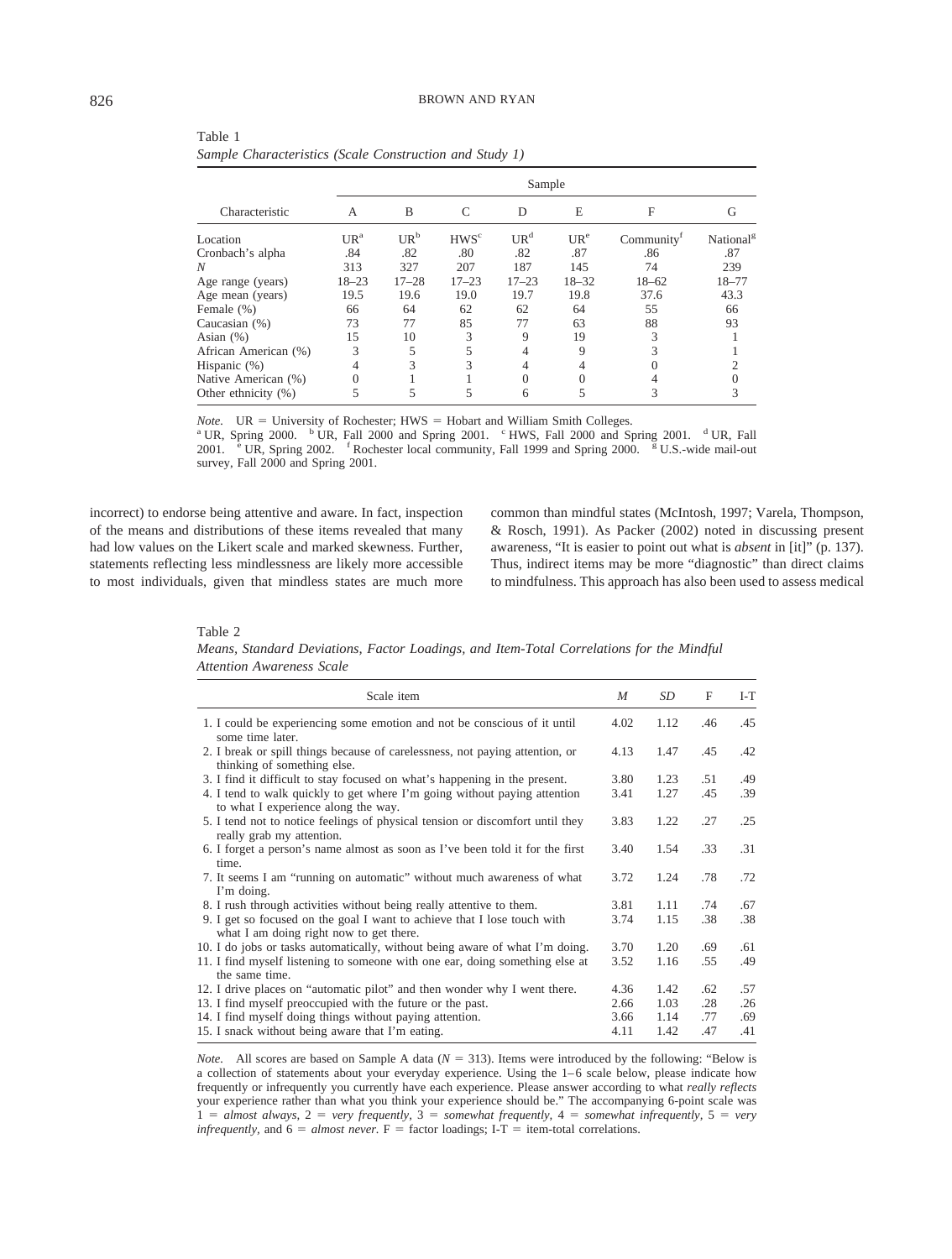treatment adherence (e.g., Haynes et al., 1980). However, it is important to demonstrate that the indirect approach to mindfulness measurement has the same conceptual meaning as a direct approach, and we empirically examined the conceptual equivalence of the two approaches in Study 1. We also compared their convergent, discriminant, and criterion validity.

# Confirmatory Factor Analysis (CFA): College Student and General Adult Samples

# *Student Sample*

We performed a CFA of the single-factor model revealed by exploratory analysis on data from a new sample of 327 university students (Sample B in Table 1), using maximum-likelihood estimation and the AMOS 4.0 program (Arbuckle & Wothke, 1999). The fit indices of the model indicated that the correspondence between the single-factor model and the sample covariance matrix was satisfactory,  $\chi^2(90, N = 327) = 189.57$  (goodness-of-fit index  $[GFI] = .92$ , comparative fit index  $[CFI] = .91$ , index of fit [IFI]  $= .91$ , parsimony-adjusted comparative fit index [PCFI]  $= .78$ , root-mean-square error of approximation [RMSEA] = .058). All 15 items of the scale were significantly related to the latent factor (all  $ps < .001$ ). The internal consistency (alpha) was .82.

### *General Adult Sample*

Cross-validation of a model in a second, independent sample is recommended to increase the likelihood that the model holds in a population (Schumacker & Lomax, 1996). To test whether the factorial model would hold among noncollege adults, it was evaluated in a U.S.-wide sample of 239 adults (Sample G, Table 1) ranging in age from 18 to 77 years  $(M = 43.27)$ . These individuals, who collectively were drawn from 48 U.S. states, completed the MAAS as part of a mail-out survey study (Brown & Kasser, 2002). We used the AMOS 4.0 program (Arbuckle & Wothke, 1999) to perform the CFA using maximum-likelihood estimation. The fit with the single factor model was satisfactory,  $\chi^2(90, N = 239)$  =  $179.14$  (GFI = .91, CFI = .92, IFI = .92, PCFI = .79, RMSEA = .065). All scale items were significantly related to the latent factor ( $ps < .001$ ). The sample alpha was .87.

### Test–Retest Reliability and Agreement

The temporal stability of the scale was examined in an independent sample of 60 introductory psychology students over a 4-week period (26 men, 34 women; mean age 19 years). To assess test– retest reliability and agreement, a variance components analysis was done using SAS PROC MIXED (SAS Institute, 1992, 1997). The intraclass correlation (equivalent to a Pearson *r* with two measures) was .81 ( $p < .0001$ ). Another index of stability is test–retest score agreement, that is, whether individuals generally receive the same scale scores over repeated assessment (Dawis, 2000). The analysis found that the Time 1 (3.78) and Time 2 (3.77) mean scale scores were not significantly different,  $t(59) = .11$ , *ns*. As a final note, we add that in all subsequent samples, we confirmed the MAAS factorial structure and reliability. For brevity we do not further report these statistics.

# STUDY 1. CORRELATIONS WITH OTHER MEASURES

Any attempt to establish the viability of an individual difference measure must show that it is, as Mayer (2000) succinctly noted, "similar enough to other [concepts] to be recognizable, but different enough to be worth studying" (p. 49). Study 1 had two primary purposes: to establish the convergent and discriminant validity of the MAAS and to examine the relations between MAAS-measured mindfulness and a variety of indicators of well-being. As part of this second purpose, we also assessed the incremental validity of the scale. A final purpose of this study was to test the differential utility of the MAAS, which takes an indirect-item approach to measuring mindfulness, to a direct-item approach to measuring mindfulness.

Regarding the first aim, our focus was on scales said to measure the propensity to be aware of specific events or types of experience, whether in the internal or external world. Scales that might tap receptive and clear awareness—for example, emotional intelligence and openness to experience—we expected to relate positively to the MAAS. We also expected moderate convergence with the only existing scale of mindfulness–mindlessness known to us, namely Bodner and Langer's (2001) recently developed measure. A number of scales have also been developed to tap dispositional differences in reflexive consciousness—that is, the tendency to engage in self-examination, reflection, introspection, and related cognitive activities. Some of these traits, like public selfconsciousness and self-monitoring, involve an evaluation or filtering of experiences with reference to the self. We anticipated that mindfulness would show null or negative relations to all such measures. Finally, we expected that mindfulness would be unrelated to the trait of *absorption* (Tellegen, 1982), a propensity to enter trancelike states of consciousness, which represents being "out of touch" with what is presently occurring.

Regarding the second aim, the present study examined relations between the MAAS and a number of well-being measures. As specified in the introduction, we theorize that mindfulness facilitates self-regulation, psychological health, and enriched momentto-moment experience. Thus, we expected that the MAAS would be related to a variety of indicators of well-being, as manifested in cognitive, emotional, motivational, and physical health functioning. Given our conceptualization of mindfulness as a distinct construct, we also expected that the MAAS would retain its associations with well-being after controlling for the effects of other, related constructs.

Finally, the section of this article entitled THE MEASURE-MENT OF MINDFULNESS: MAAS CONSTRUCTION, FAC-TOR ANALYSES, AND RELIABILITY ASSESSMENT offers some justification for the MAAS's indirect-item approach to the measurement of mindfulness. This study empirically examined whether the scale is generally equivalent to a direct-item approach in the assessment of mindfulness, measured in terms of the magnitude of correlation between the MAAS and an alternative, directitem version of the scale. We also examined the convergent, discriminant, and criterion validity of the MAAS versus this alternate scale.

This study includes six samples, comprising a total of 1,253 participants. Rather than present these samples in separate studies, we summarize our findings in four parts. First, we present findings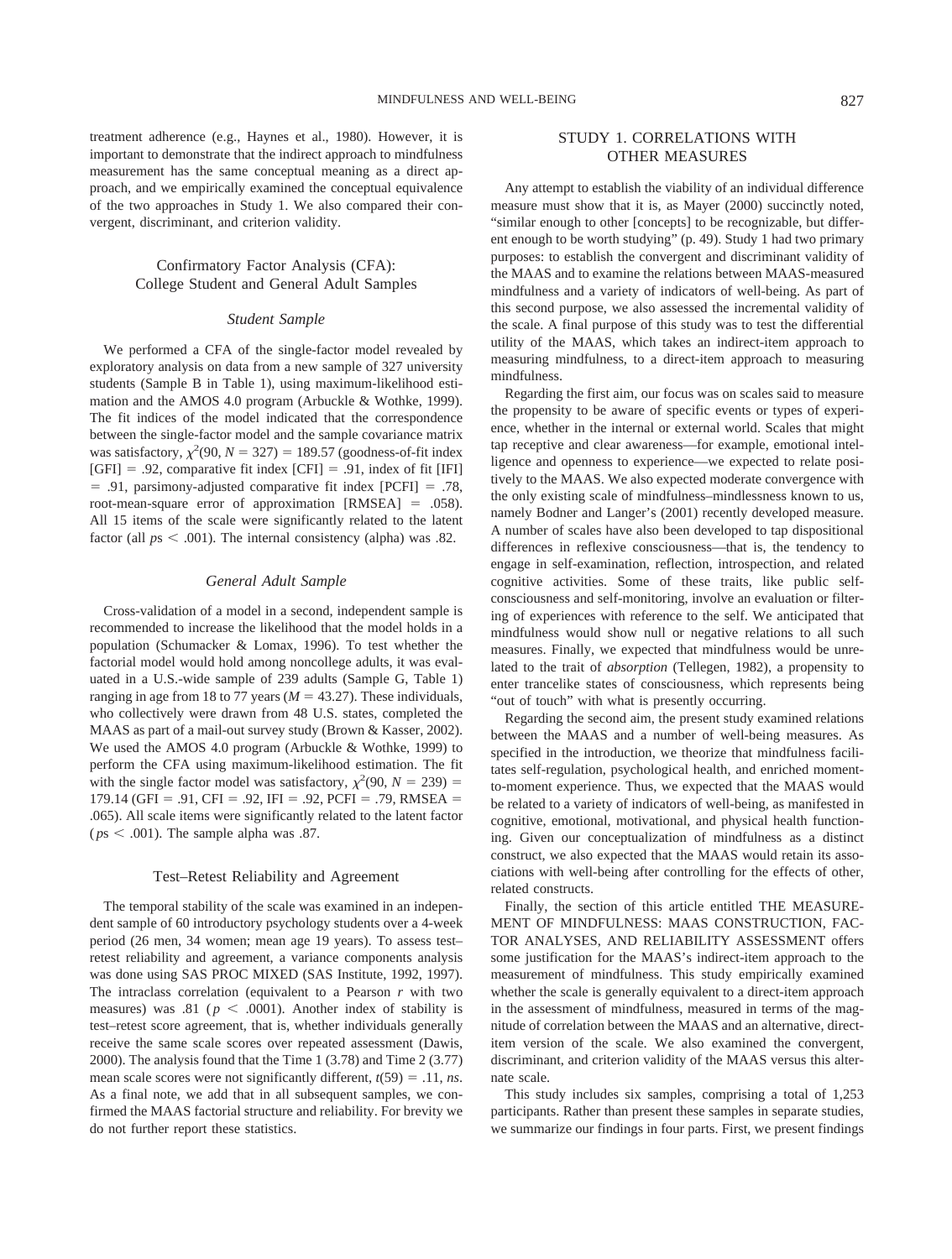concerning the distinctiveness and overlap of the MAAS with other measures of psychological dispositions and modes of functioning. Second, we present correlations of the MAAS with numerous indices of well-being. Third, we present incremental validity findings on the MAAS. And fourth, we present correlational results comparing the MAAS to an alternate measure.

#### Method

#### *Participants*

Samples A–F are described in Table 1. Participants in Samples A–E were students taking psychology courses who received extra course credit for participation. Sample F comprised adults drawn from a northeastern U.S. community (see Study 4 for recruitment details). Participants in all samples completed measures in a single session. Group sizes in Samples A–E ranged from 5 to 25 persons, and in Sample F, groups ranged from 1 to 15 persons.

### *Materials*

#### *Convergent and Discriminant Scales*

*NEO Personality Inventory (NEO-PI) and NEO Five-Factor Inventory (NEO-FFI) Openness to Experience (Costa & McCrae, 1992).* This Big Five personality scale measures openness to ideas, values, aesthetics, emotions, fantasy, and actions. High scorers report a receptivity to novel experiences and actions and a high frequency of, and interest in, imaginative and reflective thought.

*Trait Meta-Mood Scale (TMMS; Salovey et al., 1995).* This measure of emotional intelligence taps individual differences in attention to feelings (*attention*), the clarity of experience of these emotions (*clarity*), and beliefs about prolonging pleasant mood states and ending unpleasant states (*repair*).

*Mindfulness/Mindlessness Scale (MMS; Bodner & Langer, 2001).* The MMS assesses individual differences in the propensity to achieve mindful states, defined as the awareness of behavioral routines, a questioning of their efficacy, and active consideration of alternative behaviors. Its 21 items assess four components: Flexibility, Novelty Seeking, Novelty Producing, and Engagement.

*Self-Consciousness Scale (SCS; Fenigstein et al., 1975).* This well-known 23-item measure has three subscales. Private Self-Consciousness assesses the tendency to reflect upon oneself, fantasize, and attend to one's moods, motives, and cognitive processes. Recent work indicates that two factors may underlie this subscale: *self-reflectiveness* and *internal state awareness* (e.g., Cramer, 2000). The subscale Public Self-Consciousness measures the tendency to view oneself from the perspective of the social world and reflects a concern for one's appearance, social behavior, and the impression one makes upon others. Relatedly, the subscale Social Anxiety taps shyness, embarrassment, and anxiety in social situations.

*Rumination–Reflection Questionnaire (RRQ; Trapnell & Campbell, 1999).* The 12-item Reflection subscale of the RRQ assesses "intellectual self-attentiveness" through items tapping the tendency to explore, analyze, and contemplate the self. The 12-item Rumination subscale measures "ruminative self-attention," the tendency to dwell on, rehash, or reevaluate events or experiences.

*Self-Monitoring Scale—Revised (Snyder & Gangestad, 1986).* This widely researched 18-item scale assesses the tendency to observe and control expressive behavior and self-presentation in accordance with situational cues to social appropriateness.

*Need for Cognition (Cacioppo, Petty, & Kao, 1984).* This 18-item scale measures individual differences in engagement and enjoyment of "effortful cognitive endeavors." High scorers endorse items reflecting interest in thinking, complex problem solving, and intellectual tasks.

*Absorption (Tellegen, 1982).* This 34-item scale assesses a disposition to enter transient altered states of consciousness characterized by a "restructuring" of the experienced self and world. Either dissociation or integration of the self may be experienced by high scorers.

*Other scales.* The tendency to respond in a socially desirable manner was also assessed, using two well-known indices: the Marlowe–Crowne Social Desirability Inventory (Crowne & Marlowe, 1960) and the Minnesota Multiphasic Personality Inventory (MMPI) Lie Scale (Hathaway & McKinley, 1989).

#### *Well-Being Scales*

We also used a number of measures reflecting various aspects of well-being.

*Traits and attributes.* The Neuroticism scales from the NEO-PI and NEO-FFI (Costa & McCrae, 1992) assessed dispositional anxiety, hostility, depression, impulsiveness, and vulnerability. Self-esteem was measured with both the 10-item Multidimensional Self-Esteem Inventory (O'Brien & Epstein, 1988) Self-Worth subscale and the Rosenberg Self-Esteem Scale (Rosenberg, 1965). Optimism was assessed using the Life Orientation Test (Scheier & Carver, 1985).

*Emotional disturbance.* Depressive symptoms were specifically assessed using both the 20-item Center for Epidemiological Studies– Depression (CES-D) scale (Radloff, 1977) and the 20-item Beck Depression Inventory (BDI; Beckham & Leber, 1985). Anxiety was measured using the 20-item State–Trait Anxiety Inventory (STAI; Spielberger, 1983) and the 9-item Profile of Mood States (POMS) Anxiety subscale (McNair, Lorr, & Droppleman, 1971). Reports on both depression and anxiety were made over the past week or past month, depending on the sample.

*Emotional–subjective well-being.* Both the valence (hedonic tone) and arousal dimensions of affective experience were assessed. Pleasant and unpleasant affective tone were measured using the 9-item scale derived by Diener and Emmons (1984). The 20-item Positive and Negative Affect Schedule (PANAS; Watson, Clark, & Tellegen, 1988) assessed affective arousal. Reports were made on affective experience over the past week or month. Life satisfaction was assessed using the 15-item Temporal Life Satisfaction Scale (Pavot, Diener, & Suh, 1998).

*Eudaimonic well-being.* Self-actualization was measured using the Measure of Actualization of Potential (Lefrançois, Leclerc, Dubé, Hébert, & Gaulin, 1997). To test the hypothesis that MAAS would predict greater autonomy, competence, and relatedness we used the relevant subscales from Ryff's (1989) Personal Well-Being Scales. The seven-item Subjective Vitality Scale (Ryan & Frederick, 1997) assessed the extent to which individuals felt energized and vital over the past week or month.

*Physical well-being.* We assessed physical well-being using a measure of common physical symptoms adapted from Larsen and Kasimatis (1991), the Hopkins Symptom Checklist Somatization scale (Derogatis, Lipman, Rickels, Uhlenhuth, & Covi, 1974), and a self-report of medical health visit frequency over the past 21 days.

### Results

### *Convergent and Discriminant Correlations*

Correlations of the MAAS with other measures assessed are shown in Table 3. As predicted, the MAAS was correlated at a moderate level with emotional intelligence. It was most strongly related to clarity of emotional states but also with mood repair and, to a lesser degree, attention to emotions. The MAAS showed modest positive correlations with NEO-PI Openness to Experience and NEO-FFI Openness to Experience, and was specifically related to the Feelings, Actions, Ideas, and Values subscales on the NEO-PI, which more strongly reflect attentiveness and receptivity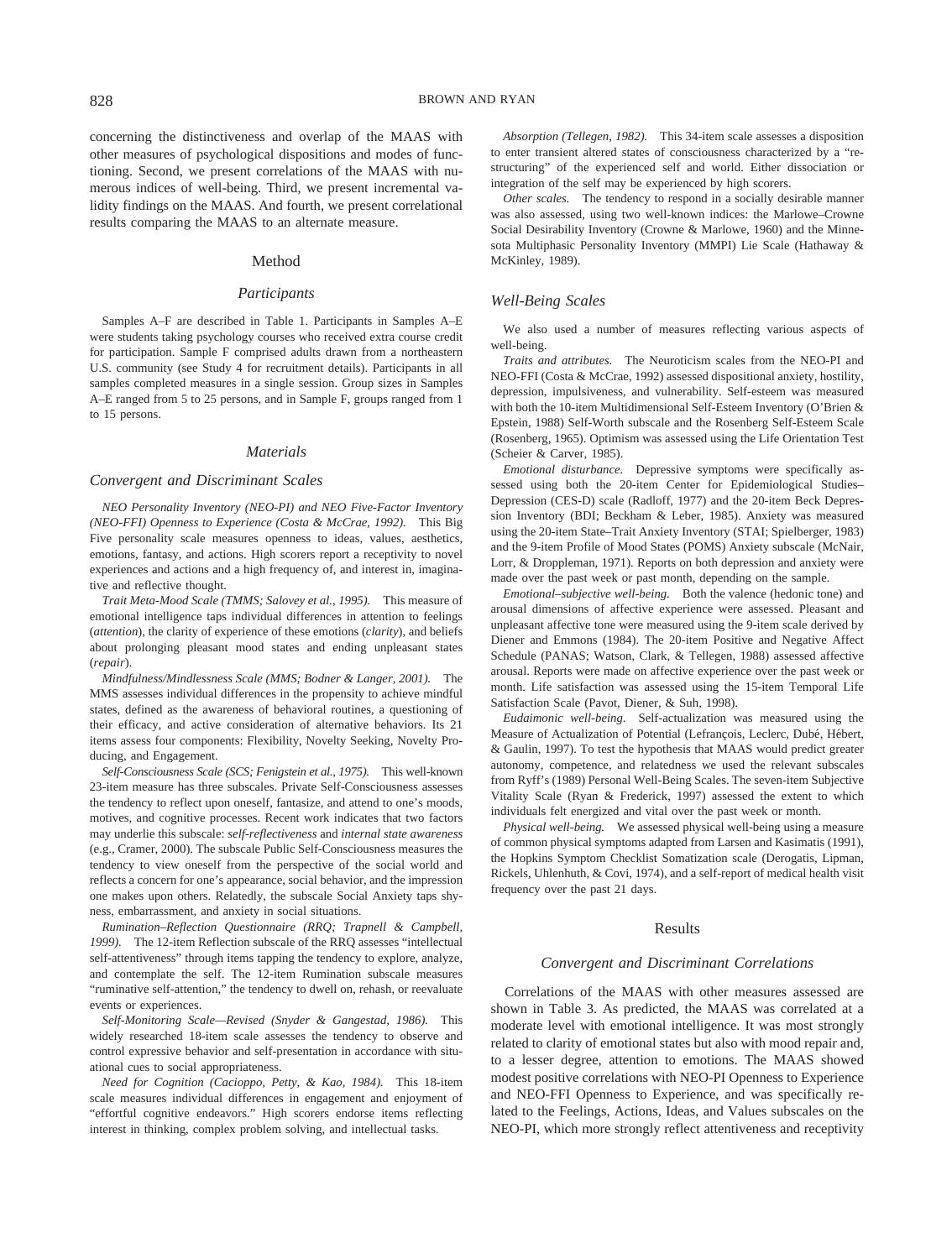| Scale                            | Sample(s)     | Correlation(s)                      |
|----------------------------------|---------------|-------------------------------------|
| NEO-PI Openness to Experience    | А             | $.18**$                             |
| Fantasy                          | A             | $-.07$                              |
| Aesthetics                       | A             | .10                                 |
| Feelings                         | A             | $.17**$                             |
| Actions                          | A             | $.20***$                            |
| Ideas                            | А             | $.17**$                             |
| Values                           | A             | $.15***$                            |
| NEO-FFI Openness to Experience   | D, E          | $.12. .19*$                         |
| Trait Meta-Mood Scale            | A, D, E       | $.46***$ , $.42***$ , $.37***$      |
| Clarity                          | A, D, E       | $.49***$ , $.45***$ , $.50***$      |
| Attention                        | A, D, E       | $.19***.17*.13$                     |
| Repair                           | A, D, E       | $.37***$ . $.33***$ . $.25**$       |
| Mindfulness/Mindlessness Scale   | D, E          | $.31***$ . $.33***$                 |
| Flexibility                      | D, E          | $.002, .24**$                       |
| Novelty Seeking                  | D.E           | $.30***.29***$                      |
| Novelty Producing                | D, E          | $.23***$ $.26***$                   |
| Engagement                       | D.E           | $.39***$ . $.33***$                 |
| Self-Consciousness Scale         |               |                                     |
| Private Self-Consciousness       | A, D, E, F    | $.03, .03, .05, -.05$               |
| Self-Reflectiveness              | A, D, E, F    | $-.13^*,-.12,-.12,-.19$             |
| <b>Internal State Awareness</b>  | A, D, E, F    | $.23***$ , $.17*$ , $.22**$ , $.18$ |
| <b>Public Self-Consciousness</b> | A, D, E, F    | $-.14^*,-.15^*,-.02,-.18$           |
| Social Anxiety                   | A, D, E, F    | $-36*** - 19** - 33*** - 29**$      |
| <b>RRO</b>                       |               |                                     |
| Reflection                       | A, D, E       | $.06, .16^*$ . $.20^*$              |
| Rumination                       | B, D, E       | $-.39***$ $-.29***$ $-.38***$       |
| Self-Monitoring                  | B             | $-.03$                              |
| Need for Cognition               | $\mathsf{C}$  | $.19**$                             |
| Absorption                       | $\mathcal{C}$ | $-.15*$                             |

Table 3 *Correlations of the Mindful Attention Awareness Scale With Other Scales: Convergent and Discriminant Validity (Study 1)*

*Note. N*s for Samples A, B, C, D, E, and F are 313, 327, 207, 187, 145, and 74, respectively. NEO-PI = NEO Personality Inventory; NEO-FFI = NEO Five-Factor Inventory; RRQ = Reflection Rumination Questionnaire.  $p \leq 0.05$ . \*\*  $p \leq 0.01$ . \*\*\*  $p \leq 0.001$ . \*\*\*\*  $p \leq 0.0001$ .

to experience and behavior than the Fantasy and Aesthetics subscales. The MMS (Bodner & Langer, 2001) was, as expected, correlated with the MAAS. Befitting our theory, the MAAS was most strongly related to mindful engagement. It was correlated to a lesser degree with both novelty seeking and producing, and was unrelated to cognitive flexibility.

As already noted, several scales measure the use of cognitive processes in service of self-examination and reflection on the self. The MAAS was expected to show little or no relation to these measures. As Table 3 shows, there was no correlation with Private Self-Consciousness. However, in line with theoretical expectation, the MAAS was correlated with the internal state awareness aspect of this measure. Although significant, this correlation was modest, perhaps in part because of the poor internal consistency of this subscale (Creed & Funder, 1998). There were also expectable negative relations to both Public Self-Consciousness and Social Anxiety. Also as predicted, the MAAS was unrelated to Self-Monitoring. Regarding the RRQ, the MAAS was unrelated to Reflection and inversely related to Rumination. A small though significant correlation with the Need for Cognition was found, indicating that mindfulness does not preclude the enjoyment of intellectual activity. Absorption was weakly and inversely related to the MAAS, as expected. Turning finally to social desirability, the MAAS showed positive correlations with the Marlowe–

Crowne in two studies (Samples D and E:  $rs = .24$  and .28,  $ps <$  $(0.001)$ , but it was unrelated to the MMPI Lie scale ( $rs = .10$  and  $.03$ , *ns*).

# *Well-Being Correlations*

Table 4 presents correlations between the MAAS and wellbeing scales. Among the "Big Five" personality traits, neuroticism has been consistently related to poorer psychological well being. The MAAS was moderately related to lower levels of this trait. Across the six facets of this measure, the MAAS was most strongly and inversely related to Depression, Self-Consciousness, and Angry Hostility and less strongly, though still significantly, to Impulsiveness.

The MAAS was related to other indicators of well being, both positive and negative, in consistently expected directions. The MAAS was inversely related to CES-D and BDI measures of depression and STAI and POMS measures of anxiety. Regarding affect, the MAAS was positively related to pleasant hedonic tone and PANAS-measured positive affectivity in two samples of undergraduates and a sample of adults; it was negatively related to unpleasant tone and PANAS negative affectivity. Along with affect, a primary component of subjective well-being is life satisfaction (Diener, Suh, Lucas, & Smith, 1999). In both college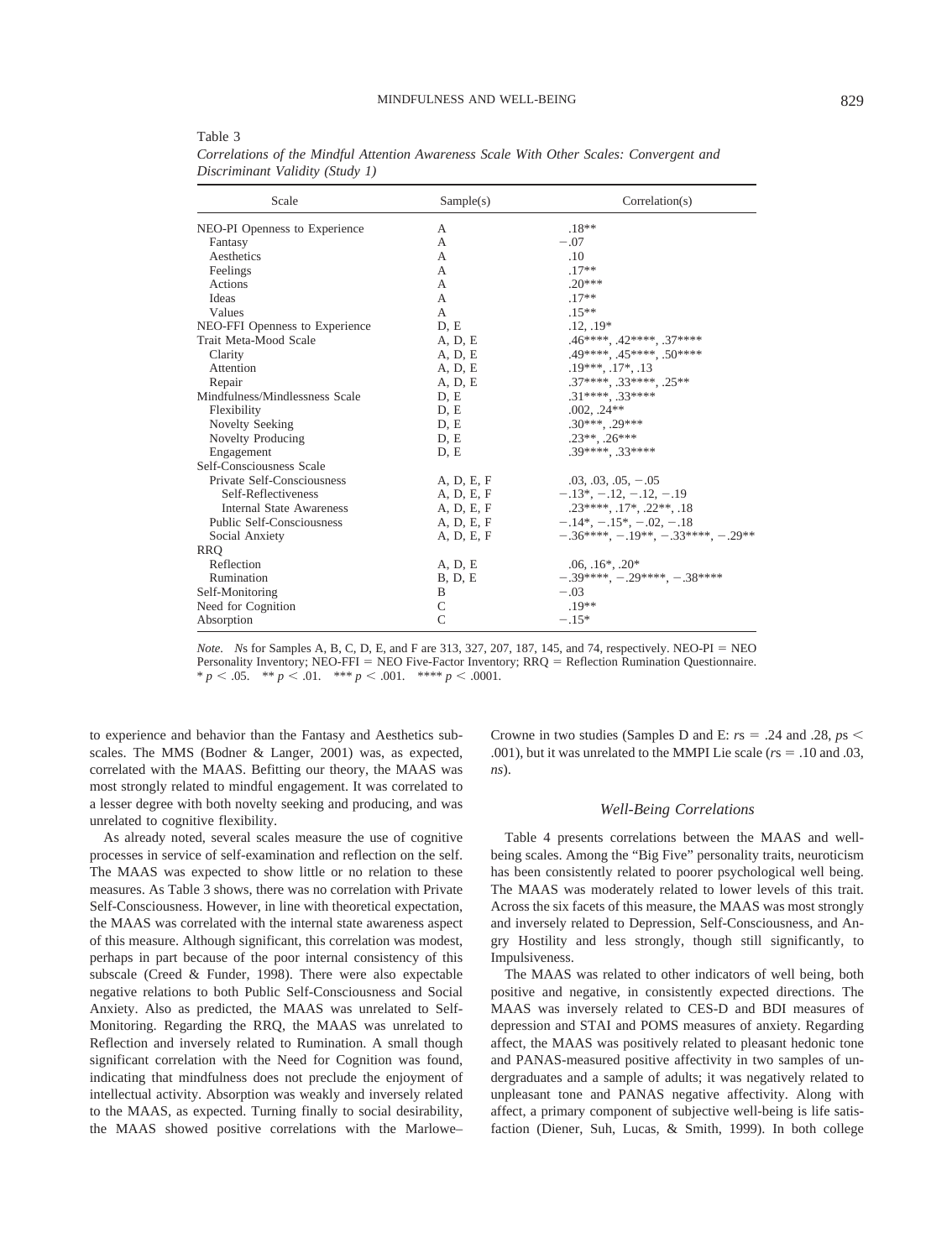#### Table 4

*Correlations of the Mindful Attention Awareness Scale With Dispositional and State Scales Measuring Psychological Well-Being (Study 1)*

| Scale                         | Sample(s)     | Correlation(s)                                                 |
|-------------------------------|---------------|----------------------------------------------------------------|
|                               |               | Traits and attributes                                          |
| NEO-PI Neuroticism            | А             | $-.56***$                                                      |
| Anxiety                       | A             | $-.34***$                                                      |
| Angry Hostility               | А             | $-.41***$                                                      |
| Depression                    | А             | $-.53***$                                                      |
| Self-Consciousness            | А             | $-.45***$                                                      |
| Impulsiveness                 | A             | $-29***$                                                       |
| Vulnerability                 | А             | $-.47***$                                                      |
| NEO-FFI Neuroticism           | D, E          | $-.33***$ , $-.56***$                                          |
| <b>MSEI Self-Esteem</b>       | B             | $.36***$                                                       |
| Rosenberg Self-Esteem         | D, E          | $.39***$ , $.50***$                                            |
| LOT Optimism                  | D, E          | $.27***$ , $.34***$                                            |
|                               |               | Emotional disturbance                                          |
| CES-D Depression              | B             | $-.37***$                                                      |
| <b>BDI</b> Depression         | D, E          | $-.41***$ , $-.42***$                                          |
| <b>STAI Anxiety</b>           | B             | $-.40***$                                                      |
| <b>POMS</b> Anxiety           | D, E          | $-.26***,-.42***$                                              |
|                               |               | Emotional-subjective well-being                                |
| Pleasant Affect               | A, B, D, E, F | $.16***$ , $.31***$ , $.35***$ , $.40***$ , $.29***$           |
| Unpleasant Affect             | A, B, D, E, F | $-0.37***$ , $-0.33***$ , $-0.34***$ , $-0.42***$ , $-0.39***$ |
| <b>PANAS Positive Affect</b>  | B, D, E       | $.30***$ ***, $.33***$ , $.39***$                              |
| PANAS Negative Affect         | B, D, E       | $-39***$ , $-39***$ , $-43***$                                 |
| Life Satisfaction             | B, F          | $.26***$ , $.37***$                                            |
|                               |               | Eudaimonic well-being                                          |
| Vitality                      | A, B, F       | $.40***$ , $.35***$ , $.46***$                                 |
| <b>MAP Self-Actualization</b> | B             | $.43***$                                                       |
| Autonomy                      | B, F          | $.34***$ , $.37***$                                            |
| Competence                    | B, F          | $.39***$ . $.68***$                                            |
| Relatedness                   | B, F          | $.31***$ , $.28*$                                              |
|                               |               | Physical well-being                                            |
|                               |               |                                                                |
| Reported physical<br>symptoms | B, F          | $-.25***$ , $-.51***$                                          |
| <b>HSCL</b> Somatization      | A, F          | $-.40***$ , $-.42***$                                          |
| Medical visit frequency,      |               |                                                                |
| past 21 days                  | F             | $-.32**$                                                       |

*Note. N*s for Samples A, B, C, D, E, and F are 313, 327, 207, 187, 145, and 74, respectively. NEO-PI = NEO Personality Inventory; NEO-FFI = NEO Five-Factor Inventory; MSEI = Multidimensional Self-Esteem Inventory;  $LOT = Life$  Orientation Test;  $CES-D = Center$  for Epidemiologic Studies Depression Scale;  $BDI =$ Beck Depression Inventory; STAI = State-Trait Anxiety Inventory; POMS = Profile of Mood States;  $PANAS =$  Positive and Negative Affect Schedule;  $MAP =$  Measure of Actualization of Potential; HSCL = Hopkins Symptom Checklist.

 $* p < .05.$  \*\*  $p < .01.$  \*\*\*  $p < .001.$  \*\*\*\*  $p < .0001.$ 

students and adults, the MAAS was positively associated with this variable. Self-esteem scores on both the Multidimensional Self-Esteem Inventory and the Rosenberg measures were higher among those scoring higher on the MAAS. In three samples, the MAAS was associated with higher levels of subjective vitality. Greater self-actualization was also associated with higher mindfulness scores. Finally, in line with our SDT-based hypotheses, the MAAS was related to autonomy, competence, and relatedness fulfillment.

Although our primary interest in this article is relations between the MAAS and psychological well-being, because physical health is known to be influenced by psychological states, we assessed whether the MAAS was related to both subjective and objective indicators of physical health. In both college and community adult samples, the MAAS was inversely related to self-reported physical symptoms, particularly in the adult sample, where symptoms may be more salient. However, self-reported symptoms may have a somatization component—that is, they can reflect a tendency to experience distress in terms of physical complaints. The MAAS was inversely related to somatization in the two samples. Finally, in the adult community sample, the MAAS was inversely related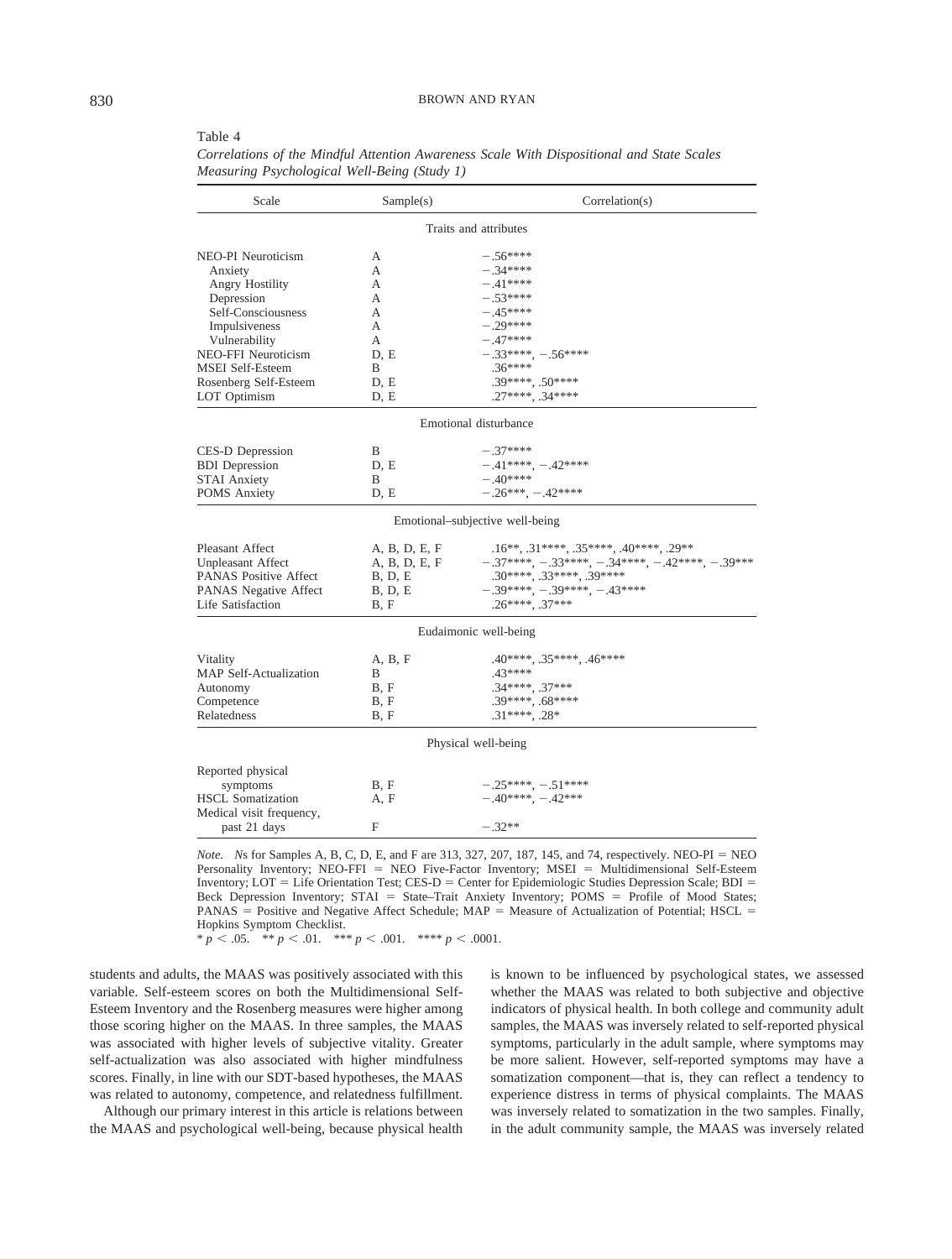to the number of visits made to medical professionals over the past 21 days.

#### *Incremental Validity*

We examined whether the correlations found between the MAAS and a number of well-being variables would remain significant after controlling for the effects of a number of constructs that were shown to be related to the MAAS and that themselves have been associated with various well-being indicators in past research. The MAAS was shown to bear only small to moderate relations to existing measures of dispositional self-awareness. However, these latter measures have themselves been shown to relate to well-being. Private self-consciousness appears to intensify existing positive and, especially, negative affect (Fejfar & Hoyle, 2000). It has also been associated with lower self-esteem (Fejfar & Hoyle, 2000), negative mood states (Flory, Raikkonen, Matthews, & Owens, 2000), anxiety (Davis & Franzoi, 1999), and depression (Davis & Franzoi, 1999). Rumination has been associated with depression (e.g., Nolen-Hoeksema, Morrow, & Fredrickson, 1993), anxiety, and negative affect (Trapnell & Campbell, 1999). The disposition to regulate one's emotional states (emotional intelligence) has been associated with more positive affect, lower levels of depression (Salovey et al., 1995), and lower anxiety (Goldman, Kraemer, & Salovey, 1996). The traits neuroticism and extraversion have been strongly associated with negative and positive psychological well-being (Diener et al., 1999). Although not directly relevant to this research, extraversion was related to the MAAS in this study (Samples D and E:  $rs = .19$  and .22, respectively;  $p_s < .01$ ). Also, given that the MMS is the only other instrument known to assess "mindfulness" (though defined differently) and showed some relation to the MAAS, we controlled for its effects in testing MAAS–well-being relations. Finally, it is important to control for the effects of social desirability, given both its relation to the MAAS and its positive relation to subjective well-being (Diener, Sandvik, Pavot, & Gallagher, 1991).

Incremental validity was assessed using combined data from Samples D and E. We used the Rosenthal (1991) meta-analytic approach to apply Fisher's (1928) *r*-to-*z* transformation to the correlation coefficients from each study and then weight them by their respective study degrees of freedom before calculating mean effect sizes. These effect sizes were then converted back to Pearson *r* values. Table 5 presents the mean zero-order correlation of the MAAS with a number of well-being variables that are often used as dependent variables in social, personality, and health research. Also presented are the mean partial correlations of the MAAS with the dependent variables after controlling for the effects of private self-consciousness, rumination, emotional intelligence, neuroticism, extraversion, and social desirability.

Table 5 shows that all the correlations between the MAAS and the well-being variables remained significant when controlling for each of the covariates examined. The most notable reductions in correlation magnitude were found when neuroticism was controlled for, particularly when related to anxiety, depression, and unpleasant affect. Other sizable though isolated reductions in correlation magnitude were found in predictable places, given past research, as when controlling for rumination in the relation of the MAAS with negative mood states. Several covariates, including social desirability, made little difference to the MAAS–well-being relations.

# *Comparison of Indirect and Direct Measures of Mindfulness*

To form an alternate, direct measure of mindfulness, we rephrased 13 of the 15 MAAS items to reflect direct statements. For example, MAAS Item 3 (see Table 2), "I find it difficult to stay focused on what's happening in the present," became "I find it easy to stay focused on what's happening in the present." Rephrasings were done to follow the original wording of each item as closely as possible. Items 2 and 12 (see Table 2) could not be rephrased in a way that preserved the content, so these were retained in original form and reverse scored. Exploratory factor analysis of this scale using data from Sample E  $(N = 145)$ uncovered a single-factor structure, as in the MAAS. Cronbach's alpha was .81.

The correlation between the MAAS and the alternate scale was .70, providing evidence that the two scales generally measured the

Table 5

*Correlations of the Mindful Attention Awareness Scale With Well-Being Variables Before and After Controlling for Other Constructs (Study 1)*

|                              |                           |           | MAAS controlling for |             |            |           |            |                        |
|------------------------------|---------------------------|-----------|----------------------|-------------|------------|-----------|------------|------------------------|
| Scale                        | Zero-order<br>correlation | Rum       | PrSC                 | <b>TMMS</b> | <b>MMS</b> | N         | E          | Social<br>desirability |
| <b>BDI</b> Depression        | $-.40***$                 | $-.29***$ | $-44***$             | $-32***$    | $-.36***$  | $-16**$   | $-.38***$  | $-.34***$              |
| <b>POMS</b> Anxiety          | $-.34***$                 | $-.22***$ | $-.35***$            | $-27***$    | $-31***$   | $-.12*$   | $-32***$   | $-.28***$              |
| Pleasant Affect              | 38****                    | $30***$   | 37****               | $24***$     | $30***$    | $20***$   | $32***$    | $35****$               |
| Unpleasant Affect            | $-.38***$                 | $-.28***$ | $-.39****$           | $-.30***$   | $-.35***$  | $-14**$   | $-.36***$  | $-.33****$             |
| <b>PANAS Positive Affect</b> | $.36****$                 | $30***$   | 37****               | $25***$     | $25***$    | $23***$   | $31***$    | 33****                 |
| <b>PANAS Negative Affect</b> | $-.41***$                 | $-33***$  | $-44***$             | $-.35***$   | $-.40***$  | $-.22***$ | $-.39****$ | $.38****$              |
| Rosenberg Self-Esteem        | $44****$                  | $.38****$ | $.44****$            | $32***$     | $.34****$  | $25***$   | $.42***$   | $.41***$               |

*Note.*  $N = 332$  (Samples D and E; see Table 1). MAAS = Mindful Attention Awareness Scale; Rum = Rumination; PrSC = Private self-consciousness; TMMS = Trait Meta-Mood Scale; MMS = Mindfulness/Mindlessness Scale; N = NEO Five-Factor Inventory (NEO-FFI) Neuroticism; E = NEO-FFI Extraversion; Social desirability = Marlowe–Crowne Social Desirability Scale; BDI = Beck Depression Inventory; POMS = Profile of Mood States; PANAS = Positive and Negative Affect Schedule.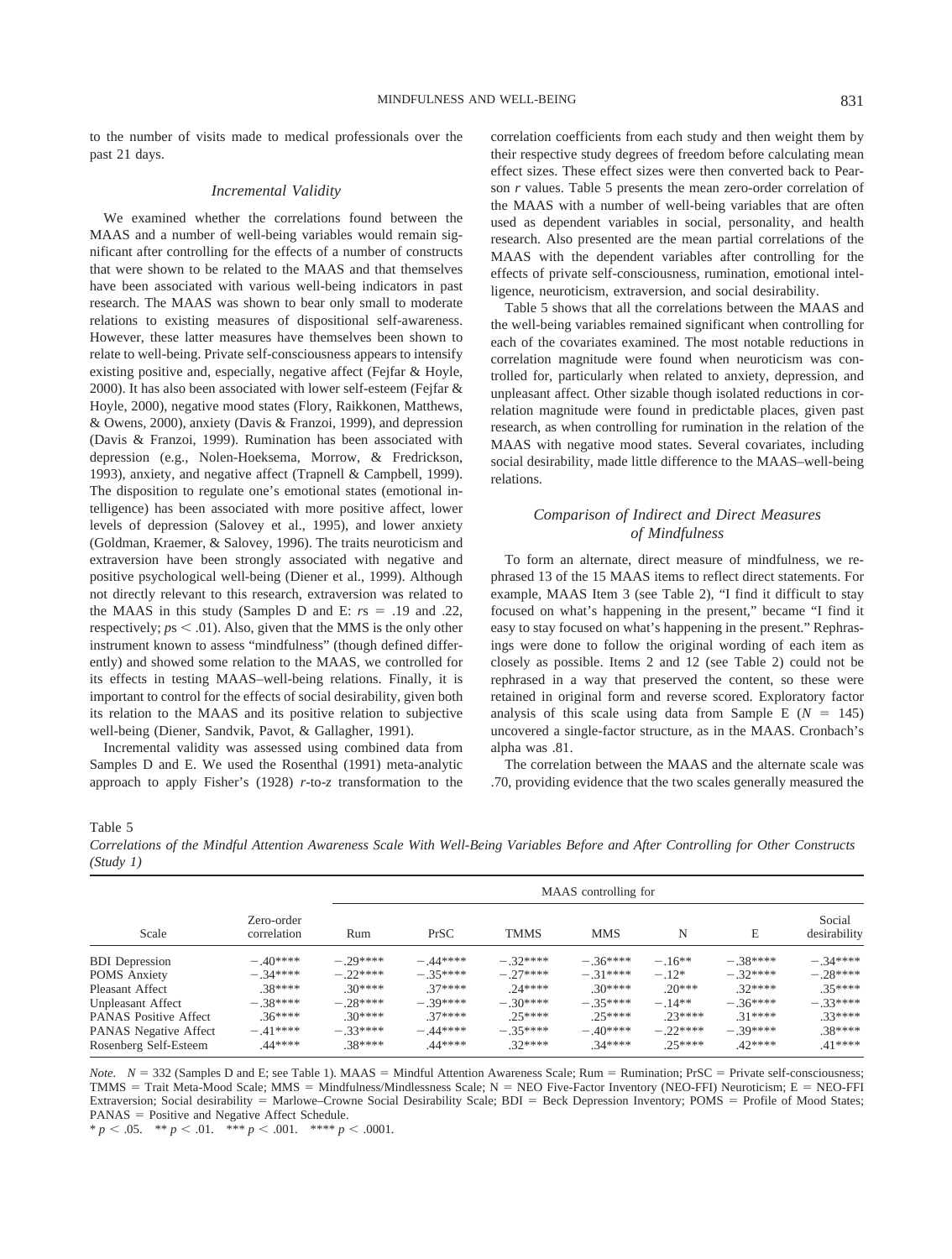same construct. To assess comparative validity, the correlations of the two scales with other measures were computed using Sample E data. The pattern of correlations was as follows, with MAAS correlations given first and the alternate scale correlations given second: NEO-FFI Openness (.19, .21), Trait Meta-Mood Scale emotional intelligence (.37, .34), MMS mindfulness (.33, .44), SCS Private Self-Consciousness (.05, .06), SCS Public Self-Consciousness (.01, .07), SCS Social Anxiety  $(-.33, -.26)$ , RRQ Reflection (.20, .20), RRQ Rumination  $(-.39, -.25)$ , NEO-FFI Neuroticism  $(-.56, -.45)$ , BDI depression  $(-.42, -.32)$ , POMS Anxiety  $(-.42, -.32)$ , pleasant affect  $(.40, .33)$ , unpleasant affect  $(-.42, -.26)$ , PANAS Positive Affect  $(.39, .36)$ , PANAS Negative Affect  $(-.37, -.27)$ , Rosenberg self-esteem  $(.43, .41)$ , Life Orientation Test optimism (.34, .23), Marlowe–Crowne desirability (.28, .32), and MMPI Lie (.03, .02). These comparisons show that the MAAS and its alternate had very similar relations to measures used to assess convergent and discriminant validity in this study, although the alternate scale showed more variance overlap with the MMS measure of mindfulness. On measures used to assess criterion validity, the two scales consistently showed the same directions of effect. However, the MAAS often showed stronger relations in expected directions, with some differences in correlation magnitude of 10 points or more.<sup>2</sup>

# Discussion

The pattern of correlations described in this section supports, first, the convergent and discriminant validity of the MAAS in a way consistent with our theory and hypotheses. Although the scale converges with several measures of psychological awareness, the relations are moderate at best, indicating that the scale is tapping a distinct construct. The scale was weakly related or unrelated to a number of popular measures of reflexive consciousness. Overall, the pattern of associations indicates that higher scorers on the MAAS tend to be more aware of and receptive to inner experiences and are more mindful of their overt behavior. They are more "in tune" with their emotional states and able to alter them, and they are more likely to fulfill basic psychological needs. Conversely, such individuals are less likely to be self-conscious, socially anxious, and ruminative than low scorers and are also slightly less likely to enter absorptive states of consciousness. They are generally not more likely to be reflective or to engage in self-scrutiny but appear to value intellectual pursuits slightly more than lower scorers. The MAAS was modestly correlated with one measure of social desirability, the Marlowe–Crowne, and unrelated to a second, namely the MMPI Lie scale. The first result suggests that self-presentation concerns may affect MAAS scores, but it may also reflect the greater attention to personal conduct that the Marlowe–Crowne taps. The incremental validity results indicated that the MAAS–well-being relations cannot be explained by social desirability. Also noteworthy in this regard is the absence of a positive association between the MAAS and both public selfconsciousness, reflecting a concern over how others view one, and self-monitoring, which measures the tendency to self-present to meet social demands.

The correlations of the MAAS with various well-being measures supported a primary hypothesis of this research program, namely that mindfulness is associated with greater well-being. The MAAS was related to lower neuroticism, anxiety, depression, unpleasant affect, and negative affectivity. Conversely, the MAAS was associated with higher pleasant affect, positive affectivity, vitality, life satisfaction, self-esteem, optimism, and self-actualization. It also was related to higher autonomy, competence, and relatedness—the basic needs specified within SDT.

Incremental validity results lent further support to the unique role of mindfulness in well-being. When a range of covariates was controlled for, the MAAS retained sizable correlations across a variety of well-being indicators. Notably, however, the relations between mindfulness and several well-being variables were markedly attenuated when the effects of neuroticism were controlled for. Two points are worth noting in this regard. First, the most sizable decrements in correlation magnitude occurred when incremental relations to depression and anxiety were tested, but both are considered components of neuroticism (see Table 1). Neuroticism is also intimately linked with negative affect (Diener et al., 1999). Thus, the fact that neuroticism captured a sizable proportion of the explained variance in these variables is expectable, particularly given the moderately strong inverse relation between NEOassessed neuroticism and the MAAS found in this study. Second, and equally important, although mindfulness and neuroticism were placed in competition with each other in these analyses, the inverse relation between them is, in fact, meaningful. That is, neuroticism, including worry, (public) self-consciousness, and other features can preclude mindfulness; conversely, the inculcation of awareness of self and others, as is theorized to happen in many forms of psychotherapy, for example, may lead to a reduction in neurotic tendencies. It is in this sense that we consider neuroticism a well-being variable to which mindfulness is meaningfully related (see Table 4). Thus, although neuroticism accounted for a sizable proportion of the shared well-being variance in the incremental analyses, it is unsurprising that a dispositional well-being variable would be strongly related to other, state-level well-being variables. The fact that the MAAS still accounted for variance in all of the well-being measures after controlling for neuroticism supports its utility.

A final important set of findings from this study showed that operationalization of mindfulness taken by the MAAS was highly related to an alternative operationalization that used scale items reflecting direct endorsement of mindfulness. This suggests that direct and indirect assessments of mindfulness tap the same construct. Although the two scales showed mostly equivalent convergent and discriminant validity, the MAAS was more strongly related to a variety of criterion measures of well-being. These findings lend further support to the approach taken by the MAAS to measure the mindfulness construct and examine its role in psychological well-being.

Collectively, these findings indicate that MAAS-measured mindfulness bears broad and inclusive relations to well-being. The

<sup>&</sup>lt;sup>2</sup> Other alternate scale versions, using items representing more balanced distributions of direct and indirect items, were also assessed. Each also showed a single-factor structure and acceptable internal consistency, although slightly lower than the MAAS. As could be expected, the correlation between the MAAS and these other scales was even stronger than with the alternate scale presented here. However, the same general comparative pattern of convergent, discriminant, and criterion validity results was found.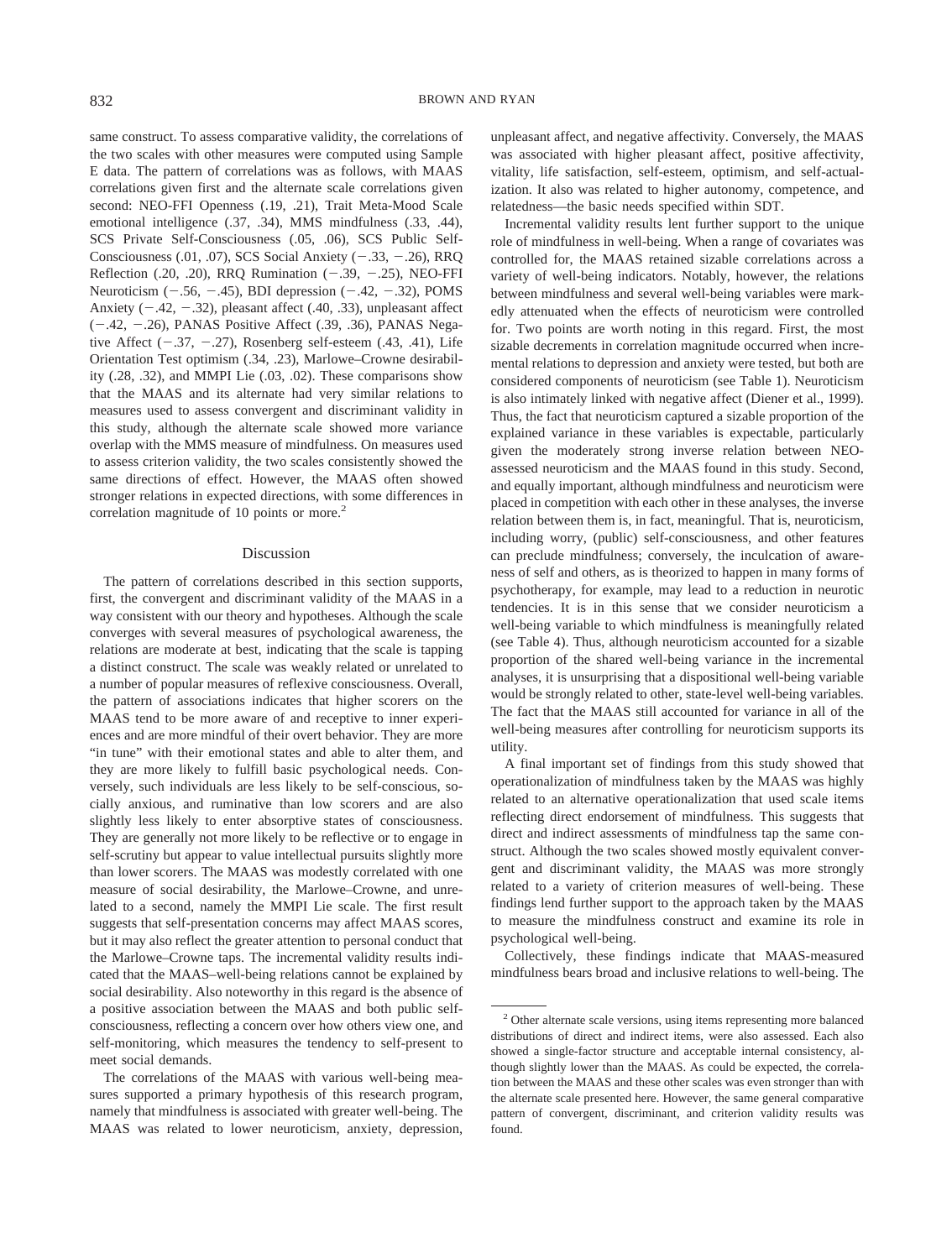results are made more interesting by the fact that the MAAS does not contain well-being-related content. Indeed, the concept of mindfulness itself is devoid of motivational and attitudinal components that could be construed as predispositions toward wellbeing enhancement. The diversity of well-being constructs with which the MAAS is associated suggests a number of avenues that social, personality, and health research can take to explore the impact that this form of consciousness has on psychological well-being.

### STUDY 2. GROUP DIFFERENCES IN MINDFULNESS

As part of our thesis that mindfulness is an individual difference characteristic, we hypothesized that the MAAS would reliably distinguish between individuals who have taken on the practice of developing greater awareness and attentional capacity and members of the general adult population. One group of individuals known to actively cultivate mindfulness is that of persons engaged in meditative practices. Among students of Zen, for example, a central practice involves training the mind to become attentive to and aware of all that is taking place in the present moment—in one's mind, body, and surroundings. A primary intent of such practice is to become mindful in all spheres of day-to-day life (Goldstein, 1987). The present study examined the known group validity of the MAAS. Also examined were correlates of higher MAAS scores within a Zen sample, the intent of which was to gain insight into specific aspects of practice that may promote mindfulness.

#### Method

#### *Participants and Procedure*

Scores from two samples were compared. Individuals from the community membership rolls of a Zen center located in Rochester, New York were selected on the basis of a matching strategy. An investigator naive to other data randomly selected, on a 1:1 basis, persons from that list who were matched in gender and age  $(\pm 2$  years) with 74 Rochester generalcommunity adults (Sample F; see Table 1 and recruitment details in Study 4). A packet, which included a cover letter, the MAAS, and a brief survey concerning relevant practices, was mailed to the 74 Zen center "matches." The cover letter promised a \$2 donation to the center's retreat center building fund for every packet returned. The practice-related survey asked whether the individual currently had a meditation practice, the duration of practice history, and the amount of time currently meditating (per day, week, month, etc.). It also asked to what extent the individual perceived that he or she carried the meditative practice into daily life (rated on a 7-point scale from  $1 = not$  *at all* to  $7 = very$  *much*). A total of 50 packets (68% response rate) were returned. Analyses are based on the two matched samples of 50 persons, each composed of 21 men and 29 women (mean  $age = 41.08$ ; range 22–62 years).

# Results and Discussion

A *t* test of the difference between MAAS scale scores of the Zen practitioner group ( $M = 4.29$ ,  $SD = 0.66$ ) and the comparison group ( $M = 3.97$ ,  $SD = 0.64$ ) was significant,  $t(98) = 2.45$ ,  $p <$ .05 (Cohen's  $d = .50$ ). Among the 50 Zen participants, 42 were currently practicing meditation at the time of the study. When we compared scale scores between this "active" group and their matched comparisons, the difference was more pronounced

 $(M = 4.38, SD = 0.65, and M = 3.95, SD = 0.61, respectively)$ ,  $t(82) = 3.09, p < .005$  ( $d = .68$ ). Within the active Zen sample, the MAAS was correlated with the extent to which individuals perceived that their meditative practice was carried over into daily life  $(r = .47, p < .005)$ . The amount of time currently practicing meditation was not related to the scale score ( $p > .05$ ). However, the number of years of practice was positively related to the MAAS  $(r = .36, p < .05)$ .

These results indicate that the MAAS is sensitive to individual differences in mindfulness and suggest that the higher scores among those consciously practicing this skill are due to such training. It is possible that such elevated scores represent an inherent predisposition in some individuals that draws them to a center where the qualities of attention and awareness are valued. However, the fact that scores were higher among those center members actively practicing meditation weighs against this interpretation, as does the fact that years of practice was related to higher MAAS scores. The sensitivity of the MAAS to individual differences based on mindfulness training suggests that the scale may have application in clinical settings where the qualities associated with mindfulness are actively cultivated (e.g., Kabat-Zinn, 1990). In fact, Study 5 will test the utility of the MAAS in a clinical mindfulness-training context.

# STUDY 3. SELF-CONCORDANCE THROUGH MINDFULNESS

A key facet of the construct of mindfulness is the capacity for self-awareness; that is, highly mindful individuals are theorized to be more attentive to and aware of internal (psychological and physical) constructions, events, and processes than are less mindful individuals. Indeed, we and others have argued that effective self-regulation depends on this capacity for self-insight (e.g., G. E. Schwartz, 1984). The present study was designed to test, within a laboratory setting, whether MAAS-measured mindfulness is associated with greater self-awareness in relation to well-being using awareness of implicit emotional states as a model.

An explosion of research over the past decade has highlighted a distinction between implicit and explicit psychological processes. *Implicit* processes, also called *indirect*, *automatic*, *intuitive*, and *unconscious*, are those that become active without conscious choice, effort, or intention (Bargh, 1997). *Explicit* processes, in contrast, are consciously activated and guided. Priming and implicit classification tasks have revealed the implicit or automatically activated aspect of a number of social and personality phenomena, including attitudes, self-esteem, and motives (see Bargh & Ferguson, 2000; Greenwald & Banaji, 1995; and Wilson, Lindsey, & Schooler, 2000).

An important point of discussion in this area of research is whether and how individuals can be aware of implicit constructs and processes (e.g., Wilson et al., 2000). One way in which such awareness could be demonstrated would be through concordance, such that responses on an explicit measure of a psychological construct match those of the implicit counterpart. Research to date has shown evidence of little or no concordance between explicit and implicit measures in some domains (e.g., self-esteem) and moderately strong relations between the two kinds of measures in others (e.g., gender self-concept; Greenwald & Farnham, 2000).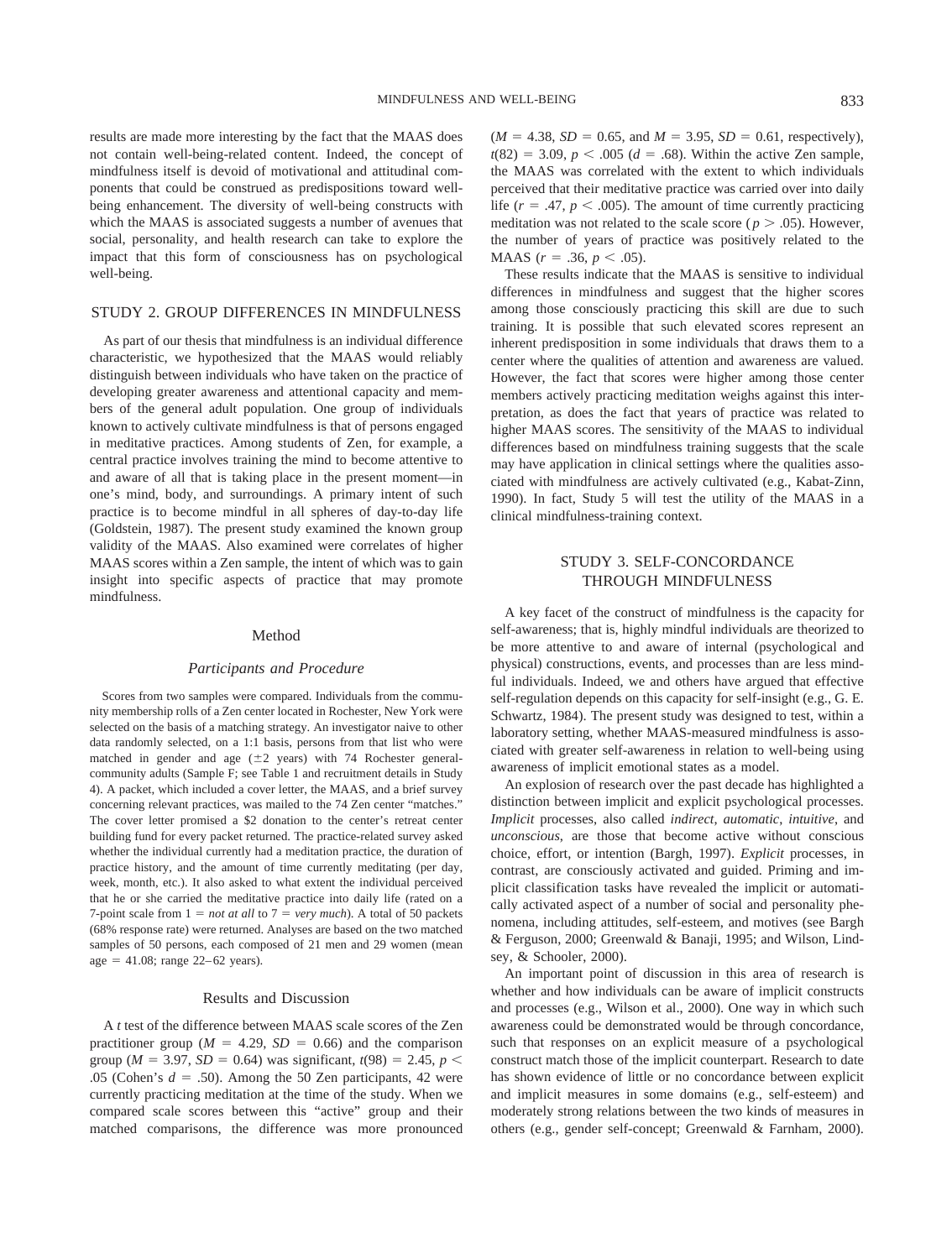Given such variable associations, investigators have begun to search for moderating variables.

Several factors have been hypothesized to explain the extent to which individuals' explicit reports show concordance with the parallel implicit construct or process (e.g., see Schultheiss & Brunstein, 1999). Among these factors are individual and situational differences that may moderate the extent to which concordance is observed. DeHart and Pelham (2002) showed that participants from intact (as opposed to divorced) families evidenced a significant relation between implicit and explicit self-esteem; the relation was even stronger among those who completed the implicit measure using "gut impressions" rather than with extensive thought. In the domain of motivation, Thrash and Elliot (2002) found that individuals higher in self-determined (as opposed to controlled) motivation were more concordant in implicit and selfattributed need for achievement.

The present study tested whether the MAAS would predict concordance between implicit and explicit affect. Given the proposed self-regulatory nature of mindfulness, we hypothesized that higher MAAS scorers would show a closer relation between implicit and explicit affective states than those scoring lower on the MAAS. The focus on affect accords with the hypothesized role of mindfulness in subjective well-being, of which affect is a key feature (Diener et al., 1999). Although affect is typically assessed using self-report instruments, evidence indicates that it can also operate outside of awareness (Shevrin, 2000; Westen, 1998).

In the present study, the Implicit Association Test (IAT; Greenwald, McGhee, & Schwartz, 1998) was used to assess automatic associations between self and affective states.3 The validity and reliability of the IAT as a measure of implicit processes has been demonstrated in a number of studies (e.g., Cunningham, Preacher, & Banaji, 2001). A primary assumption of the IAT is that strongly associated attribute–concept pairs are easier to classify together than are weakly associated or opposing pairs (Farnham, Greenwald, & Banaji, 1998). Paralleling recent IAT tests of implicit self-esteem (e.g., Greenwald & Farnham, 2000), in the present study, faster classifications (measured by response latency) of self and pleasant affect words together, rather than self and unpleasant affect words together, would provide evidence for automatic associations between self and predominantly pleasant hedonic tone. An explicit, self-report measure of affective state, along with the MAAS measure, was also collected.

#### Method

#### *Participants*

Ninety (31 male and 59 female) undergraduates, ranging in age from 18 to  $26$  ( $M = 19.8$  years) participated in exchange for extra credit in psychology courses. Data from 7 additional participants were dropped from analysis because of high incorrect response rates (greater than 20% of trials) on the combined task blocks of the IAT (see below). Data from a further 5 participants were not used because of incorrect completion of, or outlying values on, one or more of the measures.

#### *Procedures*

## *General Procedure*

except when providing preliminary instructions, the experimenter was seated outside the experimental room. After the experimenter introduced the participant to the IAT program, the participant completed the IAT task by following instructions on the computer screen. The self-report and IAT tasks were counterbalanced, such that half the participants completed the self-report measures before the IAT task, and half completed them after the IAT.

*Explicit measures.* Embedded in a battery of self-report scales were the MAAS and a measure of current affective state adapted slightly from Diener and Emmons (1984). Following the instructions, "At the present time, to what degree are you experiencing the following emotions?" participants used a 7-point Likert scale from 1 (*not at all*) to 7 (*extremely*) to rate themselves on these adjectives: *worried*, *happy*, *frustrated*, *pleased*, *angry*, *enjoying*, *unhappy*, *joyful*, and *depressed*. To obtain an overall affect valence score, the average of the unpleasant affect item ratings was subtracted from the average of the pleasant items. The internal consistency (alpha) of both pleasant and unpleasant affect was .87 and .86, respectively, and for the MAAS it was .85.

*IAT task.* This task (Greenwald et al., 1998) typically includes four word sets grouped into two concept pairs. To illustrate, the concept of self is represented by self-related words (*I*, *me*, etc.) and, for contrast purposes, non–self-related words (*they*, *them*, etc.). The concept of emotion may be represented by a set of positive words (*happy*, *joyful*, etc.) and negative words (*sad*, *afraid*, etc.). This task has a target concept (self) and an attribute concept (emotion), and by combining the two can test the implicit positivity versus negativity of an individual's emotional state. In several blocks of practice trials, participants first categorize concept words into their respective groups by pressing a key on the left or right side of the computer keyboard, for example, "me" words on the left and "not me" words on the right; and in another trial block, positive words on the left, negative words on the right. As in priming tasks, participants are asked to respond quickly to avoid conscious or controlled cognitive processing of the stimulus associations. In the critical trial blocks, target and attribute concepts are combined, such that participants categorize self or positive words into one group and nonself or negative words into the other. The reverse pairings are made in a separate block of trials. If the individual has implicitly positive emotional associations with the self, words should be categorized faster in the self  $+$  positive/nonself  $+$  negative trial block than in the self  $+$  negative/nonself  $+$  positive trial block because the former concepts are more strongly associated at the implicit level. The *IAT effect* represents the difference in average response time between these two critical, combined concept trial blocks.

The procedure for the conduct of the IAT closely followed that used by Greenwald and colleagues (e.g., Greenwald et al., 1998; Greenwald & Farnham, 2000). Because of space limitations, only the most pertinent details of the procedure will be described here. The IAT was administered on a PC using E-Prime software (Schneider, Eschman, & Zuccolotto, 2002). The classification task used five stimulus words to refer to self (*I*, *me*, *my*, *mine*, and the participant's name) and five to refer to nonself, or other (*they*, *them*, *their*, *it*, and *other*). These stimuli were very similar to those used by Farnham et al. (1998). To assess affect, we used the same adjectives as those on the Diener and Emmons (1984) self-report scale described above. The use of the same items on both explicit and implicit measures of affect ensured that differences in self-associations between the two measures could not be attributed to different affect constructs.

Participants completed both self-report measures and the computerized IAT in a single session. Participants completed the study individually and,

<sup>3</sup> The present study was interested in implicit–explicit concordance in state rather than trait affect, given that self-regulation through mindfulness could result in overriding of an implicit process (cf. Levesque & Brown, 2002; Wilson et al., 2000) and therefore an absence of implicit–explicit concordance. Research using the IAT has shown that it can tap both dispositional and state phenomena (e.g., Gemar, Segal, Sagrati, & Kennedy, 2001).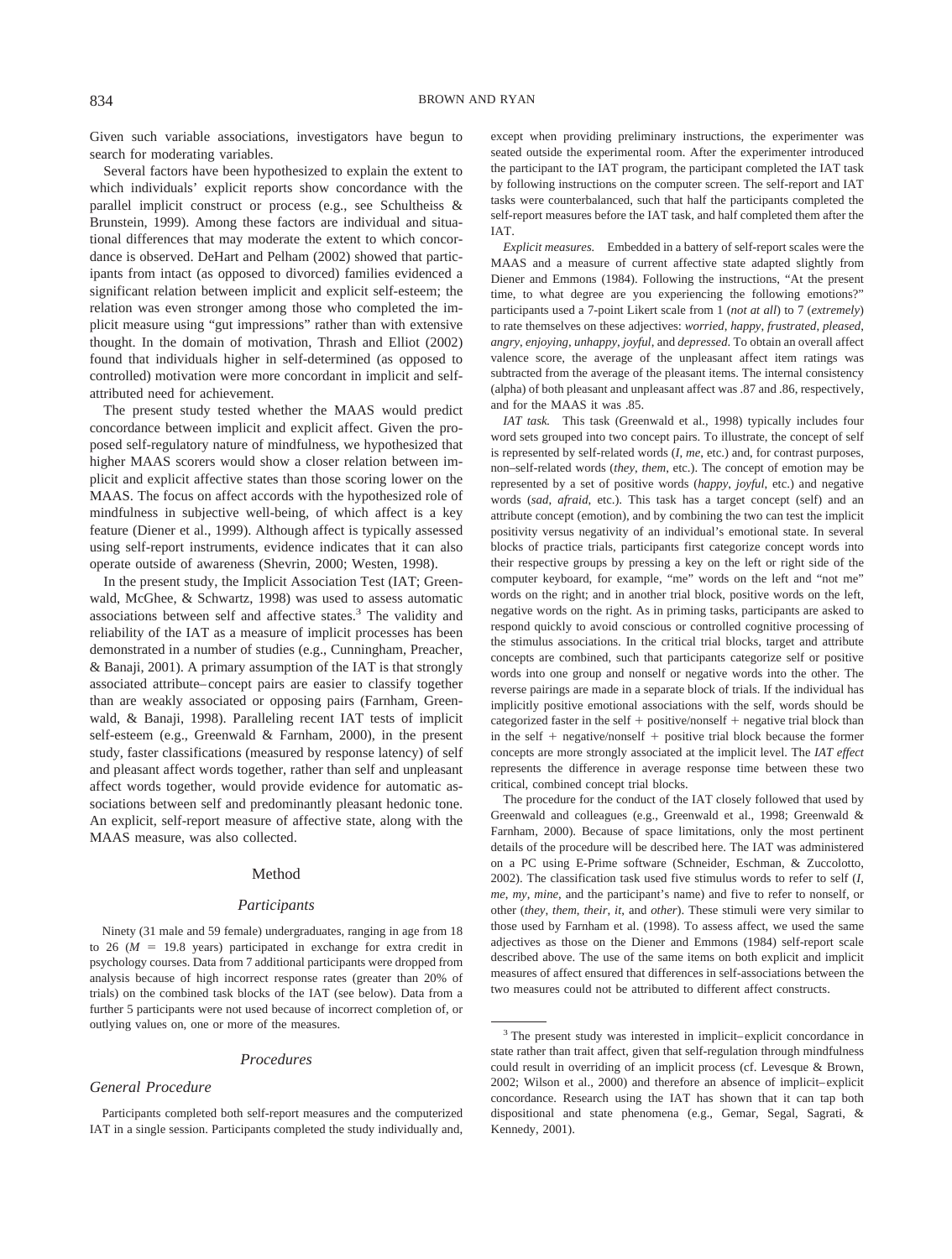The IAT task comprised seven blocks of speeded classification trials. In each block, participants were instructed to categorize, as quickly as possible, words that appeared in the center of the computer screen (classification stimuli) into one of two categories that remained at the top right and top left sides of the computer screen. Classification stimuli were placed into the right category with the right forefinger using the "6" key on the right side of the computer keyboard; words were placed into the left side category with the left forefinger using the "A" key of the keyboard. The seven trial blocks included practice blocks of 20 trials in classifying self (category label "me") versus nonself (category label "not me") stimulus words, pleasant affect ("pleasant") versus unpleasant affect ("unpleasant") words, and combined category classifications. The two critical data collection blocks (Blocks 4 and 7) had 40 trials of the combined category task. The order of these combined tasks was counterbalanced; half the participants were first asked to classify pleasant affect or self words versus unpleasant affect or nonself words ("pleasant or me" vs. "unpleasant or not me"); the other half were presented with the opposite combination first: pleasant affect or nonself words versus unpleasant affect or self words ("pleasant or not me" vs. "unpleasant or me"). In Block 7, each person completed the combined category task opposite to the one in Block 4. In each trial block, all stimulus items were drawn randomly until all words had been presented as stimuli before reuse.

Data reduction followed the procedures established by Greenwald and colleagues (e.g., Greenwald et al., 1998). Only the 40-trial combined tasks of Blocks 4 and 7 described above were used for analysis. In each of these blocks, responses to the first two trials were dropped, given their typically long response latencies. Also, latencies shorter than 300 ms or longer than 3,000 ms were recoded to 300 ms and 3,000 ms, respectively. Finally, a logarithm transformation was applied to the response latency data to normalize distributions.

#### Results and Discussion

Regarding first the implicit data, initial analyses examined the effects of gender and the two counterbalanced procedural variables—order of the two data collection blocks and order of selfreport–IAT task presentation—on the IAT effect. No significant effects were found. The samplewide IAT effect (mean latency for the self  $+$  unpleasant block  $-$  mean latency for the self  $+$  pleasant block) was  $186.90 \text{ ms}$  ( $SD = 134.48$ ). Participants responded significantly more quickly when associating self with pleasant affect rather than unpleasant affect words (Cohen's  $d = 1.64$ ),  $t(89) = 15.60, p < .0001$ . On the explicit measure, participants described their current affect as predominantly pleasant rather than unpleasant ( $M = 1.48$ ,  $SD = 1.87$ ). Across participants, however, there was a nonsignificant relation between implicit and explicit affect scores,  $r(89) = .16$ , *ns*. The average MAAS score in this study was  $3.85$  ( $SD = 0.68$ ).

The primary purpose of this study was to examine whether the MAAS would moderate the (nonsignificant) relation between implicit and explicit affect. A multiple regression model was constructed in which explicit affect valence was regressed onto implicit affect valence, the MAAS, and the Implicit Affect  $\times$  MAAS interaction term. We first centered the main effect predictors before computing the interaction term (see Aiken & West, 1991). Preliminary analyses examining the effects of gender and implicit– explicit task order found that neither variable, alone or in interaction with other predictors, attained significance. Table 6 presents the results of the main regression analysis. Neither the implicit affect nor MAAS score main effects were significant. However, the interaction term was significant,  $t(89) = 2.16$ ,  $p < .05$ . As Figure 1 shows, more mindful individuals showed a stronger

# Table 6

*Multiple Regression Testing Moderation of Implicit Affect–Explicit Affect Relation by Mindfulness (Study 3)*

| Predictor                | В   | SE  |       |
|--------------------------|-----|-----|-------|
| Affect IAT effect        | .13 | .21 | .07   |
| MAAS                     | .17 | .19 | .09   |
| Affect IAT $\times$ MAAS | .53 | .24 | $24*$ |

*Note.*  $N = 90$ . IAT = Implicit Association Test; MAAS = Mindful Attention Awareness Scale.  $* p < .05.$ 

relation between implicit and explicit affect than those less dispositionally mindful. To verify this, analyses tested whether the slope of each regression line was significantly different from zero (see Aiken & West, 1991). The slope for low mindfulness  $(-.23, 1)$ standard deviation below the mean) was nonsignificant,  $t(86)$  =  $-0.74$ , *ns*, whereas the slope for high mindfulness (.49, 1 standard deviation above the mean) was significant,  $t(86) = 2.33$ ,  $p < .05$ .

In sum, using both implicit and explicit measures, participants in this study associated themselves with predominantly pleasant rather than unpleasant affect. However, the relation between implicit and explicit measures was small and nonsignificant (cf. Greenwald & Farnham, 2000). The MAAS was shown to moderate the relation between implicit and explicit affect valence, such that individuals higher in mindfulness demonstrated a stronger relation between the two measures. The MAAS did not predict current affective state, but this is unsurprising, given that mindfulness is not theorized to predict emotional experience at a single point in time.

This study provides lab-based evidence for the construct validity of the MAAS and the self-regulatory capacity of mindfulness. The results showed that individuals scoring higher on the scale were more concordant with respect to their implicit and explicit affective experience, suggesting that more mindful individuals may be more attuned to their implicit emotions and reflect that awareness in their explicit self-descriptions. Although research is needed to more fully test this idea, these results accord with various theories of mindfulness that posit that the enhancement of this disposition, through practice or psychotherapy, for example, facilitates the uncovering of previously inaccessible emotional and other psychological realities (Wilber, 2000). Further, theories of self-regulation converge on the idea that attention to and awareness of one's current states facilitates psychological well-being. We turn our attention now to the role of MAAS-measured mindfulness in predicting both self-regulated behavior and well-being.

# STUDY 4. MINDFULNESS AS A PREDICTOR OF DAY-TO-DAY SELF-REGULATION AND WELL-BEING

The results in Study 1 above show that the MAAS was correlated with several measures of self-regulation and a variety of indicators of psychological well-being. These correlations are provocative, but as J. E. Schwartz and Stone (1998) pointed out, biases can be introduced by the cognitive processes involved in summarizing the kind of retrospective information requested on one-occasion self-reports. As such, it is important to assess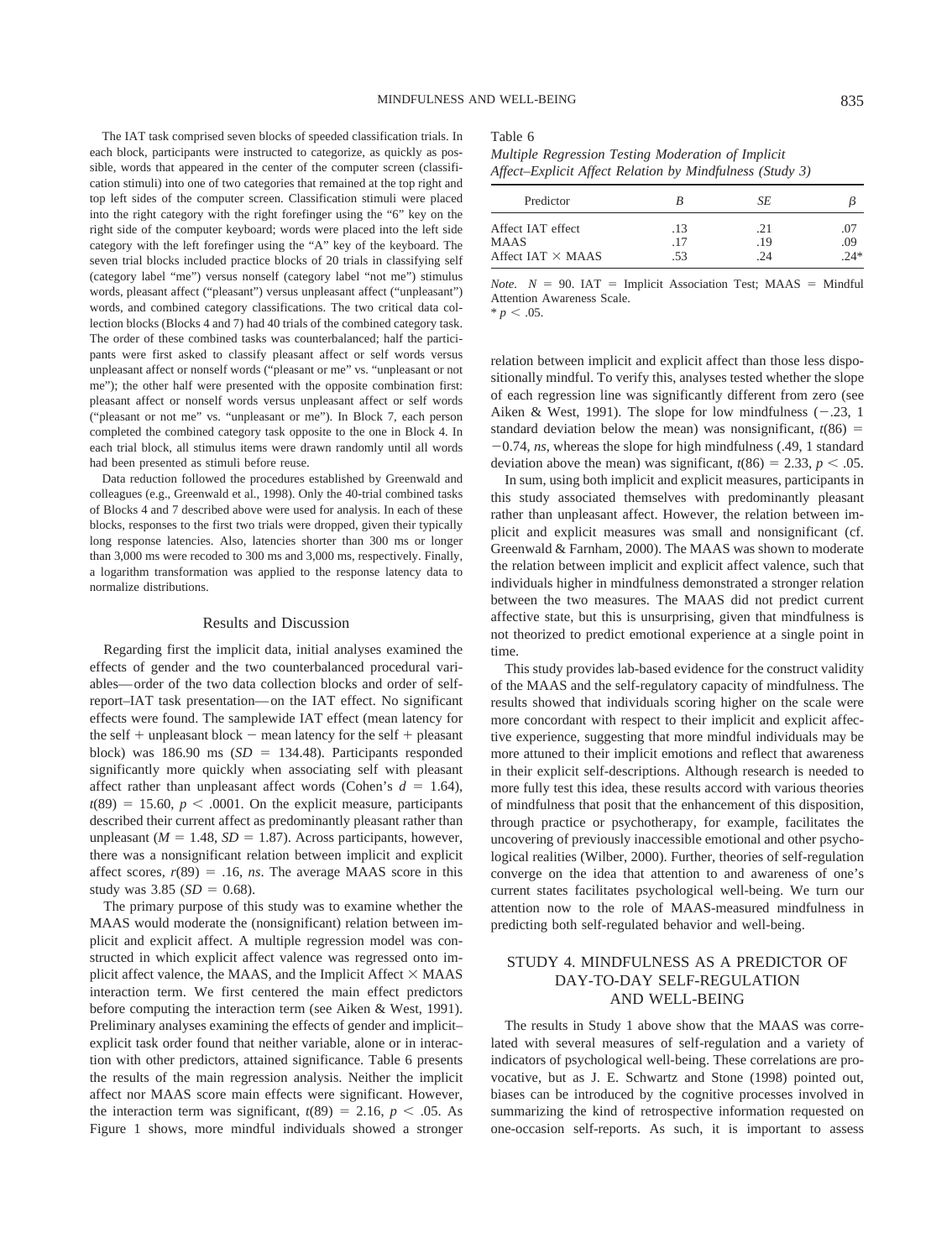

*Figure 1.* Moderation effect of Mindful Attention Awareness Scale mindfulness on the relation between implicit and explicit affect valence. High and low values are 1 standard deviation above and below the mean, respectively.

whether a self-report measure taps what is occurring in individuals' regular day-to-day lives. In this study, measures of selfregulated behavior (autonomy) and emotional state were collected multiple times a day over a period of weeks through experience sampling. This approach allowed for the measurement of affect and behavior on a quasi-random basis to obtain a reasonably representative picture of these outcomes in daily life. We hypothesized that the MAAS would predict more autonomous activity and higher levels of emotional well-being over time.

Traits are often assumed to be temporally consistent characteristics, as classically defined. But we theorize that mindfulness is inherently a state, and thus is also variable within persons, apart from the general tendency to be mindful. Recent research has shown substantial variability across time in several phenomena that clearly qualify as traits, including Big Five dispositions (Sheldon, Ryan, Rawsthorne, & Ilardi, 1997), interpersonal behavior (Brown & Moskowitz, 1998), and attachment styles (LaGuardia, Ryan, Couchman, & Deci, 2000), among others. Further, both emotional states and autonomous behavior are known to vary over time both within and between persons (Reis, Sheldon, Gable, Roscoe, & Ryan, 2000; Sheldon, Ryan, & Reis, 1996). Thus, a second major purpose of this study was to assess the degree of within-person variability in mindfulness and relate it to withinperson variability in autonomy and emotional well-being.

As Reis et al. (2000) discussed, trait (between-person) and state (within-person) effects are both conceptually and statistically independent. A *trait* effect relates stable individual differences to average levels of an outcome across days. *State* effects identify systematic fluctuations above and below (that is, controlling for) each person's average level on that variable. In line with hypotheses regarding the trait form of the MAAS, we hypothesized that state or momentary mindfulness would be related to autonomous action and emotional well-being measured at the same point in time. We further predicted that state mindfulness would be more strongly related to momentary outcomes than the trait measure given its temporal proximity to ongoing events and experiences. However, because *trait* is defined as a propensity to act in a particular way, we can expect a person to have a tendency to behave that way in his or her typical environment. As such, some correspondence between the trait MAAS measure and average state ratings of mindfulness was expected.

In sum, we hypothesized that trait mindfulness would predict both state mindfulness and day-to-day autonomous action and emotional well-being. It was predicted that state mindfulness would be related to autonomy and emotional state measured at the same point in time. In general, finding significant effects at both trait and state levels would support the position that mindfulness plays a broad and important role in self-regulation and emotional experience.

#### Method

#### *Participants*

#### *Sample 1*

Participants (Sample F, Table 1) were employed adults drawn from the Rochester, New York area. From approximately 200 phone calls received in response to local newspaper and poster advertisements, 83 participants were enrolled after screening for four criteria: (a) They were at least 18 years old; (b) to help ensure homogeneity across participants in diurnal activity patterns, participants were currently working at least 30 hr per week in the daytime; (c) they were the primary spender of their household's money; and (d) they spent money at least three times per week. The latter two criteria were set for purposes of another study (Brown, Kasser, Ryan, & Konow, 2002). Of the 83 individuals enrolled, data from 9 were excluded—7 because of failure to complete the experience-sampling phase of the study, 1 because of extraordinarily long pager signal response times, and 1 because of a large number of sampling forms completed incorrectly. Thus, 74 participants (55% female) successfully completed the study, ranging in age from 18 to 62 years  $(M = 37.6)$ . Each received both a personalized research report and \$50 for completing the study.

#### *Sample 2*

Students from an introductory psychology course at a small Northeastern U.S. university participated for extra credit. Of 100 who began the study, 1 did not comply with questionnaire instructions, and 7 did not complete the experience sampling portion, leaving 92 "completers" (74% female) who ranged in age from 18 to 21 years  $(M = 19.5)$ .

# *Procedure*

Participants in both samples completed demographic and all psychological measures during an experience-sampling training session. Trainings were conducted on Mondays and Tuesdays, and all participants began experience-sampled recordings on the immediately following Wednesday. Keeping the starting day constant facilitates the analysis of day-of-week effects. Participants were given a pager user's guide and sampling form instructions, along with contact information if questions arose.

Participants recorded their experiences for 21 (Sample 1) and 14 (Sample 2) consecutive days using identical forms bound into a small pad. Each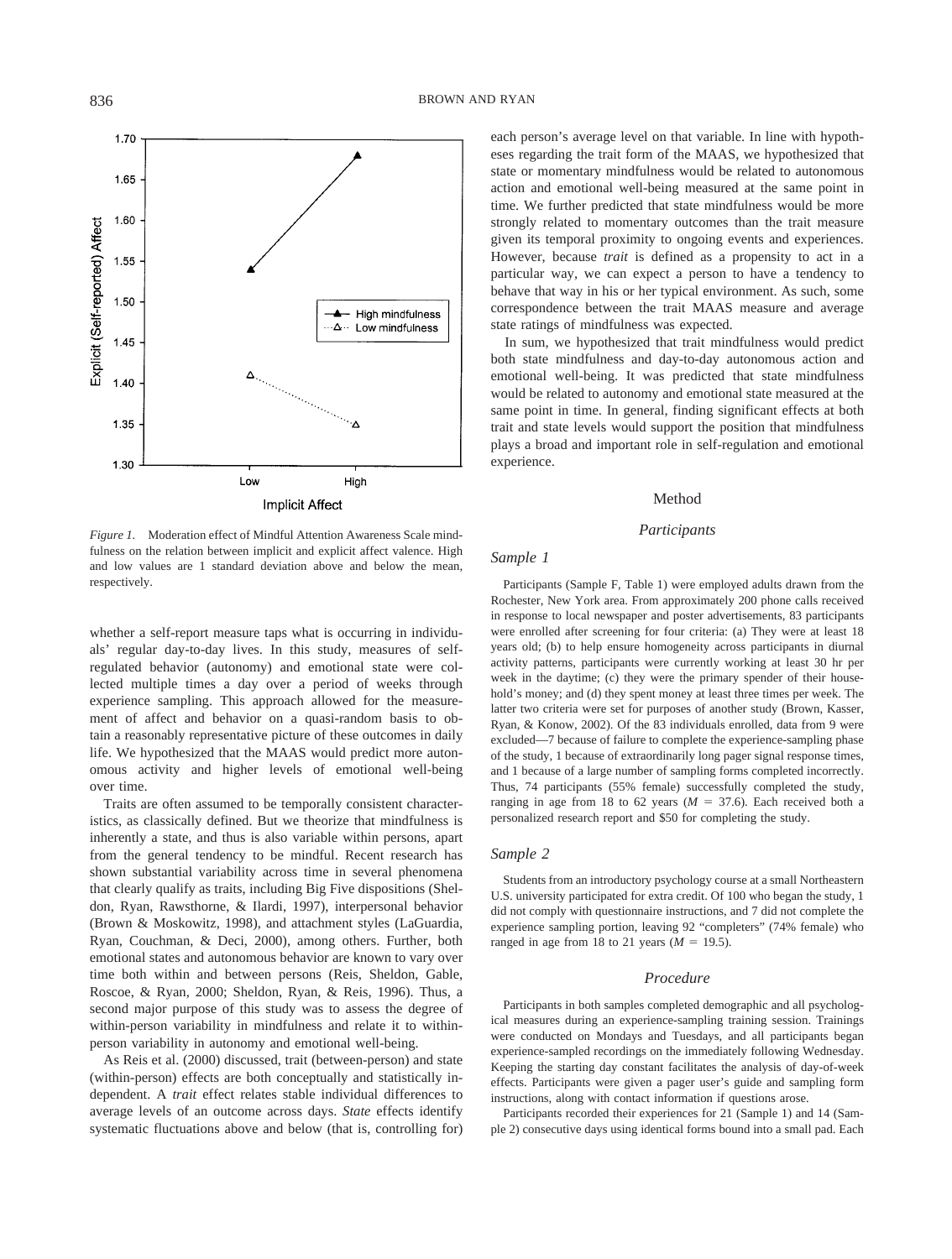form took approximately 1 min to complete. On each form, participants also recorded the time lag from pager signal to record completion. Pager signals were sent 3 times per day on a quasi-random schedule: one between 9 a.m. and 1 p.m.; one between 1 p.m. and 5 p.m.; and the last between 5 p.m. and 9 p.m. On weekends, the first signal was sent between 10 a.m. and 1 p.m. Within these time frames, the signal was sent randomly, with the constraint that signals not be sent within 2 hr of each other (cf. Shiffman, 2000). Signal schedules were generated by Random 2.1 software (Wild, 1999).

Forms were returned in stamped, self-addressed envelopes each day subsequent to recording. Throughout the study, a detailed log of returned forms was kept to check compliance. Deviations from protocol prompted an immediate phone call or e-mail to the participant to clarify the study procedures and rectify any difficulties. All participants received two "booster" contacts (cf. Litt, Cooney, & Morse, 1998) during the sampling period to encourage adherence. At the end of the sampling period, participants returned to the lab to complete closing questionnaires and for debriefing.

#### *Measures*

# *Trait Mindfulness*

The MAAS was completed before the experience-sampling phase of the study. The alphas were .86 and .87 for Samples 1 and 2, respectively.

# *Baseline Affect*

To control for baseline emotional state, the 9-item Diener and Emmons (1984) scale of affect valence (pleasantness–unpleasantness) was completed before experience sampling. The emotion adjectives were *happy*, *worried/anxious*, *frustrated*, *pleased*, *angry/hostile*, *enjoyment/fun*, *unhappy*, *depressed/blue*, and *joyful*. Using a 7-point scale from 1 (*not at all*) to 7 (*extremely*), participants indicated their emotional state "over the past week." The alphas for pleasant and unpleasant affect were .86 and .78, respectively, for Sample 1 and .90 and .85, respectively, for Sample 2.

# *State Mindfulness (Sample 2 Only)*

After answering the question (in one or two words), "What were you MAINLY doing at the time of the signal?" the sampling form asked, "To what degree were you having these experiences?" Following this were five items drawn from the MAAS (and slightly rephrased) to assess state mindfulness. These items (3, 8, 10, 13, and 14; see Table 2) had sufficient generality to be applicable to a multitude of situations. Each was rated on a 7-point scale anchored at 0 (*not at all*), 3 (*somewhat*), and 6 (*very much*). A state mindfulness score was derived by first reverse scoring and then averaging responses; higher scores reflected more mindful states. When collapsed across time, the internal consistency (alpha) of this measure was .92.

#### *State Relative Autonomy*

An adaptation of the Perceived Locus of Causality scale (Ryan & Connell, 1989) was used to measure the relative controlled versus autonomous nature of the activity the participant was engaged in at the time of the pager signal. This measure has been used extensively to examine self-regulated activity in diary studies (Reis et al., 2000; Sheldon et al., 1996). After being asked to briefly describe the activity engaged in, the sampling form asked, "Why were you engaged in this activity?". Five statements followed: (a) "Because other(s) wanted me to, or pressured me to"; (b) "To help me look good to other(s)"; (c) "To help me feel better about myself"; (d) "Because I truly valued it"; and (e) "Because it was fun or interesting to do." Each statement was rated on a 7-point scale with anchors at 0 (*not at all*), 3 (*somewhat*), and 6 (*completely*). A relative autonomy index (RAI) was formed by weighting each statement and then averaging the weighted statement values on each form (see Sheldon et al., 1997). Scores on the RAI could range from  $-18$  to  $+18$ , with higher scores reflecting greater autonomy.

#### *Emotional State*

The same list of nine emotion adjectives on the baseline affect scale (Diener & Emmons, 1984) was used to assess momentary affect valence. Participants responded to the question, "How did you feel emotionally during this activity?" using a 7-point scale anchored at 0 (*not at all*), 3 (*somewhat*), and 6 (*extremely*). Mean scores for both pleasant and unpleasant affect were computed for each momentary assessment. When collapsed across time, the reliability of the scales was .94 and .94, respectively, for Sample 1, and .93 and .92 for Sample 2.

#### Results

In both samples, compliance with procedures and timely completion of forms was good. In Sample 1, 4,260 (91.4%) of 4,662 possible forms (74 participants  $\times$  63 signals) were returned. The number of minutes from signal to form completion was  $M = 11.04$  $(SD = 26.57)$ . Most (83.8%) were completed within 15 min of the pager signal. A small percentage (3.3%) were completed after 60 min; data from these forms were excluded from analyses to avoid retrospective biases. This left 4,118 data points for analysis (*M* per participant = 56, range =  $30-63$ ). In Sample 2, 3,662 (94.8%) of 3,864 possible forms (92 participants  $\times$  42 signals) were completed and returned. The number of minutes from signal to form completion was  $M = 8.12$  (*SD* = 24.00). Again, most forms (89.3%) were completed within 15 min. The 3% of forms completed after 60 min were excluded, leaving 3,559 data points in this sample (*M* number per participant = 39, range =  $24-42$  forms).

Using aggregated sampling data, the MAAS was correlated with day-to-day autonomy (Sample 1:  $r = .27$ ,  $p < .05$ ; Sample 2:  $r =$ .28,  $p < .01$ ). MAAS scores were unrelated to day-to-day pleasant affect (Sample 1:  $r = .08$ , *ns*; Sample 2:  $r = .13$ , *ns*), but were strongly and inversely related to unpleasant affect experiences  $(Sample 1: r = -.49, p < .0001; Sample 2: r = -.33, p < .01).$ As in other diary research (e.g., Brown & Moskowitz, 1997), day-to-day pleasant and unpleasant affect scores were unrelated (Sample 1:  $r = .02$ , *ns*; Sample 2:  $r = .12$ , *ns*).

# *Multilevel Models*

A multilevel random coefficient modeling (MRCM) approach was used (e.g., Bryk & Raudenbush, 1992; Kreft & deLeeuw, 1998). The MRCM approach is well suited to hierarchically nested data structures in which a lower level unit of analysis (Level 1; e.g., momentary reports) is nested within a higher level of analysis (Level 2; e.g., persons). Among other advantages (see Reis et al., 2000; J. E. Schwartz & Stone, 1998), such models are able to incorporate tests of the three primary characteristics that commonly appear in time-serial data: linear trend over time, regular cyclicity over intervals of time, and serial autocorrelation (West & Hepworth, 1991). The MIXED procedure in SAS was used to estimate all models (SAS Institute, 1992, 1997).

We first examined the relations between person-level trait mindfulness and momentary-level autonomy and pleasant and unpleasant affect. Next, we examined the relation between person-level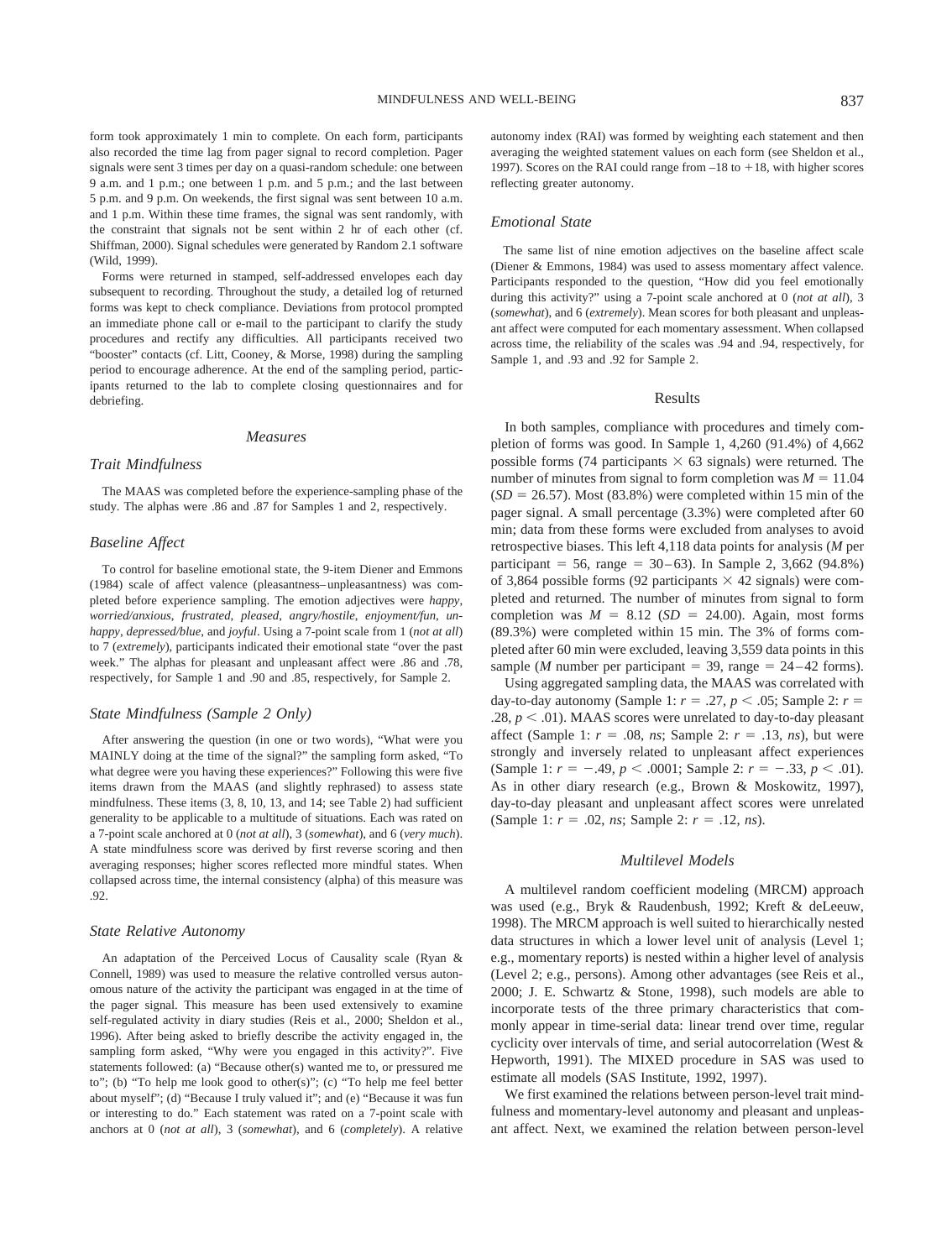and momentary-level mindfulness in order to assess the construct validity of the state measure. The reliability of the state measure was also assessed. We then tested whether momentary variation in state mindfulness was related to fluctuations in autonomy and affective state at the same point in time. In these analyses, the effect of trait mindfulness was also tested so that the average within-person association between state mindfulness and the dependent variables could be assessed in conjunction with betweenperson differences in mindfulness. Several demographic and time series variables were also included in the models: gender, age (Sample 1 only), day of study and time of day (both testing for linear trend), a cosine term (to model weekly cyclicity), $4$  and time of momentary report completion (to test for first-order autocorrelation in each of the dependent variables).5 To enhance interpretability of the model intercept parameters (Bryk & Raudenbush, 1992; J. E. Schwartz & Stone, 1998), the predictor variables were pretreated: between-person (trait) mindfulness was centered around the sample mean, whereas within-person (state) mindfulness was person centered. Other variables that did not include a meaningful zero value in the original scaling (gender, age, day of study, and time of day) were rescaled to include zero.

Unconditional means models established that there was significant between- and within-subjects variation in each of the experience-sampled measures in both samples (all  $ps < .0001$ ). The top of Table 7 displays the Sample 1 results of the multilevel analysis with all predictors included simultaneously in the equations. Most pertinently, MAAS-assessed mindfulness predicted higher levels of day-to-day autonomy and lower levels of unpleasant affect  $(t = 2.79, p < .01,$  and  $t = -5.57, p < .0001,$ 

Table 7

*Predictions of Day-to-Day Autonomy and Affect From Mindful Attention Awareness Scale–Measured Mindfulness, Demographics, and Time Serial Variables in Both Adult Community Members (Sample 1) and College Students (Sample 2) (Study 4)*

|                                                                                                          |                                                                                       | Estimate                                                           |                                                                                |  |  |  |  |
|----------------------------------------------------------------------------------------------------------|---------------------------------------------------------------------------------------|--------------------------------------------------------------------|--------------------------------------------------------------------------------|--|--|--|--|
| Predictor                                                                                                | Autonomy                                                                              | Pleasant affect                                                    | Unpleasant affect                                                              |  |  |  |  |
| Sample 1 ( $N = 74$ )                                                                                    |                                                                                       |                                                                    |                                                                                |  |  |  |  |
| Gender<br>Age<br>Time of day<br>Day of study<br>Weekly cyclicity<br>Autocorrelation<br>Trait mindfulness | $-0.23$<br>$-0.09**$<br>$1.21***$<br>$0.06***$<br>$-0.59***$<br>$0.99***$<br>$1.63**$ | 0.25<br>$-0.02$<br>$0.19***$<br>0.00<br>$-0.24***$<br>0.59<br>0.14 | $0.33**$<br>0.00<br>$-0.07***$<br>0.00<br>$0.06***$<br>$0.95***$<br>$-0.47***$ |  |  |  |  |
|                                                                                                          |                                                                                       | Sample 2 ( $N = 92$ )                                              |                                                                                |  |  |  |  |
| Gender<br>Age<br>Time of day<br>Day of study<br>Weekly cyclicity<br>Autocorrelation<br>Trait mindfulness | $-0.97$<br>$0.67***$<br>$-0.03$<br>$-0.69***$<br>0.04<br>$1.12**$                     | $-0.09$<br>$0.26***$<br>$-0.02**$<br>$-0.22***$<br>0.62<br>0.16    | 0.01<br>$-0.01$<br>$0.01*$<br>$0.14***$<br>0.14<br>$-0.26**$                   |  |  |  |  |

*Note.* Values are unstandardized parameter estimates.

 $* p < .05.$  \*\*  $p < .01.$  \*\*\*  $p < .001.$  \*\*\*\*  $p < .0001.$ 

respectively). The MAAS did not predict experiences of pleasant affect, however. Comparison of the covariance parameter estimates between the autonomy and unpleasant models and parallel models including only the demographic and time series predictors (see Singer, 1998) showed that the MAAS uniquely accounted for 10% of the explainable between-subjects variation in autonomy and 31% of the between-subjects variation in unpleasant affect.

The effect of dispositional mindfulness on day-to-day outcomes was also tested in Sample 2 while controlling for demographic and time series variables (see the bottom of Table 7). MAAS-measured mindfulness again predicted more autonomous activity  $(t = 2.63,$  $p$  < .01) and less unpleasant affect day to day ( $t = -3.27$ ,  $p$  < .01). It did not predict pleasant affective state. The MAAS explained 7% of the between-subjects variation in autonomy and 10% of the between-subjects variation in unpleasant affect. When the data were analyzed using experience-sampled affect frequency scores, the results in both samples were very similar to those presented here.

To explore the role of state mindfulness in predicting autonomy and affect, it was first important to demonstrate its reliability. As noted (see the *Method* section, above), the measure showed high internal consistency ( $\alpha = .92$ ). Further evidence of reliability was obtained by calculating an intraclass correlation  $\rho$ , which indicates the portion of total variance that occurs between persons (Singer, 1998); that is, to what extent is the variation in state mindfulness over time attributable to between-person differences? Using an unconditional means model with state MAAS as the outcome,  $\rho =$ .29, indicating that 29% of the variation in state mindfulness was attributed to individual differences, and 71% was attributable to within-person variability.

To assess the validity of the state measure, we used the trait measure as a yardstick, given the evidence for its reliability and validity, and assessed the strength of the relation between the trait and state measures. This was done in two ways. First, a multilevel model was constructed with state mindfulness regressed onto the trait scale. A strong predictive relation was found  $(B = .46, )$  $t = 4.57$ ,  $p < .0001$ ). This indicates that individuals scoring higher in trait mindfulness were more likely to show higher levels of momentary mindfulness over time. The strength of the relation

<sup>4</sup> The fit of a sine function was also examined, but across analyses, a cosine function consistently provided a better fit. We tested for septurnal, or 7-day weekly, cyclicity because this is the most common interval over which cyclical effects have been reported in both pleasant and unpleasant affect (e.g., Brown, 1998; Larsen & Kasimatis, 1991) and autonomy (Reis et al., 2000). Cyclicity is most commonly tested with either a dummy variable approach or the trigonometric approach used here (Bowerman & O'Connell, 1993). Because we were not interested in specific day-of-week effects, we chose the latter approach, which allows for fewer terms in model equations.

<sup>5</sup> A continuous time variable was created, in which the day and time that each record form was completed was used to create a continuous time variable that started at Day 1, Record 1, and ran linearly upward to day *n,* record *n.* For each sampling record, the number of minutes after the pager signal that the form was completed was subtracted from the actual time of record completion to derive the actual time referred to by each record's data. Incorporation of time into SAS PROC MIXED to test for autocorrelation was discussed by J. E. Schwartz and Stone (1998).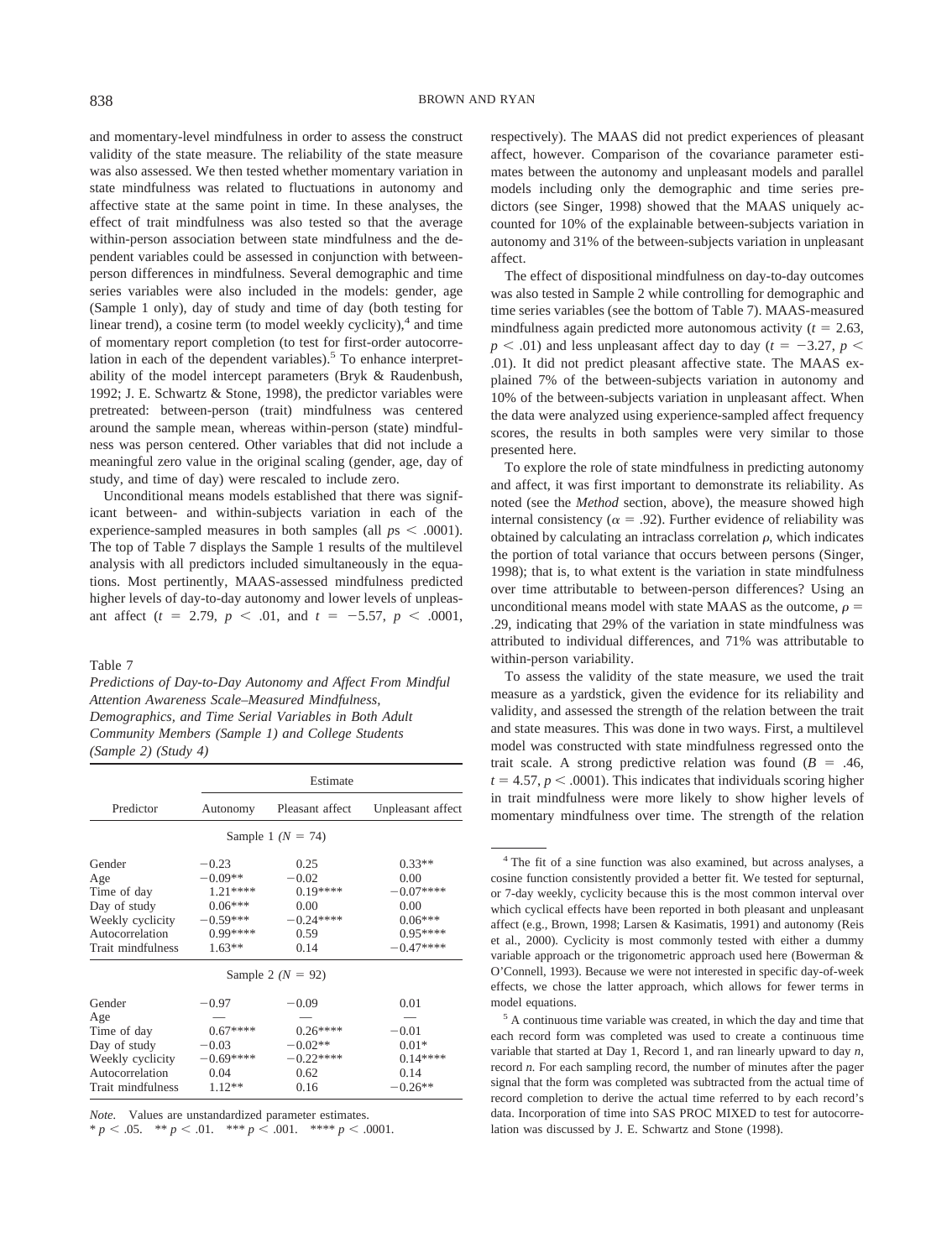Table 8 shows results of analyses using both trait and state mindfulness to predict autonomy and emotions while controlling for gender and the time series variables. To test these relations, a term representing the effect of state mindfulness was added to the preexisting model. The state measure predicted autonomy, pleasant affect, and unpleasant affect: When individuals were more attentive to the activities they were engaged in, they were also more likely to experience those activities as autonomous  $(t = 10.71, p < .0001)$  and to evidence higher levels of pleasant emotion and lower levels of unpleasant emotion ( $t = 7.93$  and  $t =$  $-8.72$ , respectively, both  $p_s < .0001$ ). A comparison of the covariance parameter estimates between these models and models including only the demographic, time series, and trait MAAS predictors (presented earlier) showed that state mindfulness uniquely accounted for 16% of the explainable between-subjects variation in autonomy, 14% of the variation in pleasant affect, and 16% of the between-subjects variation in unpleasant affect. Notably, the effect of trait MAAS in predicting more autonomous activity and less unpleasant affect remained significant in these models ( $t = 2.56$ ,  $p < .01$ , and  $t = -3.39$ ,  $p < .001$ , respectively). Similar results were found using affect frequency scores. The interaction between trait and state mindfulness was also tested in these models. This term was marginally significant in the prediction of pleasant affect ( $p < .10$ ) and nonsignificant in the prediction of autonomy and unpleasant affect. Thus, the covariation between state mindfulness and both autonomous activity and affective experience was not limited to those with higher trait mindfulness. Finally, analyses were conducted in which baseline affect scores were controlled for in the prediction of the three experiencesampled variables. In eight of the nine models presented here (see Tables 7 and 8), the mindfulness predictors (trait and state) remained significant (all  $ps < .05$ ). In the prediction of autonomy in Sample 1, trait mindfulness became marginally significant ( $p <$ .06).

#### Table 8

*Predictions of Day-to-Day Autonomy and Affect From Trait and State Mindfulness, Gender, and Time Serial Variables (Sample 2, Study 4, N* - *92)*

|                   |            | Estimate        |                   |
|-------------------|------------|-----------------|-------------------|
| Predictor         | Autonomy   | Pleasant affect | Unpleasant affect |
| Gender            | $-0.98$    | $-0.06$         | $-0.03$           |
| Time of day       | $0.53***$  | $0.23***$       | 0.02              |
| Day of study      | $-0.03$    | $-0.02**$       | $0.01*$           |
| Weekly cyclicity  | $-0.51***$ | $-0.19***$      | $0.11***$         |
| Autocorrelation   | 0.02       | $0.71**$        | 0.13              |
| Trait mindfulness | $1.08**$   | 0.10            | $-0.26**$         |
| State mindfulness | $1.59***$  | $0.25***$       | $-0.22***$        |

*Note.* Values are unstandardized parameter estimates.

 $* p < .05.$   $* p < .01.$   $* p < .001.$   $* p < .0001.$ 

#### Discussion

This study assessed the prediction of day-to-day self-regulatory and emotional well-being outcomes from mindfulness, operationalized in trait terms using the MAAS and in dynamic, state terms using a brief adaptation of the MAAS. Consistent with hypotheses, trait mindfulness predicted more autonomous activity in day-today life and lower levels of unpleasant affect, measured both in intensity and frequency. Trait MAAS did not predict experiencesampled pleasant affect. However, state mindfulness was associated with positive experiences across the three outcomes: higher levels of autonomy, more intense and frequent pleasant affect, and less intense and less frequent unpleasant affect. The effects of trait and state mindfulness were independent; that is, having the disposition to be mindful had salutary effects on self-regulated activity and emotional well-being, but so did momentary experiences of mindfulness, independent of the disposition. As predicted, the effects of state mindfulness were stronger than those for the trait measure, perhaps because of the temporal proximity of the measure of state mindfulness to the outcomes studied. Although the trait and state effects of mindfulness on momentary experience were independent, the two measures were related: Being momentarily mindful was more likely among those who had the disposition, lending further support to the validity of the MAAS.

According to SDT, from which the measure of autonomy was derived, autonomy reflects behavior that is fully endorsed by the self. The present results indicate that when acting mindfully, individuals are acting in ways that are concordant with values and interests. It is also likely that feelings of choice as well as feelings of enjoyment increase mindful attention to one's actions (Langer, 1989). The interconnection between mindfulness, volitional regulation of behavior, and hedonic experience suggests interesting avenues for further research.

Both the correlational results presented above (Study 1) and the present multilevel modeling results showed that the MAAS bore weaker relations to pleasant affect than to unpleasant affect, whereas state mindfulness predicted both in this study. These results may indicate that a dispositionally more mindful person could be expected to show a generally mild emotional demeanor. Such a person would not be characterized as *happy* in the sense in which it is frequently defined—as experiencing a preponderance of positive and paucity of negative emotional states. However, spiritual traditions that discuss the effects of mindfulness typically place greater emphasis on equanimity and peace of mind than on happiness per se; as Baumeister (1991) noted, "Spirituality seeks not just an emotional high but a state of peace, tranquillity, and understanding" (p. 196). Indeed, mindfulness is thought to create a witnessing or observant stance toward ongoing emotional and other psychological experiences, the result of which appears, from the present results, to promote a balanced or even-keeled emotional life. These trait results did not fully parallel those found with the state measure, which indicated that momentary presence of mind is associated with more pleasant affect and less unpleasant affect—the very picture of a happy person in that moment. Although the trait and state results on affect differed, they are not necessarily incompatible, and future research exploring the temporal course of emotional experiences among those varying in dispositional mindfulness may shed more light on this issue.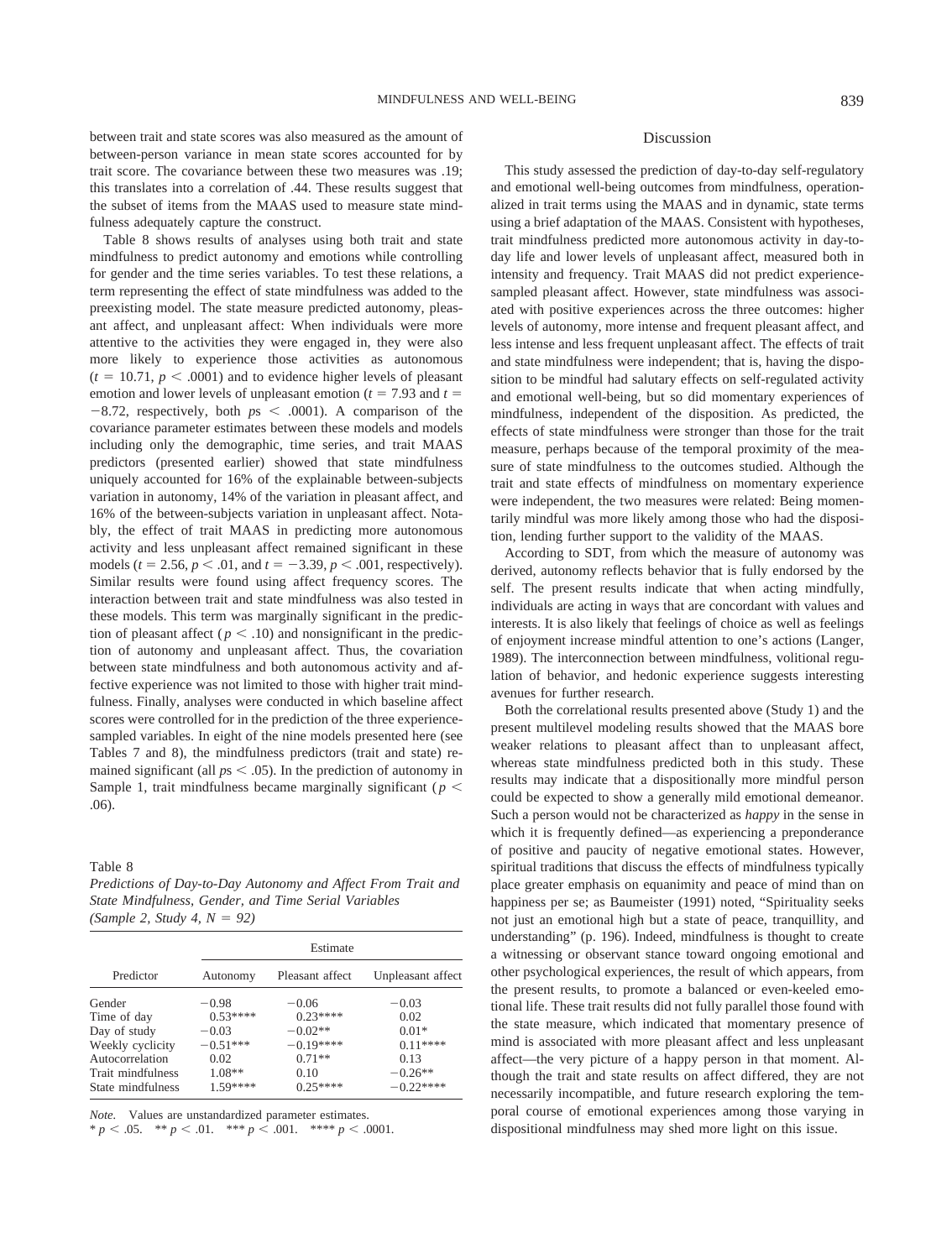# STUDY 5. EFFECTS OF MINDFULNESS ON WELL-BEING IN A CLINICAL CONTEXT

The research presented thus far offers support for the role of mindfulness in fostering well-being and self-regulated behavior. Thus, the cultivation or enhancement of mindfulness can be recommended. Indeed, past research has shown that training in mindfulness facilitates well-being outcomes in a variety of populations. Kabat-Zinn and colleagues have shown that a standardized 8-week mindfulness-based stress reduction (MBSR) program can be effective in reducing psychological symptoms among anxiety (Kabat-Zinn et al., 1992) and pain (Kabat-Zinn, Lipworth, & Burney, 1985) patients, for example. Research conducted by others, much of it modeled after or adapted from the MBSR program, has also demonstrated positive outcomes in medical (e.g., Reibel, Greeson, Brainard, & Rosenzweig, 2001; Speca, Carlson, Goodey, & Angen, 2000), psychiatric (Linehan, Cochran, & Kehrer, 2001; Teasdale et al., 2000), community adult (Williams, Kolar, Reger, & Pearson, 2001), and student (Astin, 1997; Shapiro et al., 1998) samples.

Although these findings are important, past research has not determined whether it is mindfulness itself that enhances psychological well-being, because measures of mindfulness have not been available. Research has tested only the effectiveness of the training programs, and compliance with them, in facilitating well-being. The purpose of this clinical intervention study was to determine whether changes on the MAAS related to changes in adjustment and well-being.

Building on the work of Speca et al. (2000) and Carlson, Ursuliak, Goodey, Angen, and Speca (2001), this study was conducted with early-stage breast and prostate cancer patients. Interventions designed to enhance well-being among cancer patients are supported by research showing that moderate to high levels of stress are commonly experienced by individuals attempting to cope with the disease and its consequences (e.g., Sellick & Crooks, 1999; Sheard & Maguire, 1999). In this study, patients were enrolled in an 8-week MBSR program. Measures of mood disturbance, stress, and the MAAS were administered before and after the program. We hypothesized that changes in MAAS-measured mindfulness over the training period would predict changes in emotional disturbance and stress. Also, to test the association between mindfulness and both mood and stress at single points in time, relations between MAAS and well-being scores were examined both pre- and postintervention. Our interest here was applied—that is, whether the MAAS could be validly and productively used to predict well-being in a clinical context.

### Method

## *Participants*

Patients were eligible if they met the following inclusion criteria: (a) age 18 or older; (b) a diagnosis of Stage 0, I, or II breast or early-stage (localized) prostate cancer at any time in the past; and (c) a minimum of 3 months since cancer surgery (e.g., mastectomy, prostatectomy). Breast and prostate cancers have similarly positive prognoses in the early stages, and offer similar, though often differently expressed, degrees of physical and psychological challenge (DeFlorio & Masie, 1995; Keller & Henrich, 1999). Breast and prostate cancers are also the most currently prevalent carcinomas for women and men, respectively (National Cancer Institute of Canada, 2001). Several exclusion criteria were also set: (a) treatment with chemotherapy, radiation therapy, or hormone therapy within the past 3 months; (b) a concurrent *Diagnostic and Statistical Manual of Mental Disorders* (4th ed.; American Psychiatric Association, 1994) Axis I diagnosis; (c) current use of psychotropic medications (e.g., antidepressants, anxiolytics); (d) a concurrent autoimmune disorder; and (e) past participation in an MBSR group.

A total of 58 breast and prostate cancer patients was accrued through clinical staff referrals and advertisements in the oncology clinics of a major Canadian cancer center. Seven individuals did not complete the intervention because of scheduling or work difficulties. Additionally, 1 person did not complete the Time 1 measures, and 9 did not complete Time 2 measures. Thus, data from 41 individuals were used in the present analyses. Comparisons of the 17 patients with incomplete data with the rest of the sample on all demographic, medical, and psychological variables collected at baseline (preintervention) showed that completers were more likely to be married or cohabitating rather than single, divorced, or widowed,  $\chi^2(1,$  $N = 58$ ) = 9.20,  $p < .005$ . No other differences on demographic or medical variables were found. Noncompleters had higher scores on several of the baseline POMS scales: Depression/Dejection,  $t(56) = 3.65$ ,  $p <$ .001; Anger/Hostility,  $t(56) = 2.88$ ,  $p < .01$ ; and Confusion,  $t(56) = 2.17$ ,  $p < .05$ . Such differences are consistent with other research; cancer patients experiencing emotional and cognitive disturbance appear less likely to comply with treatment regimens or to participate in research (Spiegel, 1996). However, the present results must be interpreted in light of potential biases due to sample attrition, given differences in marital status and three of the POMS scale scores. No baseline differences on the Symptoms of Stress Inventory (SOSI), or the MAAS were found.

Final sample characteristics are presented in Table 9. Most patients  $(n =$ 32) were age 50 or older (range  $= 37-76$  years), and all were working at least to some extent outside the home. Of the 41 patients, 32 had breast cancer (all women) and 9 had prostate cancer. Fourteen patients had Stage I cancers and 26 had Stage II cancers. The average time since diagnosis was 2 years.

Table 9 *Selected Patient Characteristics (Study 5)*

| Variable                 | M      | SD    | $\%$ | Range           |
|--------------------------|--------|-------|------|-----------------|
| Gender (% female)        |        |       | 78.0 |                 |
| Age (years)              | 55.31  | 10.02 |      | 36.92, 75.89    |
| Married                  |        |       | 85.4 |                 |
| Education (years)        | 14.63  | 2.89  |      | 10.00, 24.00    |
| Work hours/week          | 27.08  | 11.55 |      | 3.00, 51.00     |
| Cancer stage             |        |       |      |                 |
| Ι                        |        |       | 35.0 |                 |
| П                        |        |       | 65.0 |                 |
| Time since diagnosis     |        |       |      |                 |
| (years)                  | 2.05   | 2.24  |      | 0.39, 10.00     |
| Quality of life-physical |        |       |      |                 |
| (EORTC OLO)              |        |       |      |                 |
| Functioning              | 184.88 | 19.89 |      | 120.00, 200.00  |
| Symptoms                 |        |       |      |                 |
| Fatigue                  | 34.42  | 21.20 |      | 0, 100.00       |
| Pain                     | 23.33  | 24.38 |      | 0, 100.00       |
| Mindfulness (MAAS)       | 4.27   | 0.64  |      | 2.60, 5.36      |
| Mood disturbance (POMS)  | 13.88  | 27.92 |      | $-30.00, 85.00$ |
| Stress symptoms (SOSI)   | 82.17  | 48.22 |      | 17.00, 182.00   |

Note. EORTC QLQ = European Organization for Research and Treatment of Cancer Quality of Life Questionnaire; MAAS = Mindful Attention Awareness Scale; POMS = Profile of Mood States; SOSI = Symptoms of Stress Inventory.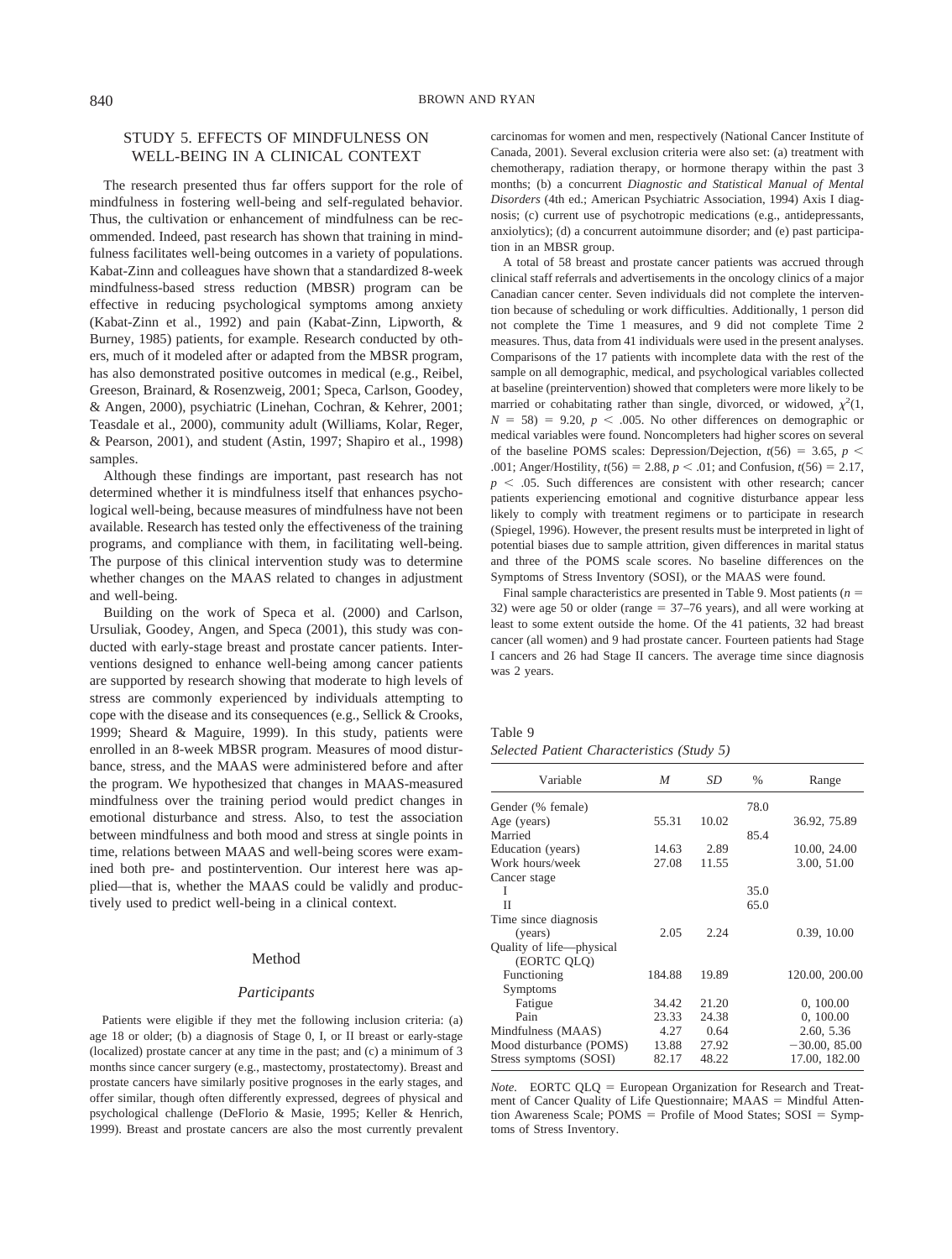# *Procedure and Measures*

Baseline (Time 1) assessments on all measures were completed 1 week prior to the start of the intervention. Disease data were later verified through hospital charts. Within 2 weeks following the 8-week intervention, patients again completed the psychological measures (Time 2). At Time 1, demographic and medical information collected included age, gender, marital status, number of work hours per week, education level, and time since diagnosis. Stage of cancer was unknown to many patients, so this information was abstracted from hospital records by a trained research nurse naive to the purpose of this study.

Physical functioning and symptoms were assessed using the European Organization for Research and Treatment of Cancer Quality of Life Questionnaire (EORTC QLQ; Aaronson et al., 1993). The Physical Functioning subscale is composed of five yes–no questions concerning everyday physical capabilities (e.g., "Do you have any trouble doing strenuous exercises, like carrying a heavy shopping bag or a suitcase?"). The Kuder–Richardson coefficient internal consistency of the scale was .61.6 The EORTC QLQ assesses physical symptoms using 3 scales, Fatigue (3 items), Nausea (2 items), and Pain (2 items), along with 6 single items assessing dyspnea, sleep disturbance, appetite loss, constipation, diarrhea, and financial impact of symptoms. All items are rated on a 4-point scale from 1 (*not at all*) to 4 (*very much*). All but the Fatigue and Pain items showed very low rates of endorsement, so these items will not be further considered. In this sample, the internal consistencies of the Fatigue and Pain scales were .84 and .89, respectively.

The 65-item POMS (McNair et al., 1971) is widely used in psychooncology and health research, and norms are available for cancer patients (e.g., Cassileth, Lusk, Brown, & Cross, 1985). Using a 5-point scale, respondents indicate to what extent the items applied to them in the past week. The scale yields a total mood disturbance score and six subscale scores: Tension/Anxiety, Depression/Dejection, Anger/Hostility, Vigor, Fatigue, and Confusion. The POMS has demonstrated sensitivity to mood changes within patient groups (Gotay & Stern, 1995). In this sample, subscale alphas ranged from .81 to .94.

The SOSI (Leckie & Thompson, 1979) measures physical, psychological, and behavioral responses to stressful situations over a designated time frame (the past week in this study). The 95 items are rated on a 5-point scale from 1 (*never*) to 5 (*very frequently*). A total stress symptoms score is produced, along with 10 subscale scores: Peripheral Manifestations (e.g., hot or cold spells, flushing of face), Cardiopulmonary, Arousal, Upper Respiratory, Central Nervous System, Gastrointestinal, Muscle Tension, Habitual Patterns, Depression, Anxiety, Emotional Irritability, and Cognitive Disorientation. In this sample, subscale alphas ranged from .63 to .88.

The MAAS was administered pre- and postintervention. The sample alpha was .83.

#### *Intervention*

A detailed description of the mindfulness training program used in this study has been provided by Speca et al. (2000). The program was modeled on the work of Kabat-Zinn and colleagues (e.g., Kabat-Zinn, 1990) and was adapted and standardized to a cancer treatment context. The intervention consisted of 8 weekly 90-min group sessions held at the hospital and one 3-hr retreat that took place between Weeks 6 and 7. Didactic, inductive, and experiential modes of learning were used. Training consisted of three primary components: (a) theoretical material related to relaxation, mindfulness, and body–mind connections; (b) experiential practice of mindfulness both during group meetings and at home on a daily basis; and (c) group process focused on problem solving related to impediments to effective practice, day-to-day applications of mindfulness, and supportive interaction. In addition, a booklet was provided containing information pertinent to each week's instruction, as well as bibliographic resources and audiotapes with relaxation and guided mindfulness exercises.

A core principle of the program was that intentional management of attention and awareness (i.e., mindfulness) affords multiple points of application in the recursive process of adapting to illness. A variety of specific mindfulness techniques were taught (e.g., attention to breathing, awareness of bodily sensations). The clinical value of this approach was supported by previous research (Speca et al., 2000), which found individual patient differences in the preference for and success with different techniques. The program instructors, two clinical psychologists and one clinical social worker, had been offering MBSR programs since 1996.

### Results

As Table 9 shows, EORTC QLQ scores at the study outset indicated that, on average, participants had a high level of daily functioning and low to moderate levels of fatigue and pain. Scores on the MAAS were somewhat higher than those observed in the other adult samples reported in this article. Average scores on the SOSI and POMS were comparable to that seen in other cancer patient samples, including those with early stage breast and prostate cancers (e.g., Carlson, Ottenbreit, St. Pierre, & Bultz, 2001; Speca et al., 2000). Most participants were well past the early postdiagnostic phase, when emotional disturbance is generally more pronounced (e.g., Sellick & Crooks, 1999).

Paired *t* tests were conducted on Time 1 to Time 2 changes in MAAS, POMS, and SOSI scores. SOSI scores showed a significant drop over the intervention period,  $t(40) = 3.27$ ,  $p < .01$ . Neither samplewide MAAS nor POMS scores showed a significant change. Notable for both the mood and stress variables was the high standard deviation and range of the scores (see Table 9). Similar degrees of variability were observed in the Time 2 scores and the scores representing change over time. Examination of change in outcomes showed that POMS scores increased up to 50% and dropped as much as 30% across participants. SOSI scores increased up to 15% and decreased as much as 30%. Thus, in both variables there was substantial variability to explain.

In testing the relations between mindfulness and the outcomes, we controlled for the effects of demographic, medical, and physical health variables. Past research has shown that variables such as time since diagnosis (Velikova et al., 2001) and symptoms related to cancer (Nordin, Berglund, Glimelius, & Sjoden, 2001) can impact psychological state. Accordingly, multiple regression analyses were performed using data from Time 1, Time 2, and the change across time, in which the two outcome variables—total mood disturbance and total stress—were regressed on MAAS scores while controlling for any demographic, medical, or health variables that showed significant relations to these outcomes in preliminary analyses.

None of the demographic variables except gender were significantly related to the psychological outcomes. Specifically, women showed higher stress scores than men at Time 1,  $t(39) = 2.16$ ,  $p <$ .05. However, in a preliminary regression analysis with other predictors in the equation, gender did not significantly predict Time 1 stress. Thus, to simplify the presentation of the results, this variable was not further considered.

Table 10 shows the intercorrelations of the medical, physical health, MAAS, and outcome variables at Time 1 and Time 2. Stage

<sup>6</sup> In this study, Cronbach's alpha values for all scales are given for the preintervention administration.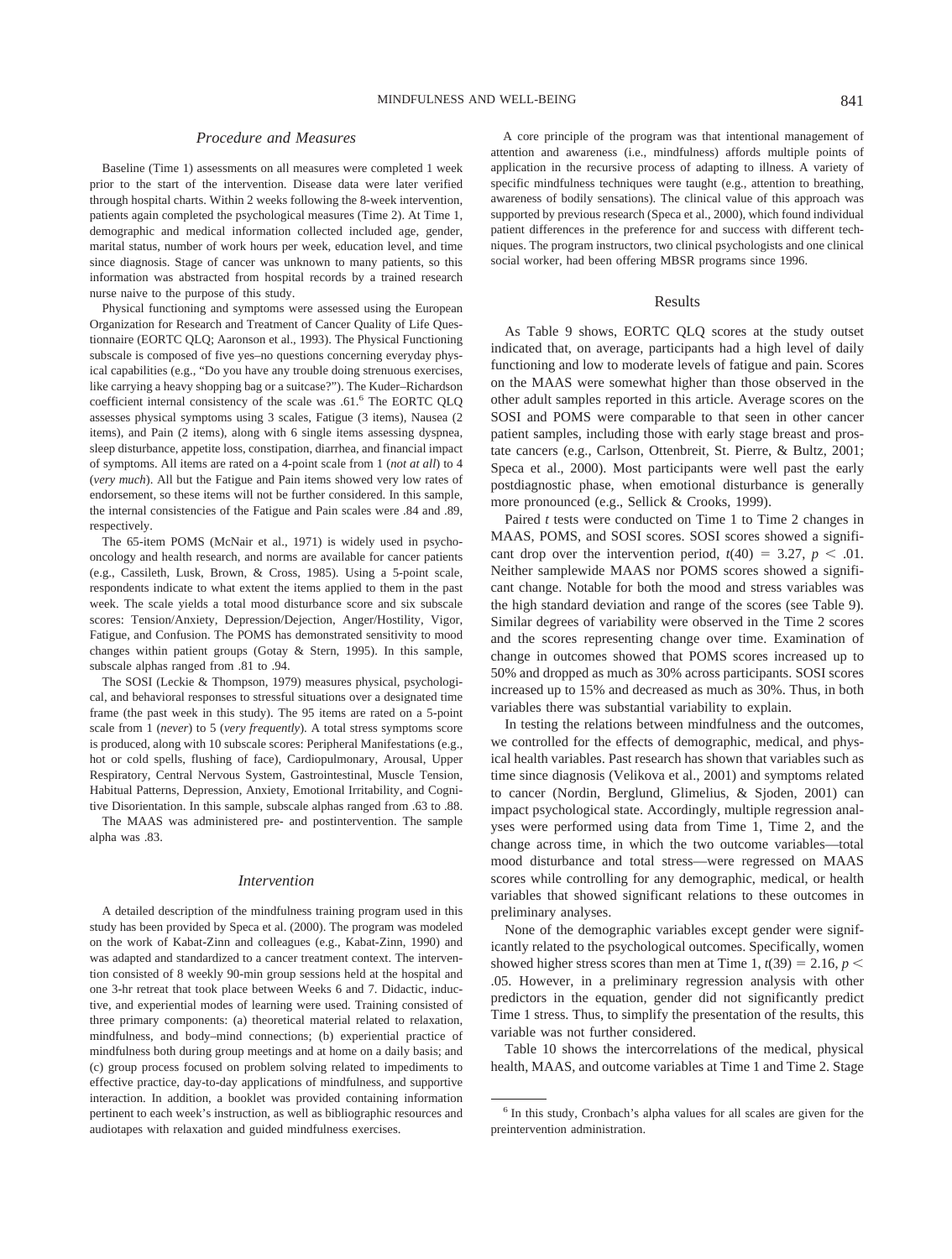| microorreamon of meaneal, I hysieal, and I sychological Characteristics (staty 3, 1) |        |           |           |          |         |              |          |           |
|--------------------------------------------------------------------------------------|--------|-----------|-----------|----------|---------|--------------|----------|-----------|
| Characteristic                                                                       |        |           |           | 4        |         | <sub>b</sub> |          |           |
| 1. Stage                                                                             |        | .18       | $-.06$    | .02      | .10     | $-.15$       | .08      | .22       |
| 2. Time since diagnosis                                                              | .18    |           | $-.25$    | $-.09$   | .20     | $-.03$       | $-.04$   | .07       |
| 3. Physical functioning                                                              | $-.10$ | $-.48***$ |           | $-.24$   | $-.26$  | $-.23$       |          | .07       |
| 4. Fatigue                                                                           | .18    | $.35*$    | $-.41**$  |          | $-.25$  | $-.44**$     | $51***$  | $.58***$  |
| 5. Pain                                                                              | .05    | .20       | $-.51***$ | $.54***$ |         | $-.10$       | $.43***$ | 53***     |
| 6. Mindfulness                                                                       | $-.06$ | .03       | $-.25$    | $-.18$   | $-.16$  |              | $-61***$ | $-.51***$ |
| 7. Mood disturbance                                                                  | $-.05$ | .08       | $-.12$    | $.54***$ | $.46**$ | $-.43**$     |          | 75****    |
| 8. Stress symptoms                                                                   | .06    | $-.01$    | $-.15$    | $60***$  | $51***$ | $-46**$      | $76****$ |           |

| Table 10                                                                                      |  |
|-----------------------------------------------------------------------------------------------|--|
| Intercorrelation of Medical, Physical, and Psychological Characteristics (Study 5; $N = 41$ ) |  |

*Note.* Values below the diagonal are for Time 1; values above the diagonal are for Time 2. Correlations with cancer stage were based on  $n = 40$ ; determination of stage could not be made for one patient.

 $* p < .05.$  \*\*  $p < .01.$  \*\*\*  $p < .001.$  \*\*\*\*  $p < .0001.$ 

and duration of cancer were unrelated to the POMS or SOSI at Times 1 and 2, nor was physical functioning as assessed with the EORTC QLQ. Both EORTC QLQ–assessed fatigue and pain were strongly related to POMS and SOSI scores, however, at both points, such that higher symptom levels were related to greater mood disturbance and stress. Fatigue and pain were also positively correlated with each other, but only at Time 1. At both time points, the MAAS was related to lower levels of both mood disturbance and stress.

Multiple regression models were constructed to test the relation between mindfulness and psychological outcomes while controlling for the effects of the two medical variables shown to significantly relate to these outcomes: fatigue and pain. To analyze change across the two time points, residualized change scores were calculated on each predictor and outcome variable (see Cohen & Cohen, 1983; Judd & Kenny, 1981). In this pretreatment of the data, Time 2 scores were adjusted for their Time 1 values, so that only variance in residual change in the outcome variables was left to be explained by residual change in the predictors. Table 11 displays these results. The model predicting change in POMS scores was significant,  $F(3, 40) = 4.50$ ,  $p < .01$  ( $R<sup>2</sup> = .27$ ). Changes in fatigue and pain did not predict change in POMS. However, an increase in MAAS scores from pre- to postintervention predicted a drop in POMS scores ( $p < .01$ ). Follow-up regression analyses using residuals of each of the POMS subscale scores as dependent variables and the three independent variables used above revealed that an increase in mindfulness was related to a decline in Tension/Anxiety ( $p < .05$ ), Depression ( $p < .01$ ), Fatigue ( $p < .05$ ), and Confusion ( $p < .01$ ). There was a trend relation between an increase in mindfulness and lowered Anger/ Hostility ( $p < .07$ ). MAAS change was unrelated to change in Vigor.

Analysis of change in SOSI stress showed that change in Fatigue was unrelated to change in stress. An increase in Pain was marginally predictive of an increase in stress ( $p < .10$ ). An increase in MAAS scores predicted a decline in stress ( $p < .01$ ). In both the total POMS and total SOSI models, the MAAS accounted for 14% of the variance in the pre- to postintervention change. Analyses regressing each of the SOSI subscales on fatigue, pain, and mindfulness showed that an increase in MAAS score predicted declines in stress symptoms related to habitual patterns, anxiety, central nervous system functioning, and muscle tension (all  $ps < .05$ ), as well as depression and cognitive disorientation (both  $ps < .01$ ). A marginally significant relation between MAAS score increase and cardiopulmonary stress symptoms decline was also found ( $p < .07$ ).

Table 11 also shows the results using total POMS and SOSI scores at Times 1 and 2 separately. MAAS score was a significant predictor, in the expected direction, in both POMS and SOSI models at both Time 1 and Time 2 (all *p*s . 01). In the Time 1 and Time 2 models, the MAAS explained 10% and 21% of the

Table 11

*Multiple Regression of Time 1, Time 2, and Pre- to Postintervention Residual Change in Mood Disturbance and Stress on Fatigue, Pain, and MAAS Scores (Study 5)*

| Predictor        | Time 1               | Time 2           | Change           |  |
|------------------|----------------------|------------------|------------------|--|
|                  |                      | Mood disturbance |                  |  |
| Fatigue          |                      |                  |                  |  |
| B                | .48                  | .35              | .23              |  |
| SE               | .19                  | .29              | .14              |  |
| β                | $.37*$               | .16              | .23              |  |
| Pain             |                      |                  |                  |  |
| B                | .24                  | .39              | .18              |  |
| SE               | .17                  | .15              | .14              |  |
| β                | .21                  | .31              | .18              |  |
| <b>MAAS</b>      |                      |                  |                  |  |
| $\boldsymbol{B}$ | $-14.43$             | $-27.45$         | $-.38$           |  |
| <b>SE</b>        | 5.52                 | 6.77             | .14              |  |
| β                | $-.33**$             | $-.51***$        | $-.38**$         |  |
|                  |                      | <b>Stress</b>    |                  |  |
| Fatigue          |                      |                  |                  |  |
| B                | .93                  | .76              | .18              |  |
| SE               | .31                  | .36              | .14              |  |
| β                | $.41**$              | $.28*$           | .18              |  |
| Pain             |                      |                  |                  |  |
| B                | .45                  | .60              | .24              |  |
| SE               | .27                  | .19              | .14              |  |
| β                | .23                  | $.38**$          | .24 <sub>†</sub> |  |
| <b>MAAS</b>      |                      |                  |                  |  |
| B                | $-26.66$<br>$-23.62$ |                  | $-.39$           |  |
| SE               | 8.76                 | 8.53             | .14              |  |
| β                | $-.35**$             | $-.35**$         | $-.39**$         |  |
|                  |                      |                  |                  |  |

*Note.*  $N = 41$ . **MAAS** = **Mindful Attention Awareness Scale.**  $\uparrow p < .10.$  \*  $p < .05.$  \*\*  $p < .01.$  \*\*\*  $p < .001.$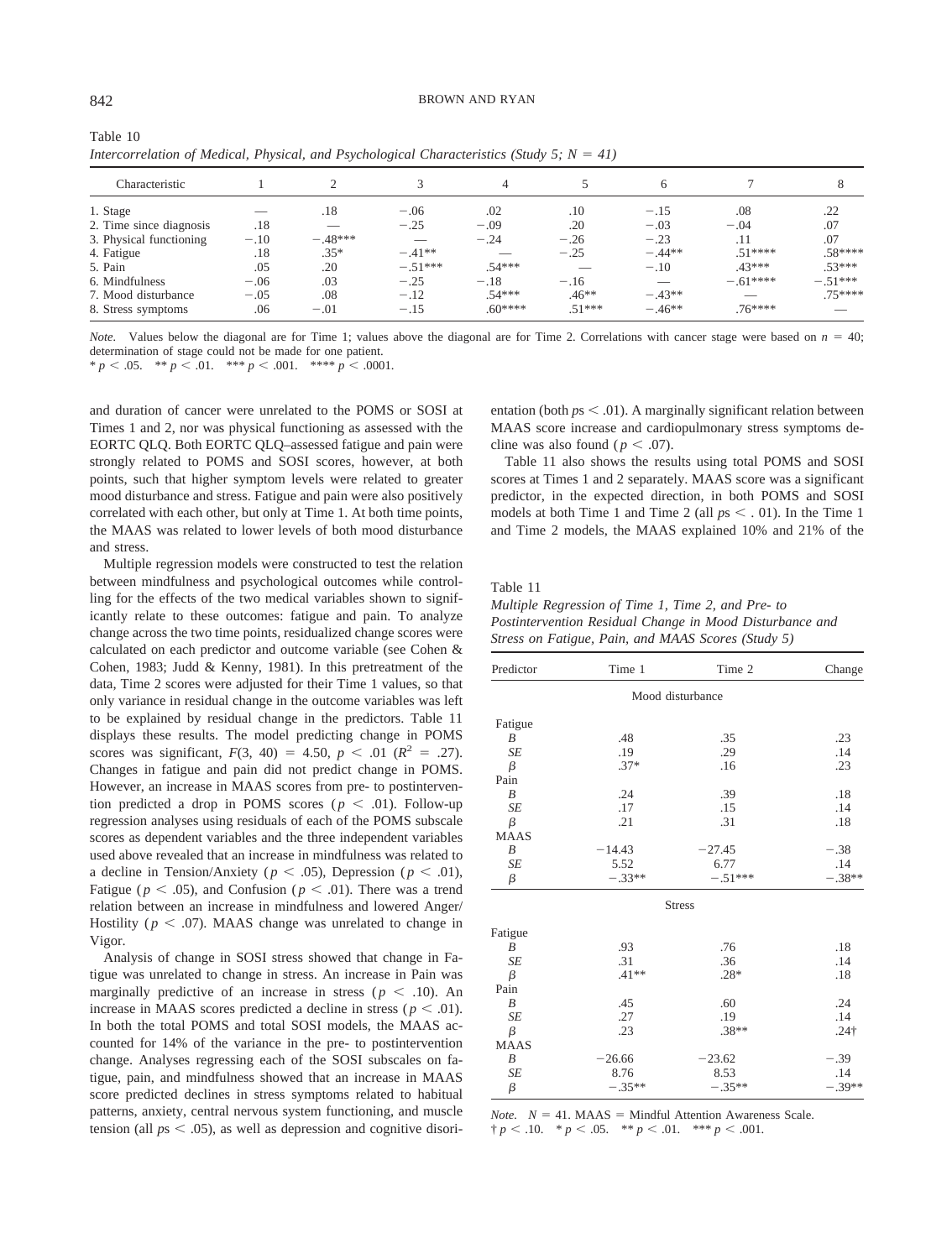variance, respectively, in POMS scores. The MAAS explained 12% and 10% of the Time 1 and Time 2 variance, respectively, in total SOSI score.

#### Discussion

The results of this clinical intervention study showed that higher levels of mindfulness were related to lower levels of both mood disturbance and stress before and after the MBSR intervention. Increases in mindfulness over the course of the intervention predicted decreases in these two indicators of psychological disturbance. These relations between the MAAS and the outcomes were found after controlling for the influences of fatigue and pain. Such results suggest that the scale can be applied to the study of well-being issues in cancer populations.

It is worth noting that average baseline MAAS scores in this patient sample were higher than in other populations tested. Why these scores were elevated at study entry is an open question, but it would be of interest for future research to determine whether the experience of cancer acts to heighten attention to present-moment experiences and concerns. Evidence has indicated that cancer patients, faced with a life-threatening illness, often reconsider the ways in which they have been living their lives, and many choose to refocus their priorities on existential issues such as personal growth and mindful living (Brennan, 2001).

This study did not include a randomized control group, so the question of the differential effect of training on mindfulness scores between those receiving treatment and those not receiving treatment cannot be answered. However, the present study was not designed to test the efficacy of intervention per se but rather to examine whether mindfulness and changes in it were related to well-being outcomes and changes in them. That said, future research could use the MAAS in a randomized-trials context to test its sensitivity to treatment versus control condition effects. Scores on the MAAS did not change significantly over the 8 weeks of the study, and longer time spans may be necessary to detect changes in this disposition. In this regard, Study 2, presented above, showed that mindfulness practice history (measured in years) was positively associated with MAAS scores.

Finally, the present study focused on a relatively small sample with early-stage prostate and breast cancer. Future research addressing the utility of the MAAS would do well to study larger samples with advanced cancers, among which psychological distress could be higher. The fact that distress is common in patients with a wide variety of acute and chronic medical conditions suggests that the MAAS may also have value in research with other clinical populations.

# GENERAL DISCUSSION

The studies presented in this article were designed to examine the nature of mindfulness and its relation to psychological wellbeing. Initial studies provided evidence for the psychometric adequacy and validity of the Mindful Attention Awareness Scale (MAAS) through exploratory factor analysis and CFA. The MAAS was shown to be a reliable and valid instrument for use in both college student and general adult populations. The MAAS was shown to discriminate between groups expected to differ in degree of mindfulness, and laboratory research provided evidence that mindfulness is associated with heightened self-knowledge, a key element of self-regulation. Correlational studies using the MAAS showed that mindfulness is a distinct form of awareness and attention that is associated with a number of well-being indicators. Finally, experience sampling and clinical studies showed that the MAAS not only predicts well-being outcomes but also has value in the study of the temporal and situational dynamics of selfregulated behavior and well-being.

Much of the current landscape of research on awareness and attention is focused on reflexive consciousness, in which the self is an object of scrutiny or concern (Baumeister, 1999; Kernis, in press). The present research suggests the need to consider forms of consciousness beyond the traditional conceptualizations and measures of self-awareness. As it has been defined here, mindfulness differs from these traditional forms in several ways: Although various forms of self-awareness, as commonly defined, have an inherent cognitive and intellectual foundation, the concept of mindfulness explored here is "prereflexive" in that its foundation is perceptual and nonevaluative. In simple terms, mindfulness is openly experiencing what is there. Although mindfulness includes self-focused attention, it also includes an awareness of one's behavior (cf. Bodner & Langer, 2001), experience, and the various stimuli encountered as part of waking reality. Finally, although major forms of reflexive consciousness (e.g., private selfconsciousness, rumination) have been shown to have negative consequences for well-being, mindfulness was shown here to relate to and predict more positive well-being and less cognitive and emotional disturbance.

The present research provided empirical support for theoretical perspectives on self-regulation (e.g., Carver & Scheier, 1981; Ryan & Deci, 2000) and personality (e.g., Perls, 1973) that carve out a key role for attention and awareness in human health and well-being. We theorized that mindfulness serves an important self-regulatory function. Evidence supporting the self-awareness aspect of self-regulation was provided in a laboratory study showing that the MAAS predicted stronger concordance between implicit and explicit emotional state. Experience-sampling studies with both college student and general adult samples then showed that the MAAS was related to both more autonomous behavioral regulation and emotional well-being at the momentary level. The MAAS predicted state mindfulness in one of these studies, which also revealed substantial within-person variability in moment-tomoment mindfulness. These state variations were themselves predictive of emotional and self-regulatory outcomes. The withinperson variability in mindfulness suggests that there may be identifiable influences on such variation.

The comparison of Zen practitioners with controls suggested that mindfulness can be cultivated by practice. This idea, in combination with many years of observation of the well-being benefits to mindfulness enhancement, has inspired a wide variety of mindfulness-promoting interventions for both medical and general populations. A final study in the present series examined whether changes in MAAS-assessed mindfulness were related to changes in psychological state in a sample of individuals with breast and prostate cancer. In this study, the enhancement of mindfulness was shown to predict declines in both mood disturbance and stress, over and above the effects of changes in physical symptoms.

The MAAS was constructed to be free from attitudinal, motivational, and other psychological phenomena that might have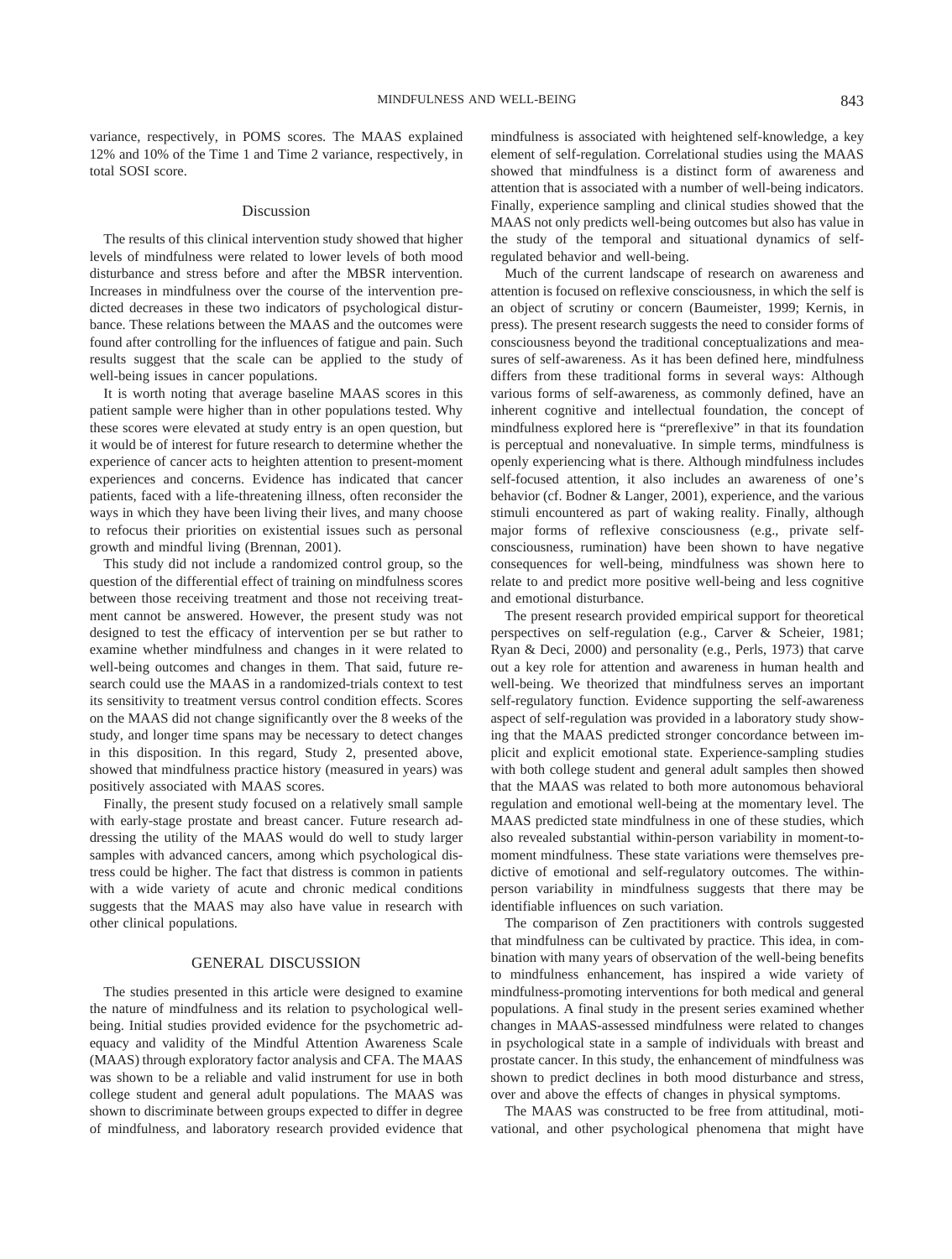contents directly connoting well-being or outcomes closely connected to it (e.g., patience, acceptance). Although the scale was shown to predict a variety of indicators of psychological wellbeing, it does not tap well-being itself and therefore is not confounded with it. In fact, mindfulness, as perceptual presence, is not about achieving well-being; it is purposeless in this sense. As Epstein (2001) argued, an assigned or mandated purpose (to feel good, to be patient, to move past anger, etc.) would only limit an individual's awareness. Such purposive states do not represent being present to what is. Mindfulness, as we conceive it, is present awareness and attention per se—"the ground in which the mind's contents manifest themselves" (Deikman, 1996, p. 351), whatever those contents might be at the moment.

#### Directions for Future Research

The study of mindfulness is very much in its infancy, and our results suggest a number of opportunities for further investigation. For example, although the present research found reliable individual differences in mindfulness, the question remains of how this form of consciousness naturally develops and what psychological and social conditions support and hinder its dispositional and state level, or momentary expression. The present research showed that mindfulness can be conceptualized and measured both ways. Research exploring the antecedents and phenomenology of mindful awareness and attention would do much to deepen understanding of the nature of this important phenomenon (cf. Varela & Shear, 1999). For example, several authors have emphasized the accepting and nonjudgmental nature of mindful awareness and attention (e.g., Bishop, 2002; Kabat-Zinn, 1990). Our conceptualization and measure imply an open receptivity to the present, but this topic deserves further investigation.

The correlational and experience-sampling research reported here found that the trait-level MAAS related more strongly to unpleasant than pleasant affect, whereas state mindfulness was related to both in expected directions. Future research on mindfulness should examine whether this quality of mind is related to self-regulatory processes like mood repair, operationalized as quicker decay rates of unpleasant moods, shorter duration of "bad" moods, and the role of pleasant affect in such repair. A closer look at the affective self-regulatory capacity of mindfulness has important implications for understanding of emotional processes and well-being. More broadly, investigation of the processes by which mindfulness facilitates various self-regulated behaviors and wellbeing outcomes is a logical next step in this research. McIntosh's (1997) integrative review of Zen theory and social psychological research suggested that mindful attention and awareness may have its beneficial effects through insight into present realities, a loosening of attachments to outcomes and to a solid sense of self, and greater clarity in thought and action.

This research focused on the consequences of mindfulness for well-being, but future research could explore the wider scope of application of the MAAS. For example, mindfulness has been proposed to enhance interpersonal behavior (Shapiro & Schwartz, 1999). As a form of receptive awareness, mindfulness may facilitate the creation of an interval of time or a gap wherein one is able to view one's mental landscape, including one's behavioral options, rather than simply react to interpersonal events. This may make it an important variable in a world where enhanced awareness and the consideration of behavioral consequences appear sorely needed. Given these same features, mindfulness may also have influence on behaviors with societal and cultural implications, including those related to drug use and other health behaviors, material consumption, and other lifestyle issues.

# Conclusion

The intent of this program of studies was to demonstrate the role of mindfulness, measured in both inter- and intraindividual terms, in psychological well-being. Interest in the underpinnings and enhancement of well-being has been burgeoning in recent years (e.g., Ryan & Deci, 2001; Seligman & Csikszentmihalyi, 2000). Our hope is that the present research nourishes this trend, because it indicates that mindfulness is a reliably and validly measured characteristic that has a significant role to play in a variety of aspects of mental health. Further research into this attribute may open up significant new avenues for well-being enhancement.

#### References

- Aaronson, N. K., Ahmedzai, S., Bergman, B., Bullinger, M., Cull, A., Duez, N. J., et al. (1993). The European Organization for Research and Treatment of Cancer QLQ-C30: A quality-of-life instrument for use in international clinical trials in oncology. *Journal of the National Cancer Institute, 85,* 365–376.
- Aiken, L. A. (1985). Three coefficients for analyzing the reliability and validity of ratings. *Educational and Psychological Measurement, 45,* 131–142.
- Aiken, L. A. (1996). *Rating scales and checklists: Evaluating behavior, personality, and attitudes.* New York: Wiley.
- Aiken, L. S., & West, S. G. (1991). *Multiple regression: Testing and interpreting interactions.* Newbury Park, CA: Sage.
- American Psychiatric Association. (1994). *Diagnostic and statistical manual of mental disorders* (4th ed.). Washington, DC: Author.
- Arbuckle, J. L., & Wothke, W. (1999). *Amos 4.0 user's guide.* Chicago: SmallWaters Corporation.
- Astin, J. A. (1997). Stress reduction through mindfulness meditation. *Psychotherapy and Psychosomatics, 66,* 97–106.
- Averill, J. R. (1992). The structural bases of emotional behavior: A metatheoretical analysis. *Review of Personality and Social Psychology, 13,* 1–24.
- Bargh, J. A. (1997). Automaticity in social psychology. In E. T. Higgins & A. W. Kruglanski (Eds.), *Social psychology: Handbook of basic principles* (pp. 109–183). New York: Guilford Press.
- Bargh, J. A., & Ferguson, M. J. (2000). Beyond behaviorism: On the automaticity of higher mental processes. *Psychological Review, 126,* 925–945.
- Basilevsky, A. (1994) *Statistical factor analysis and related methods: Theory and applications.* New York: Wiley.
- Basmajian, J. V. (1989). *Biofeedback: Principles and practice for clinicians* (3rd ed.). Baltimore: William & Wilkins.
- Baumeister, R. F. (1991). *Escaping the self: Alcoholism, spirituality, masochism, and other flights from the burden of selfhood.* New York: Basic Books.
- Baumeister, R. F. (1999). The nature and structure of the self: An overview. In R. F. Baumeister (Ed.), *The self in social psychology* (pp. 1–20). Philadelphia: Psychology Press.
- Baumeister, R. F., Heatherton, T. F., & Tice, D. M. (1994). *Losing control: How and why people fail at self-regulation.* San Diego, CA: Academic Press.
- Beckham, E. E., & Leber, W. (Eds.). (1985). *Handbook of depression: Treatment, assessment, and research.* Homewood, IL: Dorsey.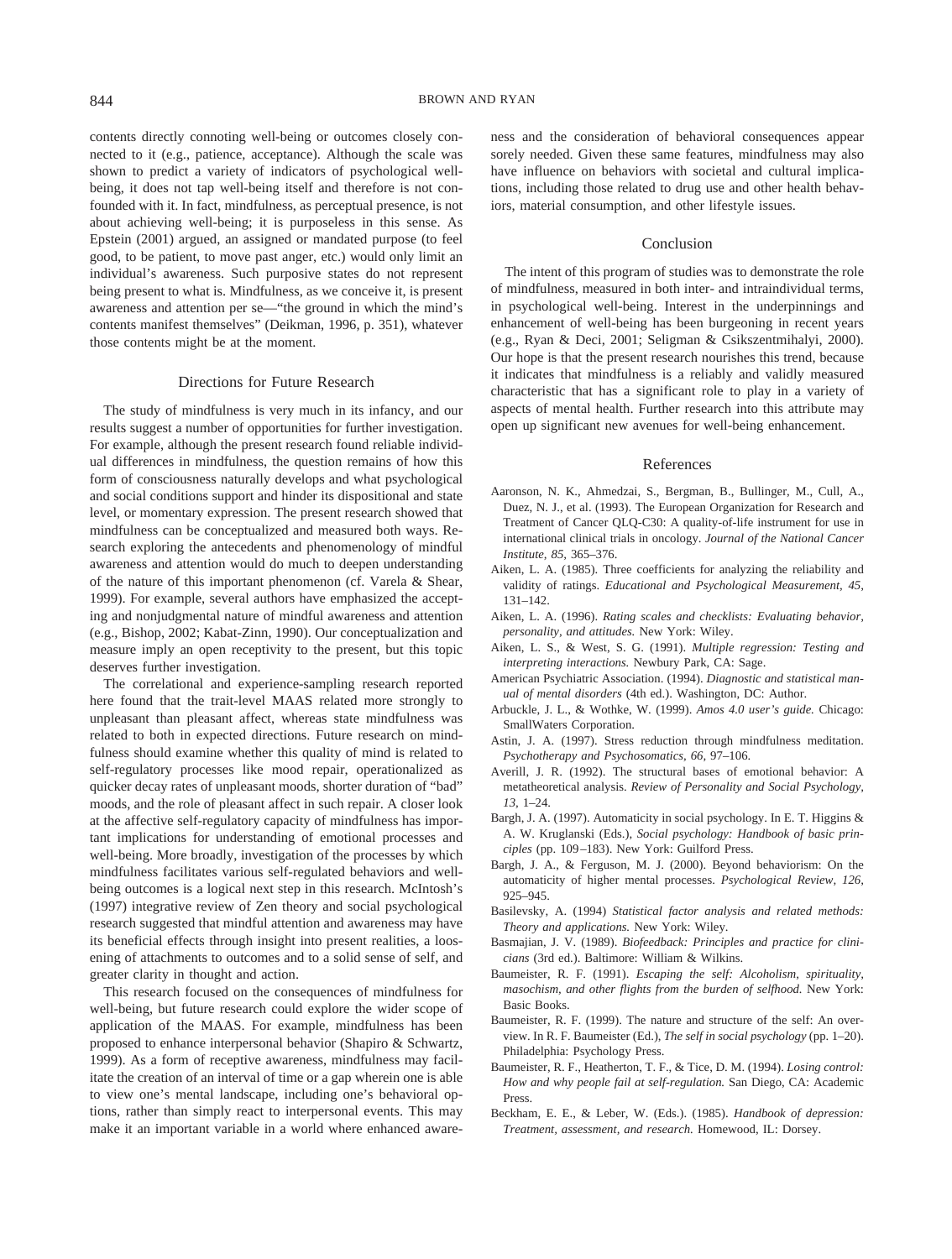- Bermúdez, J. L. (1998). *The paradox of self-consciousness*. Cambridge, MA: MIT Press.
- Bishop, S. R. (2002). What do we really know about mindfulness-based stress reduction? *Psychosomatic Medicine, 64,* 71–83.
- Bodner, T. E., & Langer, E. J. (2001, June)*. Individual differences in mindfulness: The Mindfulness/Mindlessness Scale.* Poster presented at the 13th annual American Psychological Society Convention, Toronto, Ontario, Canada.
- Bowerman, B. L., & O'Connell, R. T. (1993). *Forecasting and time-series* (3rd ed.). Belmont, CA: Duxbury.
- Brazier, D. (1995). *Zen therapy: Transcending the sorrows of the human mind.* New York: Wiley.
- Brennan, J. (2001). Adjustment to cancer: Coping or personal transition? *Psycho-Oncology, 10,* 1–18.
- Brown, K. W. (1998). *Emotional body, physical mind: An exploration of the psychosomatic system through the lens of day-to-day experience.* Unpublished doctoral dissertation, McGill University, Montreal, Quebec, Canada.
- Brown, K. W., & Kasser, T. (2002). *Integrating psychological and ecological well-being: The role of values and lifestyle.* Unpublished data, University of Rochester.
- Brown, K. W., Kasser, T., Ryan, R. M., & Konow, J. (2002). *To have or to be: Investigating the pathways from materialism and mindfulness to psychological well-being.* Manuscript in preparation, University of Rochester.
- Brown, K. W., & Moskowitz, D. S. (1997). Does unhappiness make you sick? The role of affect and neuroticism in the experience of common physical symptoms. *Journal of Personality and Social Psychology, 72,* 907–917.
- Brown, K. W., & Moskowitz, D. S. (1998). Dynamic stability of behavior: The rhythms of our interpersonal lives. *Journal of Personality, 66,* 105–134.
- Bryk, A. S., & Raudenbush, S. W. (1992). *Hierarchical linear models: Applications and data analysis methods.* Newbury Park, CA: Sage.
- Buss, A. H. (1980). *Self-consciousness and social anxiety.* San Francisco: Freeman.
- Cacioppo, J. T., Petty, R. E., & Kao, C. F. (1984). The efficient assessment of need for cognition. *Journal of Personality Assessment, 48,* 306–307.
- Carlson, L. E., Ottenbreit, N., St. Pierre, M., & Bultz, B. D. (2001). Partner understanding of the breast and prostate cancer experience. *Cancer Nursing, 24,* 231–239.
- Carlson, L. E., Ursuliak, Z., Goodey, E., Angen, M., & Speca, M. (2001). The effects of a mindfulness meditation-based stress reduction program on mood and symptoms of stress in cancer outpatients: 6-month followup. *Supportive Care in Cancer, 9,* 112–123.
- Carver, C. S., & Scheier, M. F. (1981). *Attention and self-regulation: A control-theory approach to human behavior.* New York: Springer-Verlag.
- Cassileth, B. R., Lusk, E. J., Brown, L. L., & Cross, P. A. (1985). Psychosocial status of cancer patients and next of kin: Normative data from the Profile of Mood States. *Journal of Psychosocial Oncology, 3,* 99–105.
- Clark, D. M. (1986). A cognitive model of panic. *Behaviour Research and Therapy, 24,* 461–470.
- Cohen, J., & Cohen, P. (1983). *Applied multiple regression/correlation analysis for the behavioral sciences* (2nd ed.). Hillsdale, NJ: Erlbaum.
- Costa, P. T., Jr., & McCrae, R. R. (1992). *Revised NEO Personality Inventory (NEO PI-R) and NEO Five-Factor Inventory (NEO-FFI): Professional manual.* Odessa, FL: Psychological Assessment Resources.
- Cramer, K. M. (2000). Comparing the relative fit of various factor models of the Self-Consciousness Scale in two independent samples. *Journal of Personality Assessment, 75,* 295–307.

Creed. A. T., & Funder, D. C. (1998). The two faces of private self-

consciousness: Self-report, peer-report, and behavioral correlates. *European Journal of Personality, 12,* 411–431.

- Crowne, D. P., & Marlowe, D. (1960). A new scale of social desirability independent of psychopathology. *Journal of Consulting Psychology, 24,* 349–354.
- Csikszentmihalyi, M. (1990). *Flow: The psychology of optimal experience.* New York: HarperCollins.
- Cudeck, R. (2000). Exploratory factor analysis. In H. E. A. Tinsley & S. D. Brown (Eds.), *Handbook of applied multivariate statistics and mathematical modeling* (pp. 266–296). San Diego, CA: Academic Press.
- Cunningham, W. A., Preacher, K. J., & Banaji, M. R. (2001). Implicit attitude measures: Consistency, stability and convergent validity. *Psychological Science, 12,* 163–170.
- Davis, M. H., & Franzoi, S. L. (1999). Self-awareness and selfconsciousness. In V. J. Derlega, B. A. Winstead, & W. H. Jones (Eds.), *Personality: Contemporary theory and research* (2nd ed., pp. 307–338). Chicago: Nelson-Hall.
- Dawis, R. V. (2000). Scale construction and psychometric considerations. In H. E. A. Tinsley & S. D. Brown (Eds.), *Handbook of applied multivariate statistics and mathematical modeling* (pp. 65–94). San Diego, CA: Academic Press.
- Deci, E. L., & Ryan, R. M. (1980). Self-determination theory: When mind mediates behavior. *The Journal of Mind and Behavior, 1,* 33–43.
- Deci, E. L., & Ryan, R. M. (1985). *Intrinsic motivation and selfdetermination in human behavior.* New York: Plenum Press.
- DeFlorio, M., & Masie, M. J. (1995). Review of depression in cancer: Gender differences. *Depression, 3,* 66–80.
- DeHart, T., & Pelham, B. W. (2002, February). *Are explicit and implicit self-esteem always uncorrelated?* Paper presented at the 3rd annual meeting of the Society for Personality and Social Psychology, Savannah, GA.
- Deikman, A. J. (1982). *The observing self.* Boston: Beacon Press.
- Deikman, A. J. (1996). "I" = awareness. *Journal of Consciousness Studies*, *3,* 350–356.
- Derogatis, L. R., Lipman, R. S., Rickels, K., Uhlenhuth, E. H., & Covi, L. (1974). The Hopkins Symptom Checklist (HSCL): A self-report symptom inventory. *Behavioral Science, 19,* 1–15.
- Diener, E., & Emmons, R. A. (1984). The independence of positive and negative affect. *Journal of Personality and Social Psychology, 47,* 1105–1117.
- Diener, E., Sandvik, E., Pavot, W., & Gallagher, D. (1991). Response artifacts in the measurement of subjective well-being. *Social Indicators Research, 24,* 35–56.
- Diener, E., Suh, E. M., Lucas, R. E., & Smith, H. L. (1999). Subjective well-being: Three decades of progress. *Psychological Bulletin, 2,* 276– 302.
- Duval, S., & Wicklund, R. A. (1972). *A theory of objective selfconsciousness.* New York: Academic Press.
- Epstein, R. M. (2001). Just being. *Western Journal of Medicine, 174,* 63–65.
- Farnham, S. D., Greenwald, A. G., & Banaji, M. R. (1998). Implicit self-esteem. In D. Abrams & M. A. Hogg (Eds.), *Social cognition and social identity* (pp. 230–248). London: Blackwell.
- Fejfar, M. C., & Hoyle, R. H. (2000). Effect of private self-awareness on negative affect and self-referent attribution: A quantitative review*. Personality and Social Psychology Review, 4,* 132–142.
- Fenigstein, A., Scheier, M. F., & Buss, A. H. (1975). Public and private self-consciousness: Assessment and theory. *Journal of Consulting and Clinical Psychology, 43,* 522–527.
- Fisher, R. A. (1928). *Statistical methods for research workers* (2nd ed.)*.* London: Oliver & Boyd.
- Flory, J. D., Raikkonen, K., Matthews, K. A., & Owens, J. F. (2000). Self-focused attention and mood during everyday social interactions. *Personality and Social Psychology Bulletin, 26,* 875–883.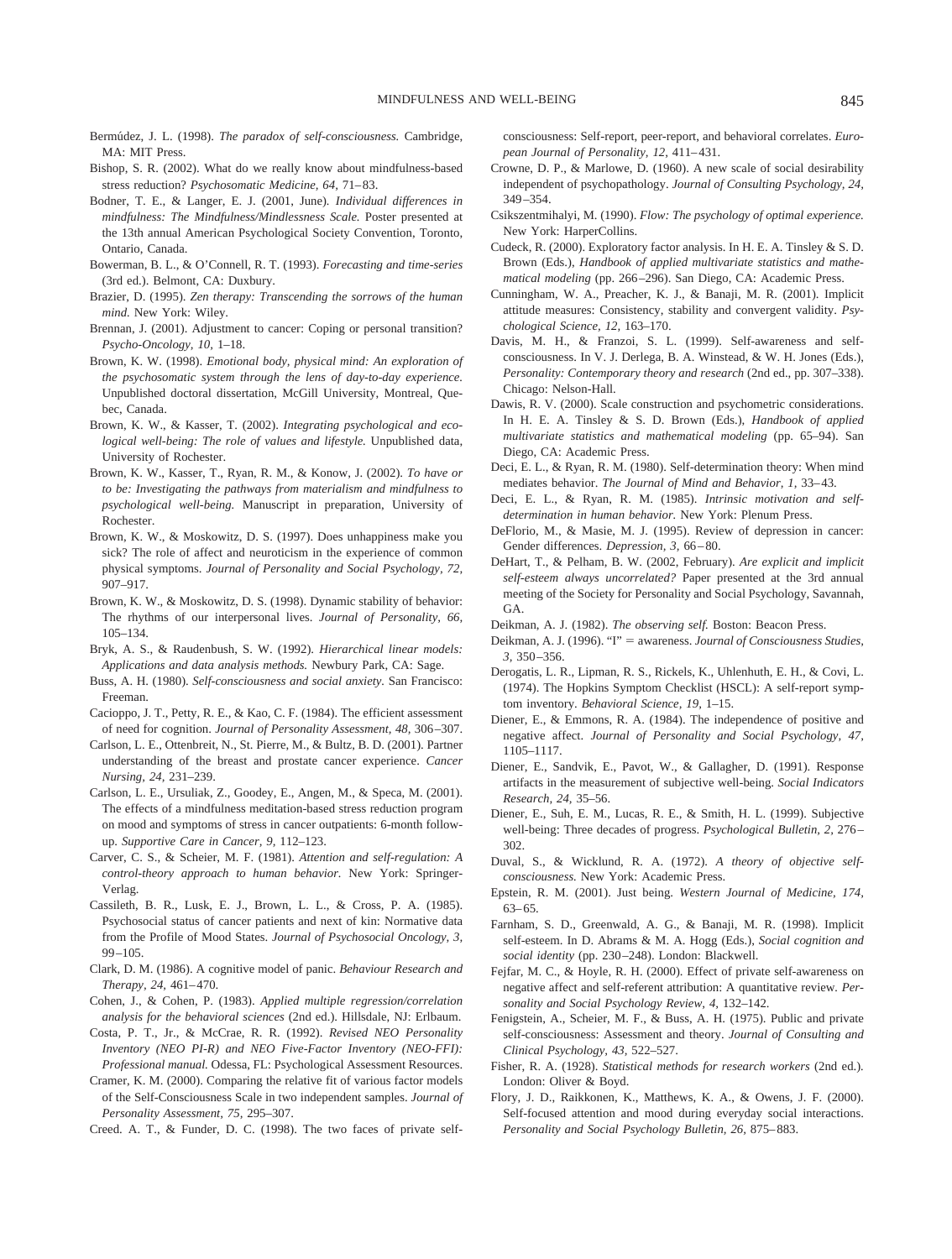- Freud, S. (1963). Recommendations for physicians on the psycho-analytic method of treatment. In P. Reiff (Ed.), *Freud: Therapy and technique* (pp. 117–126). New York: Collier. (Original work published 1912)
- Gemar, M. C., Segal, Z. V., Sagrati, S., & Kennedy, S. J. (2001). Moodinduced changes on the Implicit Association Test in recovered depressed patients. *Journal of Abnormal Psychology, 110,* 282–289.
- Goldman, S. L., Kraemer, D. T., & Salovey, P. (1996). Beliefs about mood moderate the relationship of stress to illness and symptom reporting. *Journal of Psychosomatic Research, 41,* 115–128.
- Goldstein, J. (1987). *The experience of insight.* Boston: Shambhala.
- Gotay, C. C., & Stern, J. D. (1995). Assessment of psychological functioning in cancer patients. *Journal of Psychosocial Oncology, 13,* 123– 160.
- Greenwald, A. G., & Banaji, M. R. (1995). Implicit social cognition: Attitudes, self-esteem, and stereotypes. *Psychological Review, 102,*  $4 - 27$ .
- Greenwald, A. G., & Farnham, S. D. (2000). Using the implicit association test to measure self-esteem and self-concept. *Journal of Personality and Social Psychology, 79,* 1022–1038.
- Greenwald, A. G., McGhee, D. E., & Schwartz, J. L. K. (1998). Measuring individual differences in implicit cognition: The implicit association test. *Journal of Personality and Social Psychology, 74,* 1464–1480.

Hanh, T. N. (1976). *Miracle of mindfulness.* Boston: Beacon.

- Hathaway, S. R., & McKinley, J. C. (1989). *Minnesota Multiphasic Personality Inventory–2.* Minneapolis: University of Minnesota Press.
- Haynes, R. B., Taylor, D. W., Sackett, D. L., Gibson, E. S. Bernholz, C. D., & Mukherjee, J. (1980). Can simple clinical measurements detect patient noncompliance? *Hypertension, 2,* 757–764.
- Hodgins, H. S., & Knee, C. R. (2002). The integrating self and conscious experience. In E. L. Deci & R. M. Ryan (Eds.), *Handbook of selfdetermination research* (pp. 87–100). Rochester, NY: University of Rochester Press.
- Hoyle, R. H. (2000). Confirmatory factor analysis. In H. E. A. Tinsley & S. D. Brown (Eds.), *Handbook of applied multivariate statistics and mathematical modeling* (pp. 466–497). San Diego, CA: Academic Press.
- James, W. (1924). *Memories and studies.* New York: Longmans, Green, & Co. (Original work published 1911)
- Judd, C. M., & Kenny, D. A. (1981). *Estimating the effects of social interventions.* London: Cambridge University Press.
- Kabat-Zinn, J. (1990). *Full catastrophe living: Using the wisdom of your body and mind to face stress, pain, and illness.* New York: Delacourt.
- Kabat-Zinn, J., Lipworth, L., & Burney, R. (1985). The clinical use of mindfulness meditation for the self-regulation of chronic pain. *Journal of Behavioral Medicine, 8,* 162–190.
- Kabat-Zinn, J., Massion, A. O., Kristeller, J., Peterson, L. G., Fletcher, K. E., Pbert, L., et al. (1992). Effectiveness of a meditation-based stress reduction program in the treatment of anxiety disorders. *American Journal of Psychiatry, 149,* 936–943.
- Keller, M., & Henrich, G. (1999). Illness-related distress: Does it mean the same for men and women? *Acta Oncologica, 38,* 747–755.
- Kernis, M. H. (in press). Toward a conceptualization of optimal selfesteem. *Psychological Inquiry.*
- Kreft, I., & deLeeuw, J. (1998). *Introducing multilevel modeling.* Thousand Oaks, CA: Sage.
- La Guardia, J., Ryan, R. M., Couchman, C. E., & Deci, E. L. (2000). Within-person variation in security of attachment: A self-determination theory perspective on attachment, need fulfillment, and well-being. *Journal of Personality and Social Psychology, 79,* 367–384.
- Langer, E. J. (1989). *Mindfulness.* Reading, MA: Addison Wesley.
- Langer, E. J., & Moldoveanu, M. (2000). The construct of mindfulness. *Journal of Social Issues, 56,* 1–9.
- Larsen, R. J., & Kasimatis, M. (1991). Day-to-day physical symptoms:

Individual differences in the occurrence, duration, and emotional concomitants of minor daily illnesses. *Journal of Personality, 59,* 387–423.

- LeBel, J. L., & Dubé, L. (2001, June). *The impact of sensory knowledge and attentional focus on pleasure and on behavioral responses to hedonic stimuli.* Paper presented at the 13th annual American Psychological Society Convention, Toronto, Ontario, Canada.
- Leckie, M. S., & Thompson, E. (1979). *Symptoms of Stress Inventory.* Seattle: University of Washington.
- Lefrançois, R., Leclerc, G., Dubé, M., Hébert, R., & Gaulin, P. (1997). The development and validation of a self-report measure of selfactualization. *Social Behavior and Personality, 25,* 353–365.
- Levesque, C. S., & Brown, K. W. (2002). *Mindful awareness as a moderator of the relationship between implicit and explicit motives.* Manuscript in preparation.
- Linehan, M. M, Cochran, B. N., & Kehrer, C. A. (2001). Dialectical behavior therapy for borderline personality disorder. In D. H. Barlow (Ed.), *Clinical handbook of psychological disorders: A step-by-step treatment manual* (3rd ed., pp. 470–522). New York: Guilford Press.
- Litt, M. D., Cooney, N. L., & Morse, P. (1998). Ecological momentary assessment (EMA) with treated alcoholics: Methodological problems and potential solutions. *Health Psychology, 17,* 48–52.
- Maddux, J. E. (1997). Habit, health and happiness. *Journal of Sport and Exercise Psychology, 19,* 331–346.
- Martin, J. R. (1997). Mindfulness: A proposed common factor. *Journal of Psychotherapy Integration, 7,* 291–312.
- Mayer, J. D. (2000). Spiritual intelligence or spiritual consciousness. *The International Journal for the Psychology of Religion, 10,* 47–56.
- Mayer, J. D., Chabot, H. F., & Carlsmith, K. (1997). Conation, affect, and cognition in personality. In G. Matthews (Ed.), *Cognitive science perspectives on personality and emotion* (pp. 31–63). Amsterdam: Elsevier.
- McIntosh, W. D. (1997). East meets West: Parallels between Zen Buddhism and social psychology. *International Journal for the Psychology of Religion, 7,* 37–52.
- McNair, D. M., Lorr, M., & Droppleman, L. F. (1971). *Profile of mood states.* San Diego, CA: Educational and Industrial Testing Service.
- National Cancer Institute of Canada. (2001). *Canadian cancer statistics 2001.* Retrieved April 20, 2002, from http://66.59.133.166/stats/tables/ table.htm
- Nolen-Hoeksema, S., Morrow, J., & Fredrickson, B. L. (1993). Response styles and the duration of episodes of depressed mood. *Journal of Abnormal Psychology, 102,* 20–28.
- Nordin, K., Berglund, G., Glimelius, B., & Sjoden, P. O. (2001). Predicting anxiety and depression among cancer patients: A clinical model. *European Journal of Cancer, 37,* 376–384.
- Nyanaponika Thera. (1972). *The power of mindfulness.* San Francisco, CA: Unity Press.
- O'Brien, E. J., & Epstein, S. (1988). *MSEI: The Multidimensional Self-Esteem Inventory: Professional manual.* Odessa, FL: Psychological Assessment Resources.
- Packer, T. (2002). *The wonder of presence.* Boston: Shambhala.
- Pavot, W., Diener, E., & Suh, E. (1998). The Temporal Satisfaction With Life Scale. *Journal of Personality Assessment, 70,* 340–354.
- Perls, F. (1973). *The gestalt approach and eye witness to therapy.* New York: Bantam Books.
- Radloff, L. S. (1977). The CES-D Scale: A self-report depression scale for research in the general population. *Applied Psychological Measurement, 1,* 385–401.
- Reibel, D. K., Greeson, J. M., Brainard, G. C., & Rosenzweig, S. (2001). Mindfulness-based stress reduction and health-related quality of life in a heterogeneous patient population. *General Hospital Psychiatry, 23,* 183–192.
- Reis, H. T., Sheldon, K. M., Gable, S. L., Roscoe, J., & Ryan, R. M. (2000) Daily well-being: The role of autonomy, competence, and relatedness. *Personality and Social Psychology Bulletin, 26,* 419–435.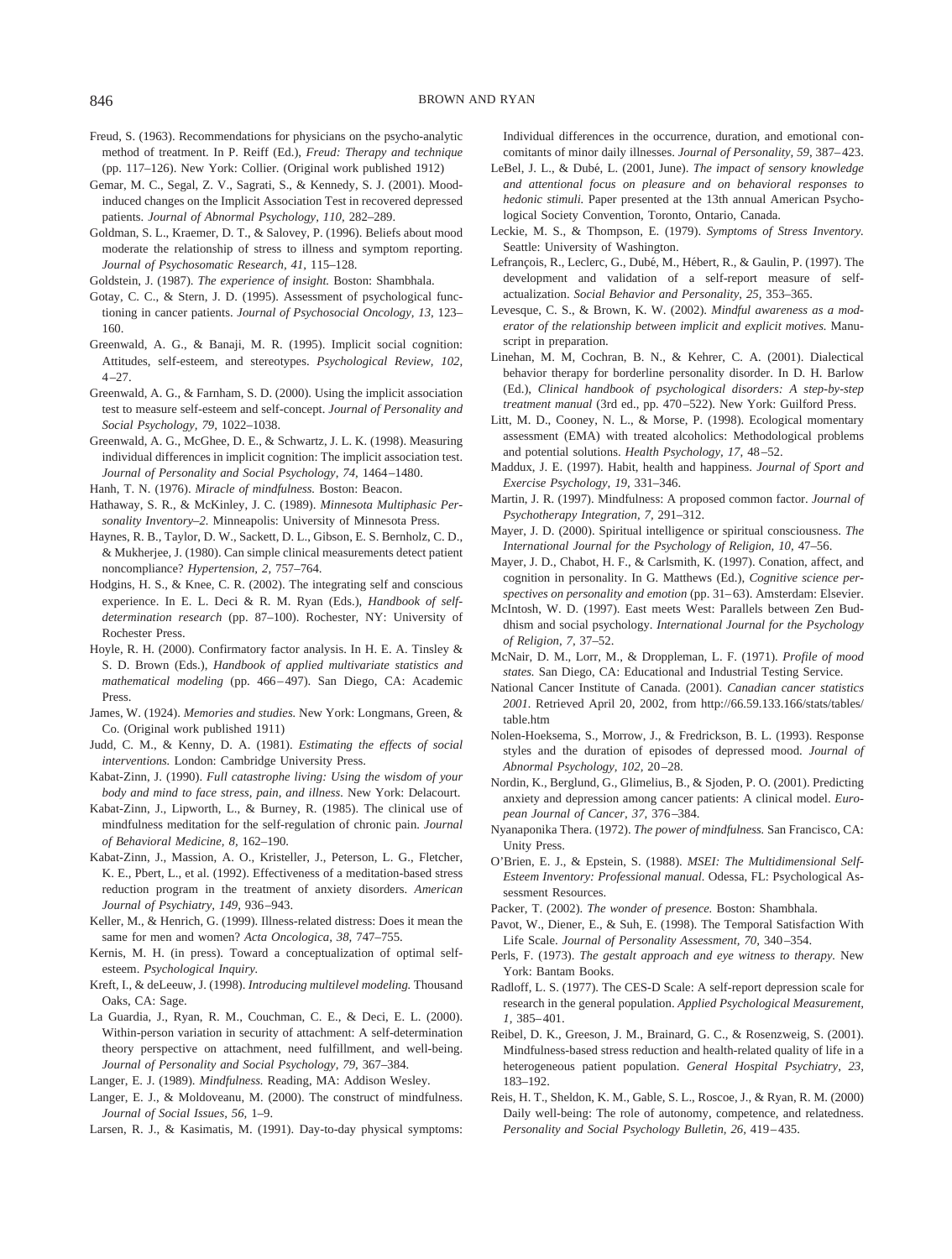- Rosenberg, M. (1965). *Society and the adolescent self-image.* Princeton, NJ: Princeton University Press.
- Rosenthal, R. (1991). *Meta-analytic procedures for social research* (Rev. ed.). Newbury Park, CA: Sage.
- Ryan, R. M., & Connell, J. (1989). Perceived locus of causality and internalization: Examining reasons for acting in two domains. *Journal of Personality and Social Psychology, 57,* 749–761.
- Ryan, R. M., & Deci, E. L. (2000). Self-determination theory and the facilitation of intrinsic motivation, social development, and well-being. *American Psychologist, 55,* 68–78.
- Ryan, R. M., & Deci, E. L. (2001). On happiness and human potentials: A review of research on hedonic and eudaimonic well-being. *Annual Review of Psychology, 52,* 141–166.
- Ryan, R. M., & Frederick, C. (1997). On energy, personality, and health: Subjective vitality as a dynamic reflection of well-being. *Journal of Personality, 65,* 529–565.
- Ryan, R. M., Kuhl, J., & Deci, E. L. (1997). Nature and autonomy: An organizational view of social and neurobiological aspects of selfregulation in behavior and development. *Development and Psychopathology, 9,* 701–728.
- Ryff, C. (1989). Happiness is everything, or is it? Explorations on the meaning of psychological well-being. *Journal of Personality and Social Psychology, 57,* 1069–1081.
- Safran, J. D., & Segal, Z. V. (1990). *Interpersonal process in cognitive therapy.* New York: Basic Books.
- Salovey, P., Mayer, J. D., Goldman, S. L., Turvey, C., & Palfai, T. F. (1995). Emotional attention, clarity, and repair: Exploring emotional intelligence using the Trait Meta-Mood Scale. In J. W. Pennebaker (Ed.), *Emotion, disclosure, and health* (pp. 125–154). Washington, DC: American Psychological Association.
- SAS Institute. (1992). *SAS/STAT software: Changes and enhancements* (SAS Tech. Rep. P-229)*.* Cary, NC: Author.
- SAS Institute. (1997). *SAS/STAT software: Changes and enhancements through release 6.12.* Cary, NC: Author.
- Scheier, M. F., & Carver, C. S. (1985). Optimism, coping, and health: Assessment and implications of generalized outcome expectancies. *Health Psychology, 4,* 219–247.
- Schneider, W., Eschman, A., & Zuccolotto, A. (2002). *E-Prime user's guide.* Pittsburgh, PA: Psychology Software Tools.
- Schultheiss, O. C., & Brunstein, J. C. (1999). Goal imagery: Bridging the gap between implicit motives and explicit goals. *Journal of Personality, 67,* 1–38.
- Schumacker, R. E., & Lomax, R. G. (1996). *A beginner's guide to structural equation modeling.* Mahwah, NJ: Erlbaum.
- Schwartz, G. E. (1984). Psychobiology of health: A new synthesis. In B. L. Hammonds & J. Scheirer (Eds.), *Psychology and health: Master lecture series* (Vol. 3, pp. 149–193). Washington, DC: American Psychological Association.
- Schwartz, J. E., & Stone, A. A. (1998). Strategies for analyzing ecological momentary assessment data. *Health Psychology, 17,* 6–16.
- Seligman, M. E. P., & Csikszentmihalyi, M. (2000). Positive psychology: An introduction. *American Psychologist, 55,* 5–14.
- Sellick, S. M., & Crooks, D. L. (1999). Depression and cancer: An appraisal of the literature for prevalence, detection, and practice guideline development for psychological interventions. *Psycho-Oncology, 8,* 315–333.
- Shapiro, S. L., & Schwartz, G. E. R. (1999). Intentional systemic mindfulness: An integrative model for self-regulation and health. *Advances in Mind–Body Medicine, 15,* 128–134.
- Shapiro, S. L., Schwartz, G. E., & Bonner, G. (1998). Effects of mindfulness-based stress reduction on medical and premedical students. *Journal of Behavioral Medicine, 21,* 581–599.

Shear, J., & Jevning, R. (1999). Pure consciousness: Scientific exploration

of meditation techniques. In F. J. Varela & J. Shear (Eds.), *The view from within* (pp. 189–209). Thorverton, England: Imprint Academics.

- Sheard, T., & Maguire, P. (1999). The effect of psychological interventions on anxiety and depression in cancer patients: Results of two metaanalyses. *British Journal of Cancer, 80,* 1770–1780.
- Sheldon, K. M., Ryan, R. M., Rawsthorne, L. J., & Ilardi, B. (1997). Trait self and true self: Cross-role variation in the Big-Five personality traits and its relations with psychological authenticity and subjective wellbeing. *Journal of Personality and Social Psychology, 73,* 1380–1393.
- Sheldon, K. M., Ryan, R. M., & Reis, H. T. (1996). What makes for a good day? Competence and autonomy in the day and in the person. *Personality and Social Psychology Bulletin, 22,* 1270–1279.
- Shevrin, H. (2000). The experimental investigation of unconscious conflict, unconscious affect, and unconscious signal anxiety. In M. Velmans (Ed.), *Investigating phenomenal consciousness: New methodologies and maps* (pp. 33–65). Philadelphia: John Benjamins.
- Shiffman, S. (2000). Real time self-report of momentary states in the natural environment: Computerized ecological momentary assessment. In A. A. Stone, J. S. Turkkan, C. A. Bachrach, J. B. Jobe, H. S. Kurtzman, & V. S. Cain (Eds.), *The science of self-report: Implications for research and practice* (pp. 277–296). Mahwah, NJ: Erlbaum.
- Singer, J. D. (1998). Using SAS PROC MIXED to fit multilevel models, hierarchical models, and individual growth models. *Journal of Educational and Behavioral Statistics, 23,* 323–356.
- Snyder, M. (1974). Self-monitoring of expressive behavior. *Journal of Personality and Social Psychology, 30,* 526–537.
- Snyder, M., & Gangestad, S. (1986). The nature of self-monitoring. *Journal of Personality and Social Psychology, 51,* 125–129.
- Speca, M., Carlson, L. E., Goodey, E., & Angen, M. (2000). A randomized, wait-list controlled clinical trial: The effect of a mindfulness meditationbased stress reduction program on mood and symptoms of stress in cancer outpatients. *Psychosomatic Medicine, 62,* 613–622.
- Spiegel, D. (1996). Cancer and depression. *British Journal of Psychiatry, 168*(Suppl. 30), 109–116.
- Spielberger, C. D. (1983). *Manual for the State–Trait Anxiety Inventory: STAI (Form Y).* Palo Alto, CA: Consulting Psychologists Press.
- Tabachnick, B. G., & Fidell, L. S. (1996). *Using multivariate statistics* (3rd ed.). Boston: Allyn & Bacon.
- Tart, C. T. (1994). *Living the mindful life.* Boston: Shambhala.
- Teasdale, J. D., Segal, Z. V., Williams, J. M. G., Ridgeway, V. A., Soulsby, J. M., & Lau, M. A. (2000). Prevention of relapse/recurrence in major depression by mindfulness-based cognitive therapy. *Journal of Consulting and Clinical Psychology, 68,* 615–625.
- Tellegen, A. (1982). *Brief manual for the multidimensional personality questionnaire.* Unpublished manuscript, University of Minnesota.
- Thrash, T., & Elliot, A. (2002). Implicit and self-attributed achievement motives: Concordance and predictive validity. *Journal of Personality, 70,* 729–755.
- Trapnell, P. D., & Campbell, J. (1999). Private self-consciousness and the five-factor model of personality: Distinguishing rumination from reflection. *Journal of Personality and Social Psychology, 76,* 284–304.
- Varela, F. J., & Shear, J. (1999). First-person methodologies: What, why, how? In F. J. Varela & J. Shear (Eds.), *The view from within* (pp. 1–14). Thorverton, England: Imprint Academics.
- Varela, F. J., Thompson, E., & Rosch, E. (1991)*. The embodied mind: Cognitive science and human experience.* Cambridge, MA: MIT Press.
- Velikova, G., Wright, P., Smith, A. B., Stark, D., Perren, T., Brown, J., & Selby, P. (2001). Self-reported quality of life of individual cancer patients: Concordance of results with disease course and medical records. *Journal of Clinical Oncology, 19,* 2064–2073.
- Waldrup, M. M. (1992). *Complexity: The emerging science at the edge of order and chaos.* New York: Simon & Schuster.
- Wallace, B. A. (1999). The Buddhist tradition of samantha: Methods for refining and examining consciousness. In F. J. Varela & J. Shear (Eds.),